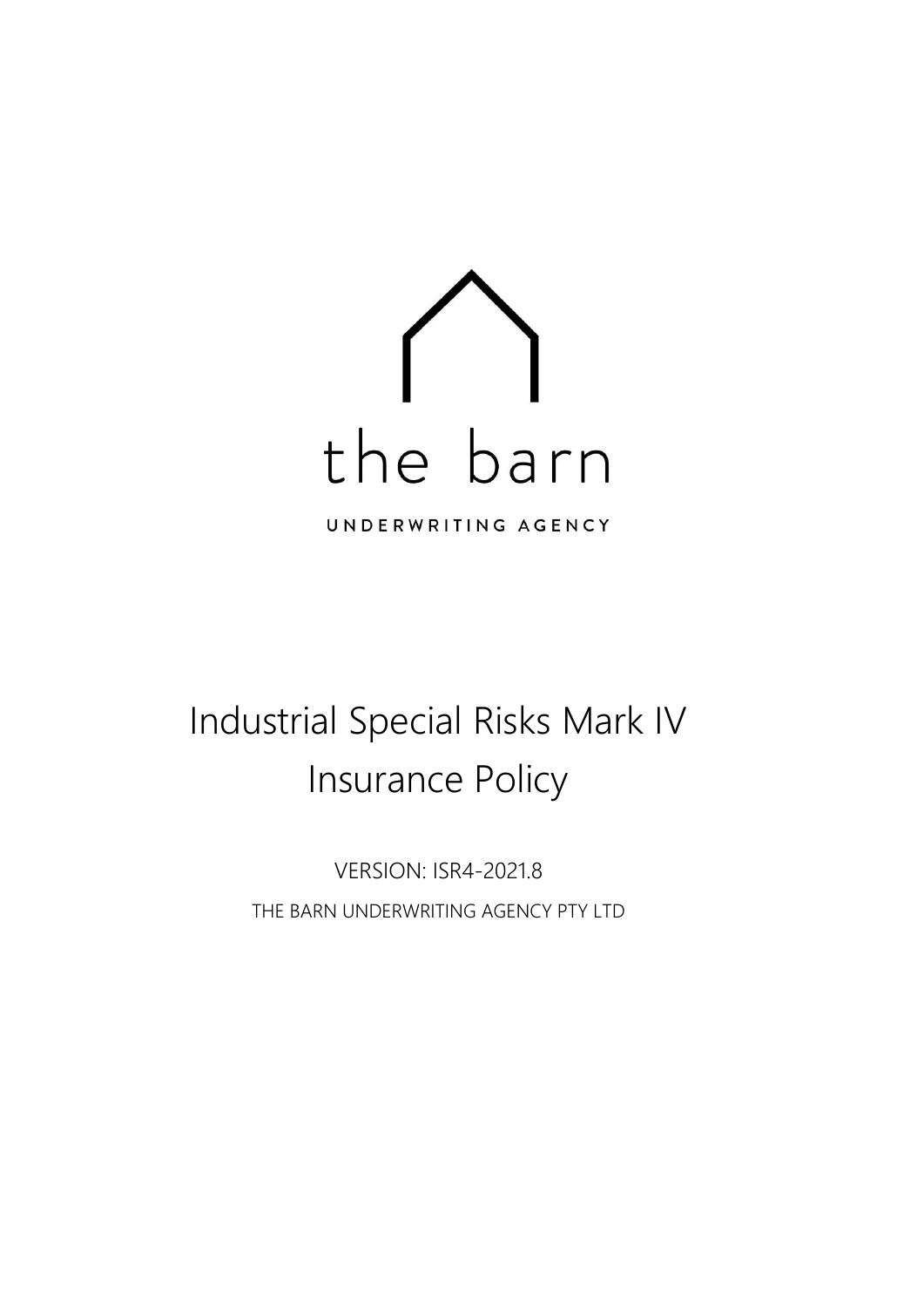

| Contents                                        |
|-------------------------------------------------|
| <b>INDUSTRIAL SPECIAL RISKS MK IV INSURANCE</b> |
|                                                 |
|                                                 |
| About The Barn Underwriting Agency 4            |
|                                                 |
| General Insurance Code of Practice 4            |
|                                                 |
|                                                 |
|                                                 |
| Australian Terrorism Insurance Act 2003 Notice6 |
| SECTION 1 - MATERIAL LOSS OR DAMAGE 7           |
|                                                 |
|                                                 |
|                                                 |
| MEMORANDA TO SECTION 111                        |
|                                                 |
|                                                 |
|                                                 |
| Reinstatement or replacement11                  |
| Extra Cost of Reinstatement  12                 |
| Floor Space Ratio Index (plot ratio) 13         |
|                                                 |
|                                                 |

| SECTION 2 - CONSEQUENTIAL LOSS  15 |  |
|------------------------------------|--|
|                                    |  |
|                                    |  |
|                                    |  |
|                                    |  |
|                                    |  |
|                                    |  |
|                                    |  |
|                                    |  |
|                                    |  |
|                                    |  |
|                                    |  |
|                                    |  |
|                                    |  |
|                                    |  |
|                                    |  |
| MEMORANDA TO SECTION 2  18         |  |
| Turnover elsewhere after damage 18 |  |
|                                    |  |
|                                    |  |
|                                    |  |
|                                    |  |
|                                    |  |
|                                    |  |
|                                    |  |
|                                    |  |

\_\_\_\_\_\_\_\_\_\_\_\_\_\_\_\_\_\_\_\_\_\_\_\_\_\_\_\_\_\_\_\_\_\_\_\_\_\_\_\_\_\_\_\_\_\_\_\_\_\_\_\_\_\_\_\_\_\_\_\_\_\_\_\_\_\_\_\_\_\_\_\_\_\_\_\_\_\_\_\_\_\_\_\_\_\_\_\_\_\_\_\_\_\_\_\_\_\_\_\_\_\_\_\_\_\_\_\_\_\_\_\_\_\_\_\_\_\_\_\_\_\_\_\_\_\_\_\_\_\_\_\_\_\_\_\_\_\_\_\_\_\_\_\_\_\_\_\_\_\_\_\_\_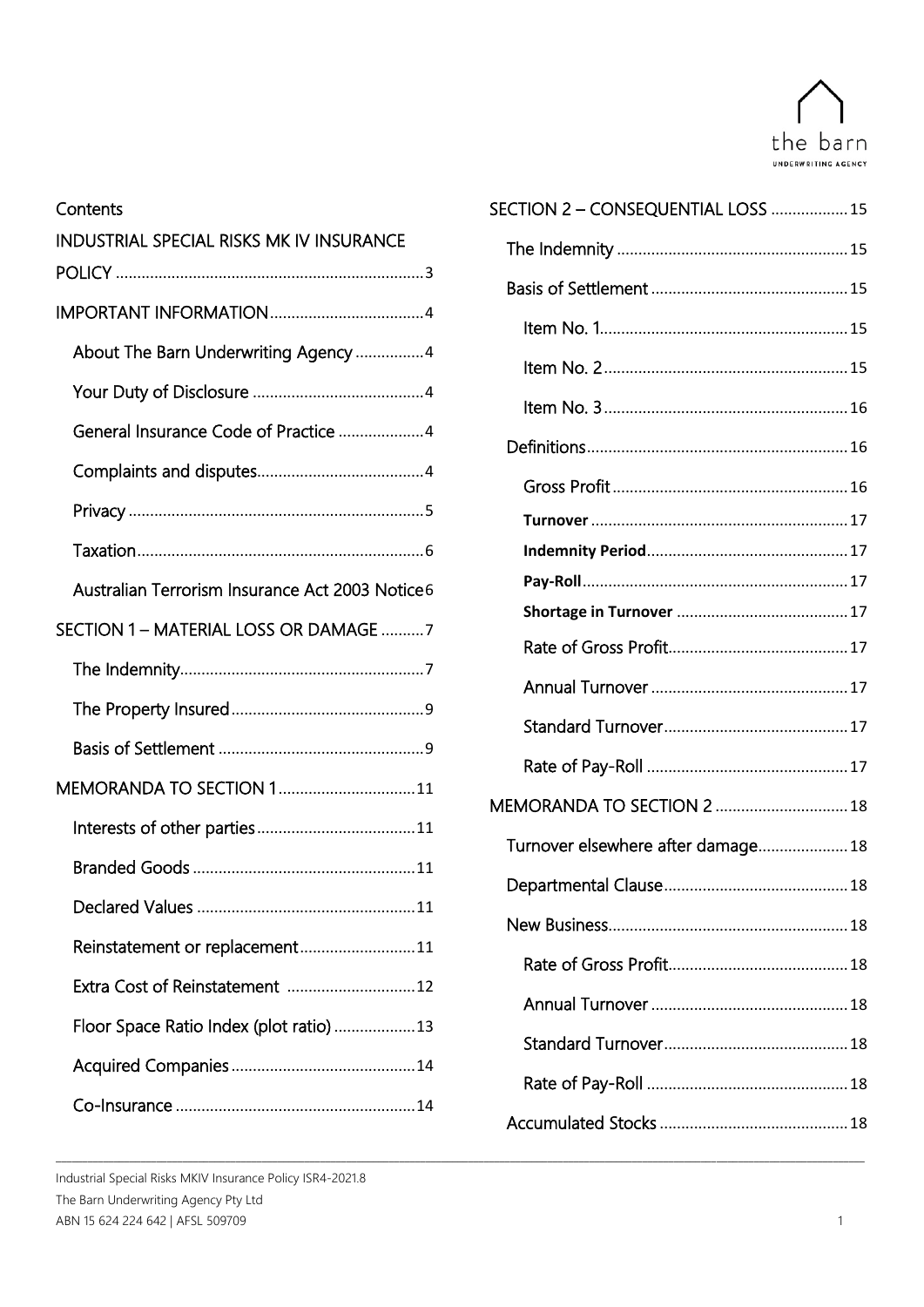

| Turnover / output alternative19                                                                 |                                           |  |
|-------------------------------------------------------------------------------------------------|-------------------------------------------|--|
|                                                                                                 |                                           |  |
|                                                                                                 |                                           |  |
| Premises in the vicinity (prevention of access).20                                              |                                           |  |
|                                                                                                 |                                           |  |
| Vermin, pests or defective sanitary                                                             |                                           |  |
| arrangements; food or drink poisoning; murder,                                                  | Insured's actions after damage or theft37 |  |
|                                                                                                 | Termination of cover under37              |  |
|                                                                                                 |                                           |  |
|                                                                                                 | Observance of terms and conditions37      |  |
|                                                                                                 |                                           |  |
| <b>MEMORANDA APPLICABLE TO ALL SECTIONS32</b>                                                   | Lloyd's Australian Alternative Disputes   |  |
| Amount of Policy not reduced by loss32                                                          |                                           |  |
|                                                                                                 | STANDARD ENDORSEMENTS APPLICABLE TO       |  |
|                                                                                                 |                                           |  |
|                                                                                                 |                                           |  |
| Goods and Services Tax and Claims Payments 33                                                   |                                           |  |
| <b>CONDITIONS APPLICABLE TO ALL SECTIONS 34</b>                                                 |                                           |  |
| Misrepresentation and non-disclosure 34                                                         |                                           |  |
|                                                                                                 |                                           |  |
| Sprinkler installation - Applicable to owned<br>premises or installations for which the insured |                                           |  |

| Insured's actions after damage or theft37 |  |
|-------------------------------------------|--|
|                                           |  |
|                                           |  |
| Observance of terms and conditions 37     |  |
|                                           |  |
| Lloyd's Australian Alternative Disputes   |  |
|                                           |  |
| STANDARD ENDORSEMENTS APPLICABLE TO       |  |
|                                           |  |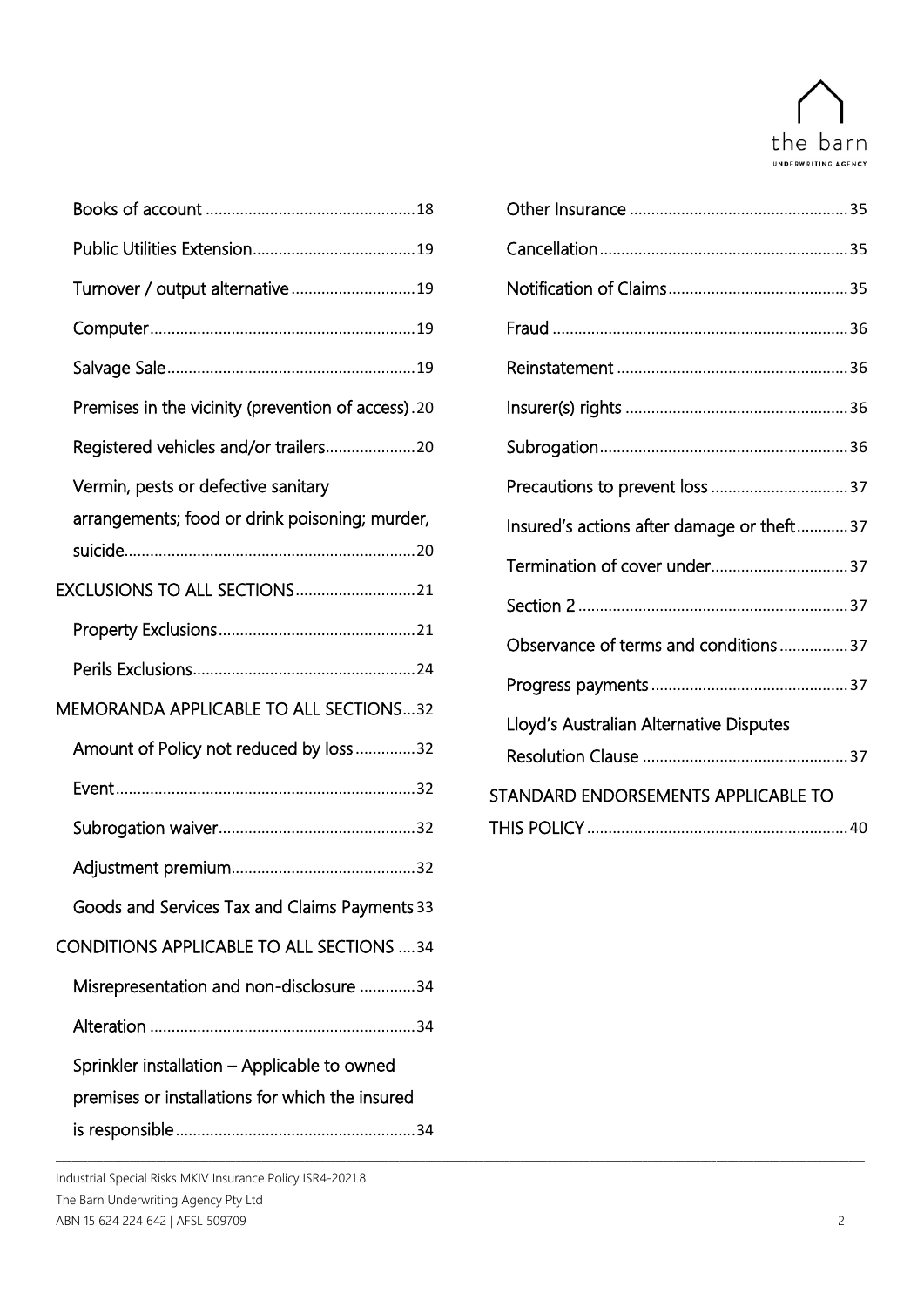

# <span id="page-3-0"></span>INDUSTRIAL SPECIAL RISKS MK IV INSURANCE POLICY

This Policy incorporates the Schedule, Sections, Definitions, Conditions, Exclusions, Endorsements, Memoranda and Warranties (if any) and any other terms herein contained which are to be read together and any word or expression to which a specific meaning has been given in any part of this Policy shall bear this meaning wherever it may appear unless such meaning is inapplicable to the context in which the word or expression appears.

Whereas the Insured named in the Schedule has paid or agreed to pay to the Insurer(s) specified below the premium shown on the Schedule, now the Insurer(s) agree(s), subject to the terms, Conditions, Exclusions, Memoranda, Warranties, limitations and other provisions contained herein or endorsed hereon, to indemnify the Insured as specified herein against loss arising from any insured events which occur during the Period of Insurance stated in the Schedule or any renewal thereof.

Provided that the total liability of the Insurer(s) at any one Situation shall not exceed the appropriate Limit or Sub-Limit(s) of Liability as stated in the Schedule or such amount(s) as may be substituted therefore by endorsement or memorandum hereon or attached hereto and that each Insurer specified below shall only be liable to contribute to any loss covered by this Policy that proportion of the loss as is specified beside its name.

\_\_\_\_\_\_\_\_\_\_\_\_\_\_\_\_\_\_\_\_\_\_\_\_\_\_\_\_\_\_\_\_\_\_\_\_\_\_\_\_\_\_\_\_\_\_\_\_\_\_\_\_\_\_\_\_\_\_\_\_\_\_\_\_\_\_\_\_\_\_\_\_\_\_\_\_\_\_\_\_\_\_\_\_\_\_\_\_\_\_\_\_\_\_\_\_\_\_\_\_\_\_\_\_\_\_\_\_\_\_\_\_\_\_\_\_\_\_\_\_\_\_\_\_\_\_\_\_\_\_\_\_\_\_\_\_\_\_\_\_\_\_\_\_\_\_\_\_\_\_\_\_\_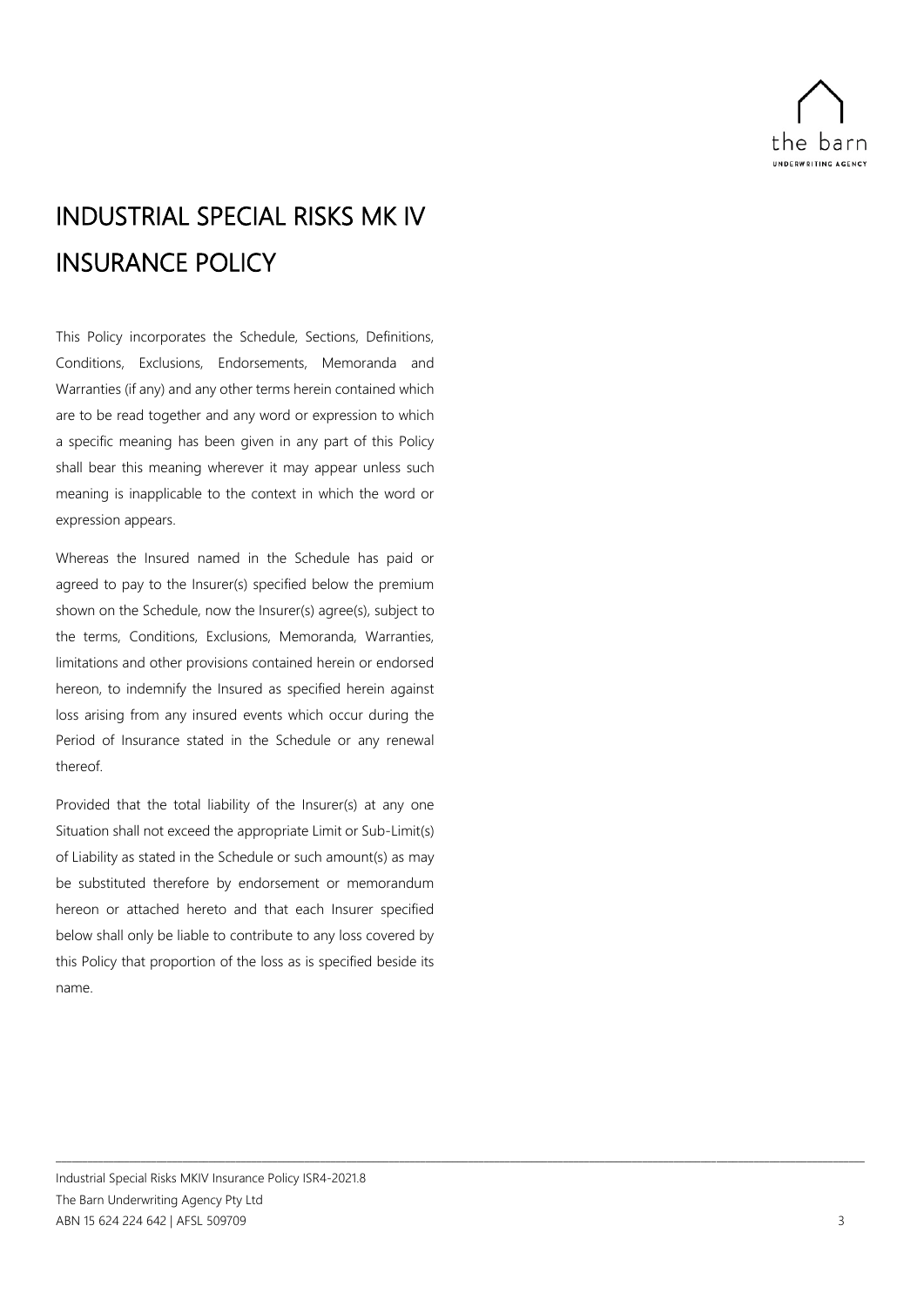

## <span id="page-4-0"></span>IMPORTANT INFORMATION

## <span id="page-4-1"></span>About The Barn Underwriting Agency

The Barn Underwriting Agency Pty Ltd is the underwriter of this insurance Policy for and on behalf of Certain Underwriters at Lloyd's (Lloyd's).

Our Australian Business Number is 15 625 224 642.

Our Australian Financial Services Licence Number is 509709.

In this policy The Barn Underwriting Agency Pty Ltd is called "We," "Us," "Our" or "Insurer."

## <span id="page-4-2"></span>Your Duty of Disclosure

Before You enter into an insurance contract, You have a duty to tell Us anything that You know, or could reasonably be expected to know, may affect Our decision to insure You and on what terms. You have this duty until We agree to insure You.

You have the same duty before You renew, extend, vary or reinstate an insurance contract.

You do not need to tell Us anything that:

- reduces the risk We insure You for; or
- is common knowledge; or
- We know or should know as an insurer; or
- We waive Your duty to tell Us about.

If You do not tell Us anything You are required to, We may cancel Your contract or reduce the amount We will pay You if you make a claim, or both. If Your failure to tell Us is fraudulent, We may refuse to pay a claim and treat the contract as if it never existed.

## <span id="page-4-3"></span>General Insurance Code of Practice

The Barn The Insurance Council of Australia Limited has developed the General Insurance Code of Practice ("the Code"), which is a voluntary self-regulatory code. The Code aims to raise the standards of practice and service in the insurance industry.

Lloyd's has adopted the Code on terms agreed with the Insurance Council of Australia. For further information on the Code please visit www.codeofpractice.com.au.

The Code Governance Committee (CGC) is an independent body that monitors and enforces insurers' compliance with the Code. For more information on the Code Governance Committee (CGC) go to [www.insurancecode.org.au.](http://www.insurancecode.org.au/)

## <span id="page-4-4"></span>Complaints and disputes

The Barn If you have any concerns or wish to make a complaint in relation to this policy, our services or your insurance claim, please let us know and we will attempt to resolve your concerns in accordance with our Internal Dispute Resolution procedure. Please contact Us in the first instance:

Attention: The Complaints Officer

The Barn Underwriting Agency Pty Ltd

hello@thebarnagency.co

1300 902 210

\_\_\_\_\_\_\_\_\_\_\_\_\_\_\_\_\_\_\_\_\_\_\_\_\_\_\_\_\_\_\_\_\_\_\_\_\_\_\_\_\_\_\_\_\_\_\_\_\_\_\_\_\_\_\_\_\_\_\_\_\_\_\_\_\_\_\_\_\_\_\_\_\_\_\_\_\_\_\_\_\_\_\_\_\_\_\_\_\_\_\_\_\_\_\_\_\_\_\_\_\_\_\_\_\_\_\_\_\_\_\_\_\_\_\_\_\_\_\_\_\_\_\_\_\_\_\_\_\_\_\_\_\_\_\_\_\_\_\_\_\_\_\_\_\_\_\_\_\_\_\_\_\_

#### PO Box, R298, Royal Exchange NSW 1225

We will acknowledge receipt of your complaint and do our utmost to resolve the complaint to your satisfaction within 10 business days.

If we cannot resolve your complaint to your satisfaction, we will escalate your matter to Lloyd's Australia who will determine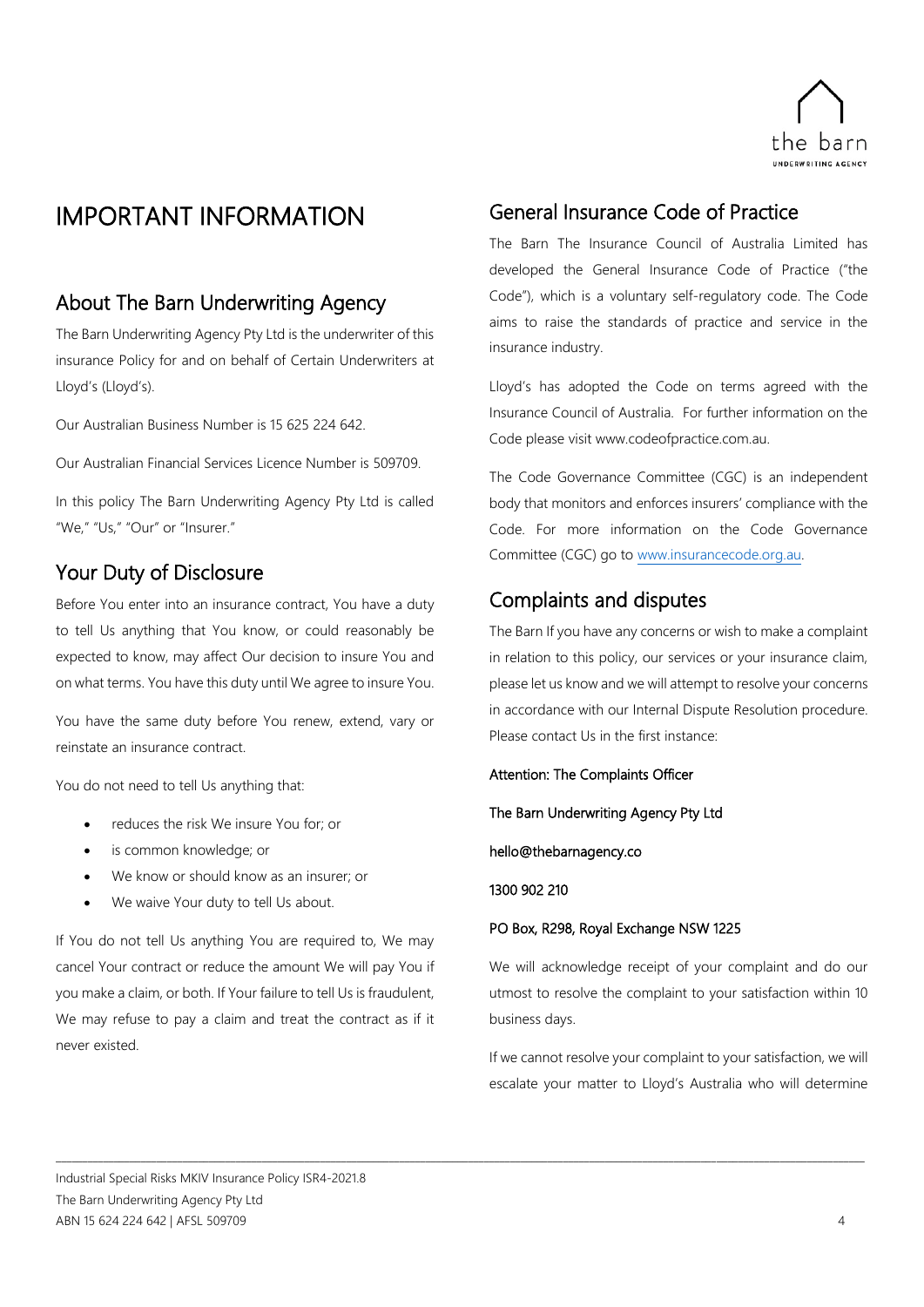

whether it will be reviewed by their office or the Lloyd's UK Complaints team. Lloyd's contact details are:

#### Lloyd's Australia Limited

Email: idraustralia@lloyds.com

#### Telephone: (02) 8298 0783

#### Post: Suite 1603 Level 16, 1 Macquarie Place, Sydney NSW 2000

A final decision will be provided to you within 30 calendar days of the date on which you first made the complaint unless certain exceptions apply.

You may refer your complaint to the Australian Financial Complaints Authority (AFCA), if your complaint is not resolved to your satisfaction within 30 calendar days of the date on which you first made the complaint or at any time. AFCA can be contacted as follows:

#### Telephone: 1800 931 678

Email: info@afca.org.au

Post: GPO Box 3 Melbourne VIC 3001

#### Website: www.afca.org.au

Your complaint must be referred to AFCA within 2 years of the final decision, unless AFCA considers special circumstances apply. If your complaint is not eligible for consideration by AFCA, you may be referred to the Financial Ombudsman Service (UK) or you can seek independent legal advice. You can also access any other external dispute resolution or other options that may be available to you.

The Underwriters accepting this Insurance agree that:

(i) if a dispute arises under this Insurance, this Insurance will be subject to Australian law and practice and the Underwriters will submit to the jurisdiction of any competent Court in the Commonwealth of Australia;

Industrial Special Risks MKIV Insurance Policy ISR4-2021.8 The Barn Underwriting Agency Pty Ltd ABN 15 624 224 642 | AFSL 509709 5

(ii) any summons notice or process to be served upon the Underwriters may be served upon:

#### Lloyd's Underwriters' General Representative in Australia

Suite 1603

Level 16

1 Macquarie Place

#### Sydney NSW 2000

who has authority to accept service on the Underwriters' behalf;

(iii) if a suit is instituted against any of the Underwriters, all Underwriters participating in this Insurance will abide by the final decision of such Court or any competent Appellate Court.

In the event of a claim arising under this Insurance immediate notice should be given to:

Attention: The Barn Claims

Sedgwick Australia

thebarn@au.sedgwick.com

1300 132 387

#### <span id="page-5-0"></span>**Privacy**

\_\_\_\_\_\_\_\_\_\_\_\_\_\_\_\_\_\_\_\_\_\_\_\_\_\_\_\_\_\_\_\_\_\_\_\_\_\_\_\_\_\_\_\_\_\_\_\_\_\_\_\_\_\_\_\_\_\_\_\_\_\_\_\_\_\_\_\_\_\_\_\_\_\_\_\_\_\_\_\_\_\_\_\_\_\_\_\_\_\_\_\_\_\_\_\_\_\_\_\_\_\_\_\_\_\_\_\_\_\_\_\_\_\_\_\_\_\_\_\_\_\_\_\_\_\_\_\_\_\_\_\_\_\_\_\_\_\_\_\_\_\_\_\_\_\_\_\_\_\_\_\_\_

The Barn Underwriting Agency Pty Ltd collects personal information in order to provide its various services to its customers.

If the personal information We request from you is not provided, We or any involved third party may not be able to provide the appropriate services. We disclose personal information to third parties who are involved in the provision of our services. For example, in arranging and managing your insurance needs We may provide information to Insurers,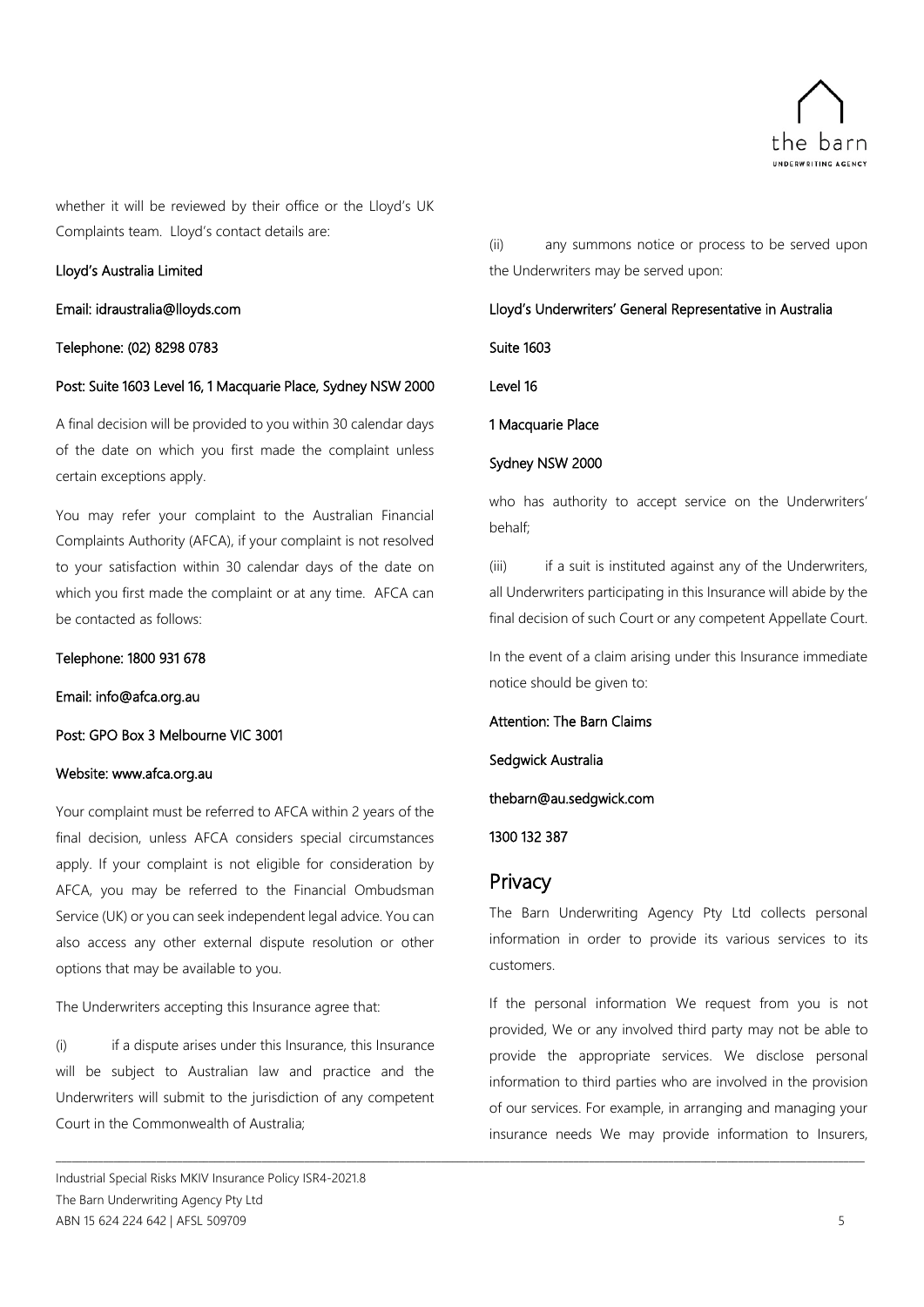

reinsurers, other insurance intermediaries, it's advisors such as loss adjustors, lawyers and accountants, and other parties involved in the claims handling process.

By submitting your proposal and continuing to deal with Us, You confirm on your behalf and/or on behalf of those you represent consent to Us and these parties collecting, using and disclosing personal and sensitive information about you.

We have a duty to maintain the confidentiality of our Customers' affairs which includes their personal information.

Our duty of confidentiality applies except where disclosure of your personal information is with your consent or required by law. We may make use of your personal information to provide you with information about its products and services.

Simply contact Our Privacy Officer on the details below if you would like to:

- Access the personal information We hold about you
- Update or correct the information We hold about you
- Discuss your privacy concerns or be removed from the mailing list to receive information about Our products and services

The Barn Underwriting Agency Pty Ltd Privacy Officer Po Box R298 Royal Exchange NSW 1228 t: + 61 0 449 871 818 e: hello@thebarnagency.co

## <span id="page-6-0"></span>Taxation

This insurance is subject to the Goods and Services Tax (GST). The GST amount will be specified in the Policy Schedule. If you are registered for GST purposes, You may be able to claim an input tax credit in respect of GST we collect from you. Where You are registered for GST purposes, You should calculate Your proposed sums insured with reference to the GST status of each item of property to be insured. Depending on the GST status of each property to be insured, the sums insured may or may not include a GST component. You should seek expert advice on the application of the GST to Your particular circumstances. Details about the GST in relation to a payment under this Policy are shown under "How the Goods and Services Tax affects Your claim" in the "Memoranda to All Sections" of this Policy.

## <span id="page-6-1"></span>Australian Terrorism Insurance Act 2003 **Notice**

The Underwriters have treated this insurance (or part of it) as an Insurance to which the Australia Terrorism Insurance Act 2003 (ATIA) applies. ATIA and the supporting regulations made under the Act deem cover into certain policies and provide that the Terrorism exclusion to which this Insurance is subject shall not apply to any "eligible terrorism loss" as defined in ATIA. Any coverage established by ATIA is only in respect of any "eligible terrorism loss" resulting from a "terrorist act" which is a "declared terrorist incident" as defined in ATIA. The Terrorism exclusion to which this Insurance is subject applies in full force and effect to any other loss and any act or event that is not a "declared terrorist incident". All other terms, conditions, insured coverage and exclusions of this Insurance including applicable limits and deductibles remain unchanged. If any or all of the Underwriters have reinsured this Insurance with the Australian Reinsurance Pool Corporation, then any such Underwriters will not be liable for any amounts for which they are not responsible under the terms of ATIA due to the application of a "reduction percentage" as defined in ATIA which results in a cap on the Underwriter's liability for payment for "eligible terrorism losses".

(NMA 2984)

\_\_\_\_\_\_\_\_\_\_\_\_\_\_\_\_\_\_\_\_\_\_\_\_\_\_\_\_\_\_\_\_\_\_\_\_\_\_\_\_\_\_\_\_\_\_\_\_\_\_\_\_\_\_\_\_\_\_\_\_\_\_\_\_\_\_\_\_\_\_\_\_\_\_\_\_\_\_\_\_\_\_\_\_\_\_\_\_\_\_\_\_\_\_\_\_\_\_\_\_\_\_\_\_\_\_\_\_\_\_\_\_\_\_\_\_\_\_\_\_\_\_\_\_\_\_\_\_\_\_\_\_\_\_\_\_\_\_\_\_\_\_\_\_\_\_\_\_\_\_\_\_\_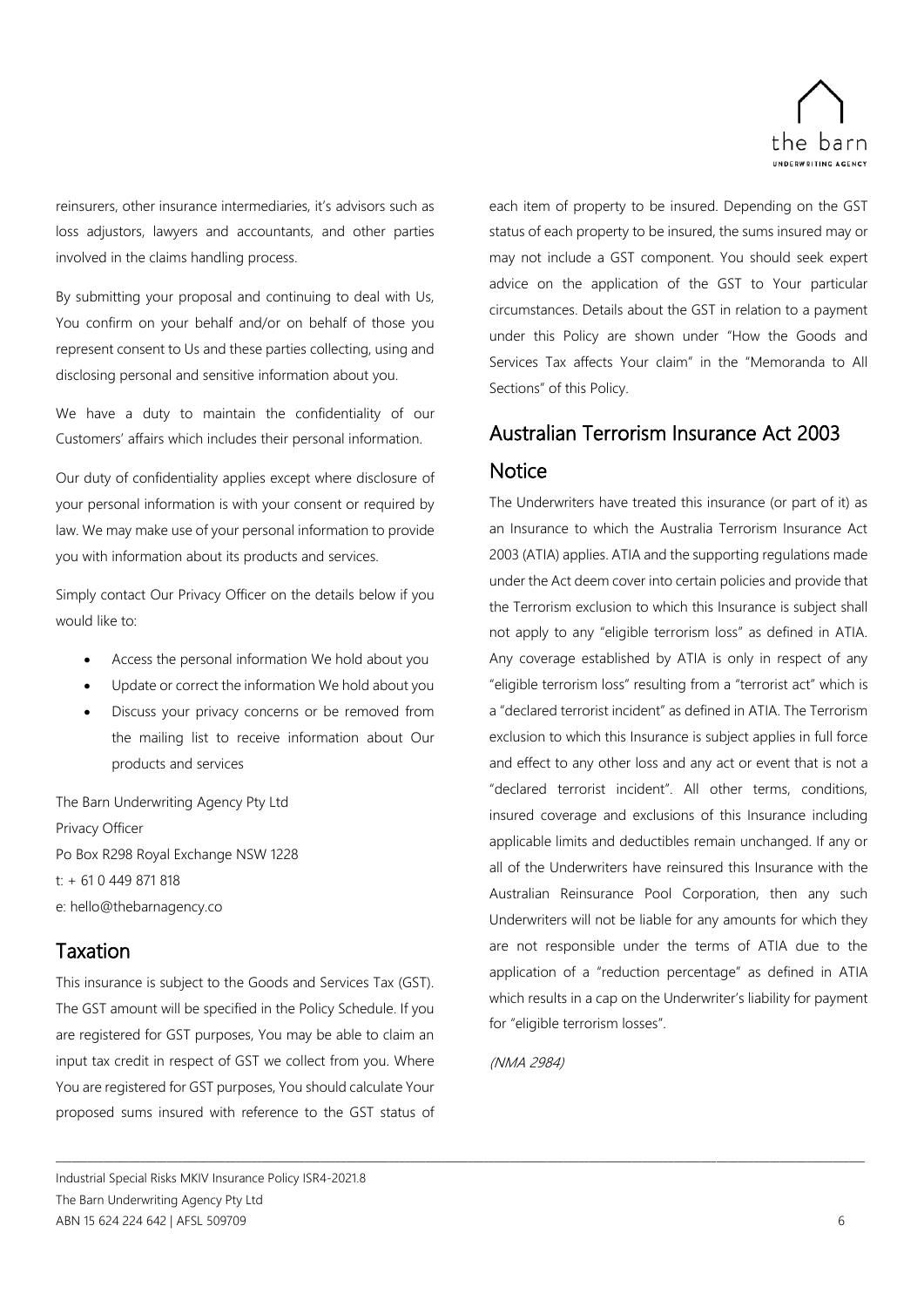

# <span id="page-7-0"></span>SECTION 1 – MATERIAL LOSS OR DAMAGE

## <span id="page-7-1"></span>The Indemnity

In the event of any physical loss, destruction or damage (hereinafter in Section 1 referred to as "damage" with "damaged" having a corresponding meaning) not otherwise excluded happening during the period of insurance at the Situation to the Property Insured described in Section 1 the Insurer(s) will, subject to the provisions of this Policy including the limitation on the Insurer(s) liability, indemnify the Insured in accordance with the applicable Basis of Settlement.

Subject to the liability of the Insurer(s) not being increased beyond the Maximum Limit(s) of Liability stated on the Policy Schedule, the Insurer(s) will also indemnify the Insured for all items specifically listed below and/or under the Sub-Limit(s) of Liability as stated on the Policy Schedule:

- architects', surveyors', consulting engineers', legal and other fees and clerks of works' salaries for estimates, plans, specifications, quantities, tenders and supervision necessarily incurred in reinstatement consequent upon damage to property hereby insured but not such costs, fees and salary for preparing any claim hereunder.
- b) any fee, contribution or other impost payable to any Government, Local Government or other Statutory Authority; where payment of such fee, contribution or impost is a condition precedent to the obtaining of consent to reinstate any building(s) insured hereunder; provided that the Insurer(s) shall not be

\_\_\_\_\_\_\_\_\_\_\_\_\_\_\_\_\_\_\_\_\_\_\_\_\_\_\_\_\_\_\_\_\_\_\_\_\_\_\_\_\_\_\_\_\_\_\_\_\_\_\_\_\_\_\_\_\_\_\_\_\_\_\_\_\_\_\_\_\_\_\_\_\_\_\_\_\_\_\_\_\_\_\_\_\_\_\_\_\_\_\_\_\_\_\_\_\_\_\_\_\_\_\_\_\_\_\_\_\_\_\_\_\_\_\_\_\_\_\_\_\_\_\_\_\_\_\_\_\_\_\_\_\_\_\_\_\_\_\_\_\_\_\_\_\_\_\_\_\_\_\_\_\_

liable for payment of any fines and/or penalties imposed upon the Insured by any such Authorities

- c) costs and expenses necessarily and reasonably incurred for the purpose of extinguishing fire at or in the vicinity of property hereby insured or threatening to involve such property or for the purpose of preventing or diminishing imminent damage to property hereby insured by any other peril insured against by this Policy, including damage to gain access and the cost of replenishment of firefighting appliances and charges incurred for the purpose of shutting off the supply of water or other substance following accidental discharge from any fire protective equipment or otherwise escaping from intended confines
- d) costs and expenses necessarily and reasonably incurred for the temporary protection and safety of property hereby insured pending repair or replacement consequent upon damage recoverable hereunder
- e) costs of replacing locks and/or keys and/or combinations where if as a result of theft or any attempt there at the keys and/or combinations are stolen or if there are reasonable grounds to believe the keys may have been duplicated; also, the cost of opening safes and/or strongrooms as a result of theft of keys and/or combinations
- f) costs and expenses necessarily and reasonably incurred in respect of:
	- I. the removal, storage and/or disposal of debris or the demolition, dismantling, shoring up, propping, underpinning or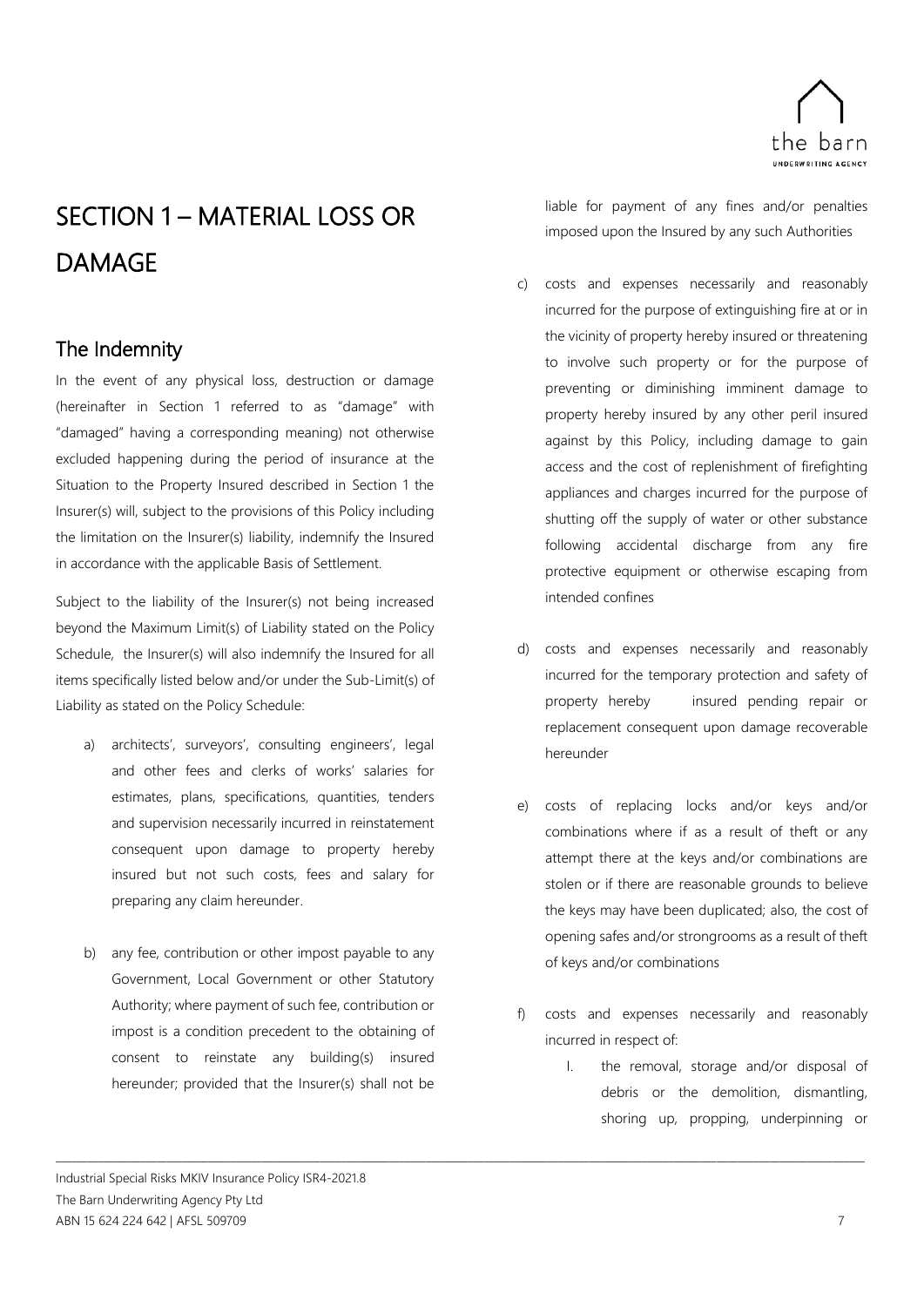

other temporary repairs consequent upon damage to property insured by Policy and occasioned by a peril insured against

- II. the Insured's legal liability in respect of removal, storage and/or disposal of debris, notwithstanding Excluded Peril 8 in relation to premises, roadways, services, railway or waterways of others, consequent upon damage to the Property Insured by a peril hereby insured against, for such costs together with the cost of cleaning provided that such liability was not assumed by the Insured under an agreement entered into after the commencement of the Period of Insurance or any renewal thereof unless liability would have attached in the absence of such agreement.
- III. Provided that the insurance under this section (f)(ii) does not extend to any liability that the Insured may incur as a consequence of pollution of any kind.
- IV. the demolition and removal of any property belonging to the Insured which is no longer useful for the purpose it was intended, providing such demolition and removal is necessary for the purpose of the reinstatement or replacement of Property Insured under this section and is consequent upon damage to the Property Insured by a peril hereby insured against.

\_\_\_\_\_\_\_\_\_\_\_\_\_\_\_\_\_\_\_\_\_\_\_\_\_\_\_\_\_\_\_\_\_\_\_\_\_\_\_\_\_\_\_\_\_\_\_\_\_\_\_\_\_\_\_\_\_\_\_\_\_\_\_\_\_\_\_\_\_\_\_\_\_\_\_\_\_\_\_\_\_\_\_\_\_\_\_\_\_\_\_\_\_\_\_\_\_\_\_\_\_\_\_\_\_\_\_\_\_\_\_\_\_\_\_\_\_\_\_\_\_\_\_\_\_\_\_\_\_\_\_\_\_\_\_\_\_\_\_\_\_\_\_\_\_\_\_\_\_\_\_\_\_

- g) damage to clothing and tools of trade belonging to directors and employees of the Insured whilst on the Premises.
- h) Unspecified Damage, for the purpose of any Limit or Sub-Limit of Liability or Deductible as shown in the Schedule, which means Damage caused by any peril or circumstance not more specifically covered or excluded by this Policy other than: fire; lightning; thunderbolt; explosion; implosion; collapse; earthquake; subterranean fire; volcanic eruption; impact; aircraft and/or other aerial devices and/or articles dropped therefrom; sonic boom; theft; breakage of glass; loss of money; the acts of persons taking part in riots or civil commotions or of strikers or locked-out workers or of persons taking part in labour disturbances or of malicious persons or the acts of any lawfully constituted authority in connection with the foregoing acts or in connection with any conflagration or other catastrophe; storm and/or tempest and/or rainwater and/or wind and/or hail, and/or flood, and/or water or other liquids or substances discharged, overflowing or leaking from apparatus, appliances, pipes or any other system at the premises or elsewhere; or other peril mentioned under the heading in the Policy Schedule, Sub-Limits of Liability.

Provided that the insurance under Clauses (b) to (h) inclusive shall not be subject to any Co-insurance clause or memorandum contained in this Policy.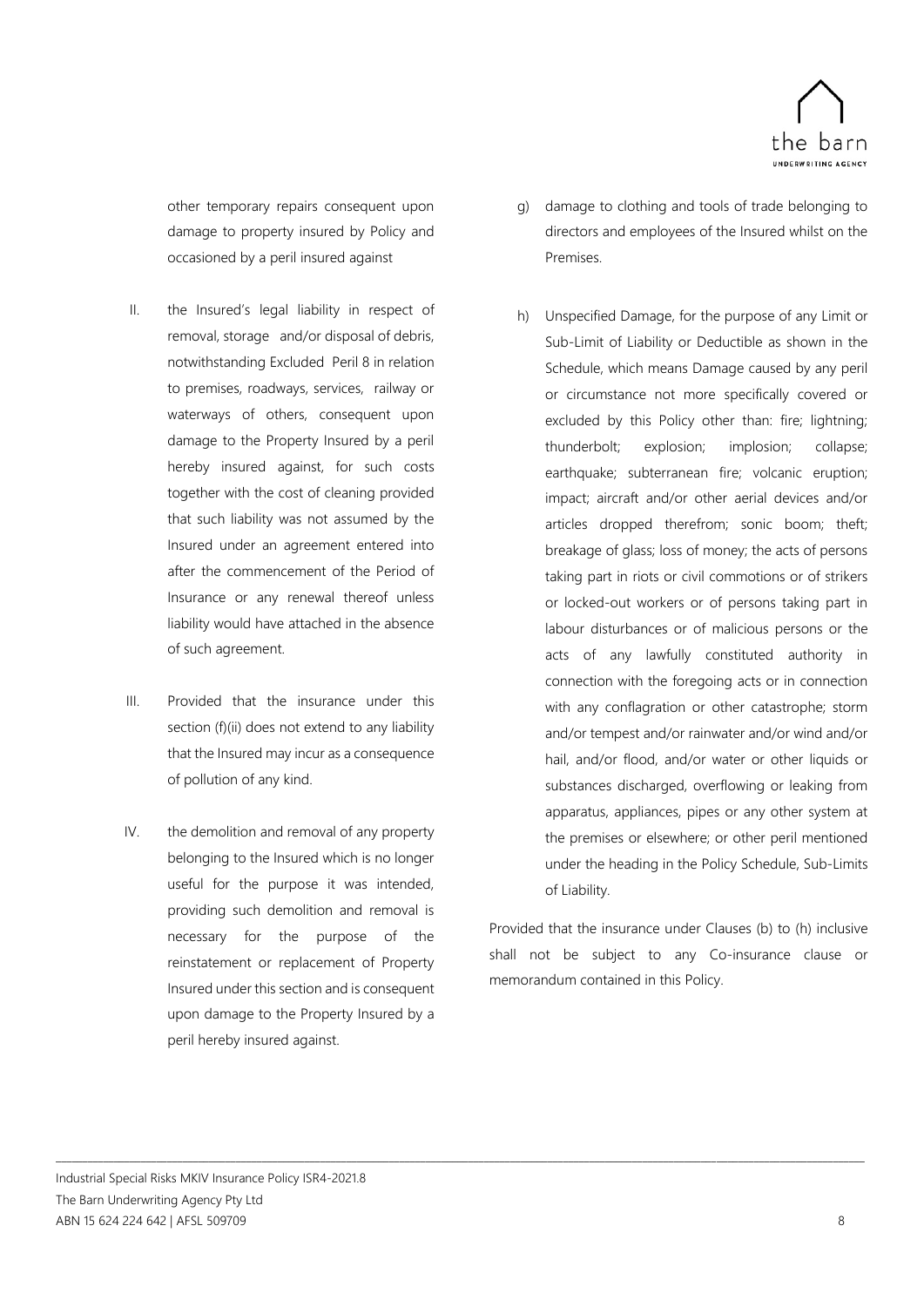

## <span id="page-9-0"></span>The Property Insured

All tangible property both real and personal of every kind and description (except as hereinafter excluded) belonging to the Insured or for which the Insured is responsible or has assumed responsibility to insure prior to the occurrence of any damage, including all such property in which the Insured may acquire an insurable interest during the Period of Insurance.

It is understood and agreed that the term "personal property" shall include Money (which shall mean current coin, bank notes, currency notes, cheques, credit card sales and/or discount house vouchers, postal orders, money orders, unused postage and revenue stamps and including the value of stamps contained in franking machines) whilst contained in the Situation and whilst in transit to and from the Situation anywhere in Australia, including whilst contained in the night safe of any bank or financial institution where the Insured transacts business, and in the personal custody of the Insured and/or persons authorised by the Insured whilst contained in their private residences.

## <span id="page-9-1"></span>Basis of Settlement

For the purpose of ascertaining the classification under which any property is insured, the Insurer(s) agree to accept the designation applied to such property by the Insured in its records, provided that such property is not specifically excluded by this policy.

a) On buildings, machinery, plant and all other property and contents (other than those specified below): the cost of reinstatement, replacement or repair in accordance with the provisions of the Reinstatement and Replacement and Extra Cost of Reinstatement Memoranda as set out herein.

\_\_\_\_\_\_\_\_\_\_\_\_\_\_\_\_\_\_\_\_\_\_\_\_\_\_\_\_\_\_\_\_\_\_\_\_\_\_\_\_\_\_\_\_\_\_\_\_\_\_\_\_\_\_\_\_\_\_\_\_\_\_\_\_\_\_\_\_\_\_\_\_\_\_\_\_\_\_\_\_\_\_\_\_\_\_\_\_\_\_\_\_\_\_\_\_\_\_\_\_\_\_\_\_\_\_\_\_\_\_\_\_\_\_\_\_\_\_\_\_\_\_\_\_\_\_\_\_\_\_\_\_\_\_\_\_\_\_\_\_\_\_\_\_\_\_\_\_\_\_\_\_\_

- b) On raw materials, supplies and other merchandise not manufactured by the Insured: the replacement cost at the time and the place of replacement, provided that replacement shall have been carried out with reasonable despatch or, if such property is not replaced, the original cost to the Insured of such property or the indemnity value, whichever is the lesser. If such property is obsolete, the Basis of Settlement whether or not such property is replaced shall be the original cost to the Insured of such property or the indemnity value, whichever is the lesser.
- c) On material in process of manufacture: the replacement cost of the raw materials and the cost of labour and other manufacturing costs expended thereon at the time and the place of the damage.
- d) On finished goods manufactured by the Insured, the replacement cost of the raw materials and the cost of labour and other manufacturing costs expended thereon before any allowance for profit, calculated at the time and place of the damage or the cost of restocking such goods within a reasonable time, whichever is the lesser. If such goods are obsolete, the Basis of Settlement whether or not such goods are replaced shall be the original cost to the Insured of such goods or the indemnity value, whichever is the lesser.
- e) On computer systems records, documents, manuscripts, securities, deeds, specifications, plans, drawings, designs, business books and other records of every description: the cost of repairing, replacing, reproducing or restoring same, including information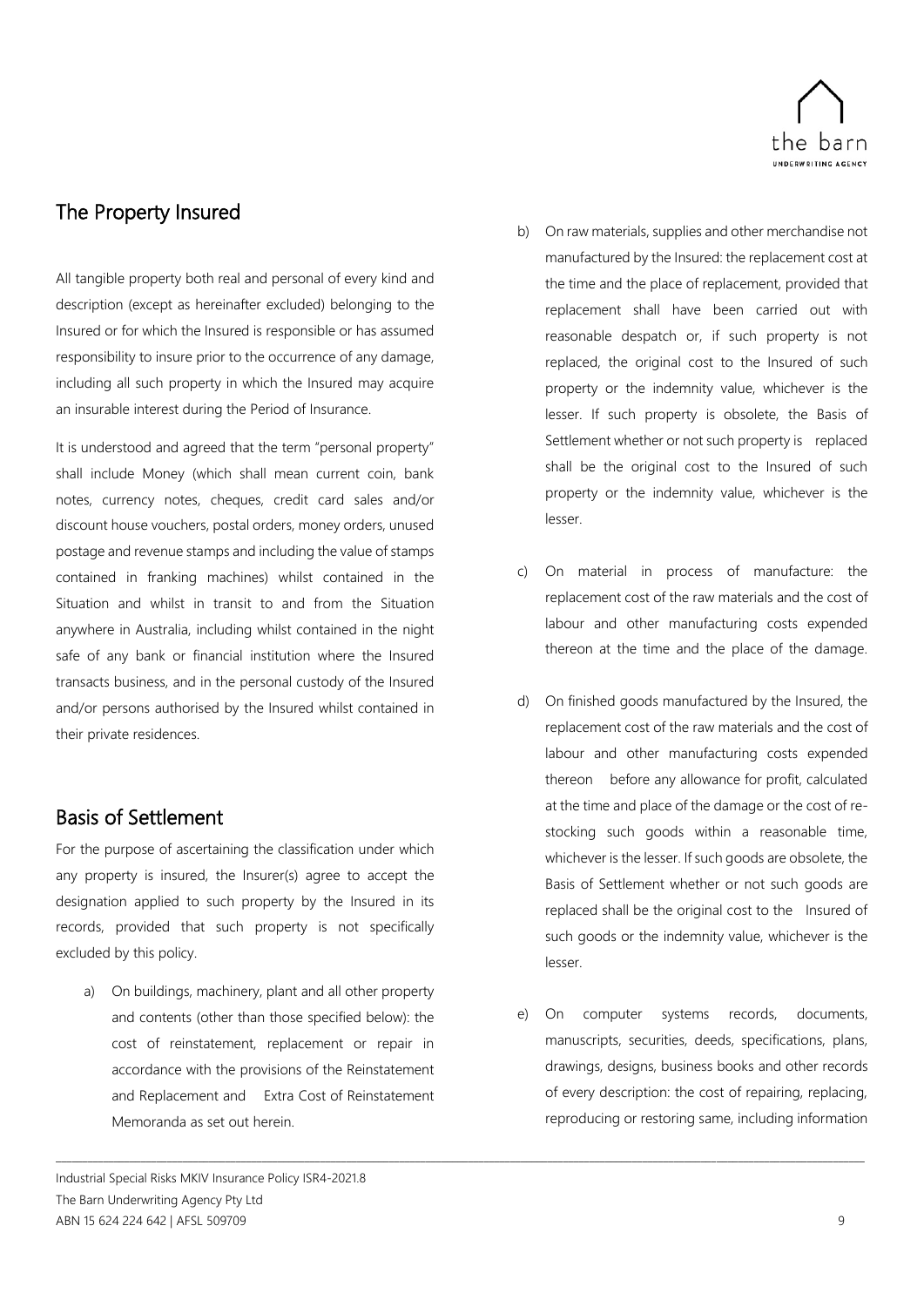

contained therein or thereon but excluding the value to the Insured of the said information or, if repair, replacement, reproduction or restoration is not carried out with reasonable despatch, the replacement cost of materials as blank stationery at the time and place of the damage.

- f) On patterns, models, moulds, jigs, templates, dies or casts: the cost of repair or replacement (if repaired or replaced with reasonable despatch) otherwise the value of such property to the Insured calculated at the time and place of the damage, but not exceeding the cost of replacement.
- g) On glass: the cost incurred in repairing or replacing the broken glass including:

- temporary shuttering and/or hiring of security service

- pending replacement of broken glass
- signwriting or ornamentation on glass

replacement burglar alarm tapes on glass - removing and re-fixing of window and show-case frames and fittings

- heat reflecting material or process on glass.

- h) On directors' and employees' clothing and tools of trade: the replacement cost at the time of replacement, subject to due allowance for wear and tear, depreciation and betterment.
- i) On empty premises awaiting demolition: the salvage value of the building materials and/or landlord's fixtures and fittings, net of demolition costs.

Provided that if the Insured elects to claim the indemnity value of any damaged property, the Insurer(s) will pay to the Insured

\_\_\_\_\_\_\_\_\_\_\_\_\_\_\_\_\_\_\_\_\_\_\_\_\_\_\_\_\_\_\_\_\_\_\_\_\_\_\_\_\_\_\_\_\_\_\_\_\_\_\_\_\_\_\_\_\_\_\_\_\_\_\_\_\_\_\_\_\_\_\_\_\_\_\_\_\_\_\_\_\_\_\_\_\_\_\_\_\_\_\_\_\_\_\_\_\_\_\_\_\_\_\_\_\_\_\_\_\_\_\_\_\_\_\_\_\_\_\_\_\_\_\_\_\_\_\_\_\_\_\_\_\_\_\_\_\_\_\_\_\_\_\_\_\_\_\_\_\_\_\_\_\_

Industrial Special Risks MKIV Insurance Policy ISR4-2021.8 The Barn Underwriting Agency Pty Ltd ABN 15 624 224 642 | AFSL 509709 10

the value of such property at the time of the happening of the damage or at its/their option reinstate, replace or repair such property or any part thereof. In any event the Insurer(s) will pay costs incurred by the Insured in accordance with the provisions of the Extra Cost of Reinstatement Memorandum.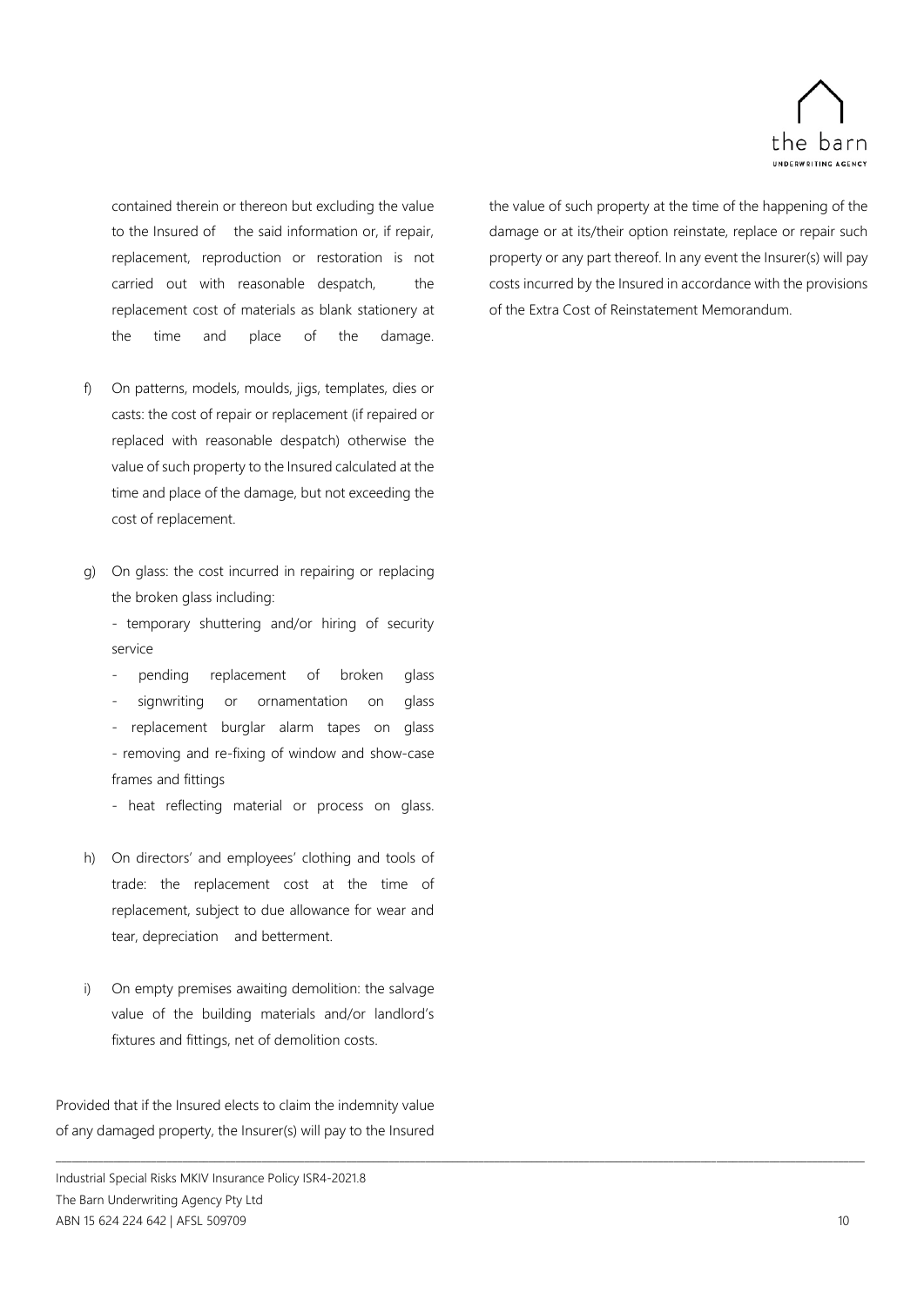

## <span id="page-11-0"></span>MEMORANDA TO SECTION 1

Except to the extent that this Policy is hereby modified under the following Memoranda, the terms, Conditions and limitations of this Policy shall apply.

## <span id="page-11-1"></span>Interests of other parties

The insurable interest of only those lessors, financiers, trustees, mortgagees, owners and all other parties specifically noted in the records of the Insured shall be automatically included without notification or specification; the nature and extent of such interest to be disclosed in event of damage.

Where the insurance covers the interest of more than one party, any act or neglect of an individual party will not prejudice the rights of the remaining party/parties; provided the remaining party/parties shall, immediately on becoming aware of any act or neglect whereby the risk of damage has increased, give notice in writing to the Insurer(s) and on demand pay such reasonable additional premium as the Insurer(s) may require.

Notwithstanding the foregoing paragraph it is understood and agreed that in the event of any of the parties referred to herein being entitled to the benefits of any "Concessions Agreement", which it may have entered into with the Insurer(s), the said "Concessions Agreement" will take precedence over the foregoing paragraph.

## <span id="page-11-2"></span>Branded Goods

Any salvage of branded goods and/or merchandise, the Insured's own or held by the Insured in trust or on commission, and/or goods sold but not delivered, shall not be disposed of by sale without the consent of the Insured. If such salvage is not disposed of by sale then the value of the salvage shall be deemed to be the market value of the goods after brands,

\_\_\_\_\_\_\_\_\_\_\_\_\_\_\_\_\_\_\_\_\_\_\_\_\_\_\_\_\_\_\_\_\_\_\_\_\_\_\_\_\_\_\_\_\_\_\_\_\_\_\_\_\_\_\_\_\_\_\_\_\_\_\_\_\_\_\_\_\_\_\_\_\_\_\_\_\_\_\_\_\_\_\_\_\_\_\_\_\_\_\_\_\_\_\_\_\_\_\_\_\_\_\_\_\_\_\_\_\_\_\_\_\_\_\_\_\_\_\_\_\_\_\_\_\_\_\_\_\_\_\_\_\_\_\_\_\_\_\_\_\_\_\_\_\_\_\_\_\_\_\_\_\_

labels or names have been removed by or on behalf of the Insured.

## <span id="page-11-3"></span>Declared Values

The Schedule of Declared Values at each situation (in accordance with the applicable Basis of Settlement) shall not include any allowance for Extra Cost of Reinstatement nor any of the costs and expenses referred to under clauses (b) to (g) of "The Indemnity".

## <span id="page-11-4"></span>Reinstatement or replacement

(Applicable to buildings, machinery, plant and all other property and contents; other than those specified in items (b) to (i) under Basis of Settlement).

The basis upon which the amount payable is to be calculated shall be the cost of reinstatement of the damaged property insured at the time of its reinstatement, subject to the following Provisions and subject also to the terms, Conditions and Limit(s) or Sub-Limit(s) of Liability of this Policy.

For the purpose of the insurance under this memorandum, "reinstatement" shall mean:

- a) Where property is lost or destroyed: in the case of a building, the rebuilding thereof or in the case of property other than a building, the replacement thereof by similar property; in either case in a condition equal to, but not better or more extensive than, its condition when new
- b) Where property is damaged: the repair of the damage and the restoration of the damaged portion of the property to a condition substantially the same as, but not better or more extensive than, its condition when new.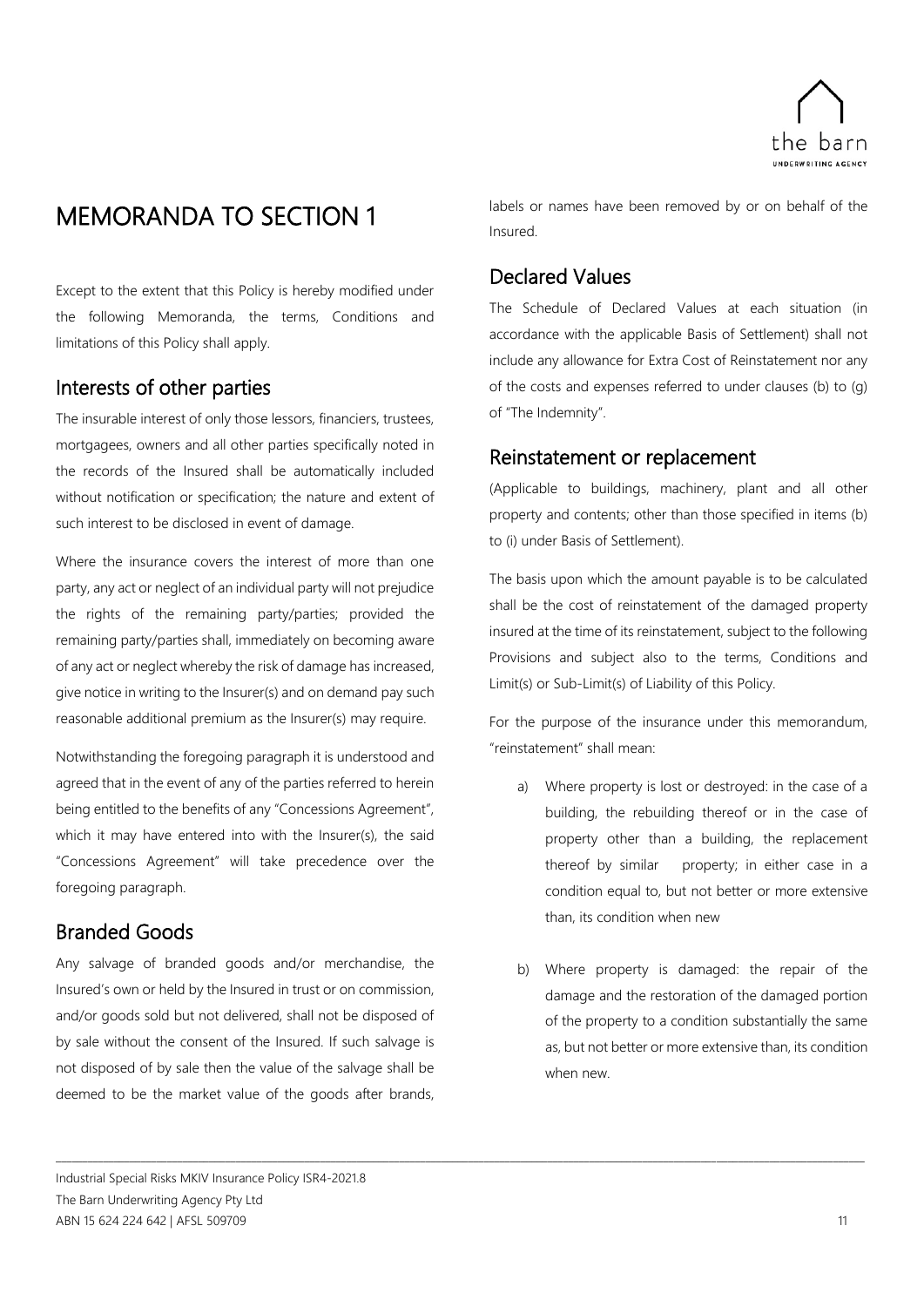

#### Provisions

- i. The work of rebuilding, replacing, repairing or restoring as the case may be (which may be carried out upon any other site(s) and in any manner suitable to the requirements of the Insured, but subject to the liability of the Insurer(s) not being thereby increased), must be commenced and carried out with reasonable despatch, failing which the Insurer(s) shall not be liable to make any payment greater than the indemnity value of the damaged property at the time of the happening of the damage.
- ii. When any property insured to which this memorandum applies is damaged in part only, the liability of the Insurer(s) shall not exceed the sum representing the cost which the Insurer(s) could have been called upon to pay for reinstatement if such property had been wholly destroyed.
- iii. Property insured under this memorandum is separately subject to the following Co-Insurance clause:

at any situation caused by any event hereby insured against, the Insurer(s) shall be liable for no greater proportion of such damage than the amount that the Insured's declaration of value of property insured at such situation on the day of the commencement of the Period of Insurance bears to the sum representing eighty-five per cent (85%) of the cost which would have been incurred in reinstatement if the whole of such property had been destroyed on that day, but not exceeding the Limit of Liability expressed in the Schedule; provided that if the sum actually incurred or expended in rebuilding or replacing the damaged property, within the meaning of sub-paragraph (a) of the abovementioned definition of reinstatement,

\_\_\_\_\_\_\_\_\_\_\_\_\_\_\_\_\_\_\_\_\_\_\_\_\_\_\_\_\_\_\_\_\_\_\_\_\_\_\_\_\_\_\_\_\_\_\_\_\_\_\_\_\_\_\_\_\_\_\_\_\_\_\_\_\_\_\_\_\_\_\_\_\_\_\_\_\_\_\_\_\_\_\_\_\_\_\_\_\_\_\_\_\_\_\_\_\_\_\_\_\_\_\_\_\_\_\_\_\_\_\_\_\_\_\_\_\_\_\_\_\_\_\_\_\_\_\_\_\_\_\_\_\_\_\_\_\_\_\_\_\_\_\_\_\_\_\_\_\_\_\_\_\_ Industrial Special Risks MKIV Insurance Policy ISR4-2021.8 The Barn Underwriting Agency Pty Ltd ABN 15 624 224 642 | AFSL 509709 12

exceeds the amount which would have been payable under this Policy if this memorandum had not been incorporated herein, but is less than the cost of reinstatement as above defined, then the sum so actually incurred or expended shall, for all purposes of this memorandum, be deemed to be the cost of reinstatement of the property.

Provided further that the above clause shall not apply if the amount of the damage does not exceed five per cent (5%) of the amount of the Insured's declaration aforementioned.

- iv. No payment beyond the amount which would have been payable under this Policy if this memorandum had not been incorporated herein shall be made until a sum equal to the cost of reinstatement shall have been actually incurred; provided that where the Insured reinstates or replaces any lost or destroyed property at a cost which is less than the cost of reinstatement (as defined) but greater than the value of such property at the time of the happening of its loss or destruction, then the cost so incurred shall be deemed to be the cost of reinstatement.
- v. All other Industrial Special Risks and/or Fire and Named Perils insurances covering the property effected by or on behalf of the Insured shall be on a similar reinstatement basis.

## <span id="page-12-0"></span>Extra Cost of Reinstatement

Applicable to buildings, machinery, plant and all other property and contents; other than those specified in items (b) to (i) under Basis of Settlement.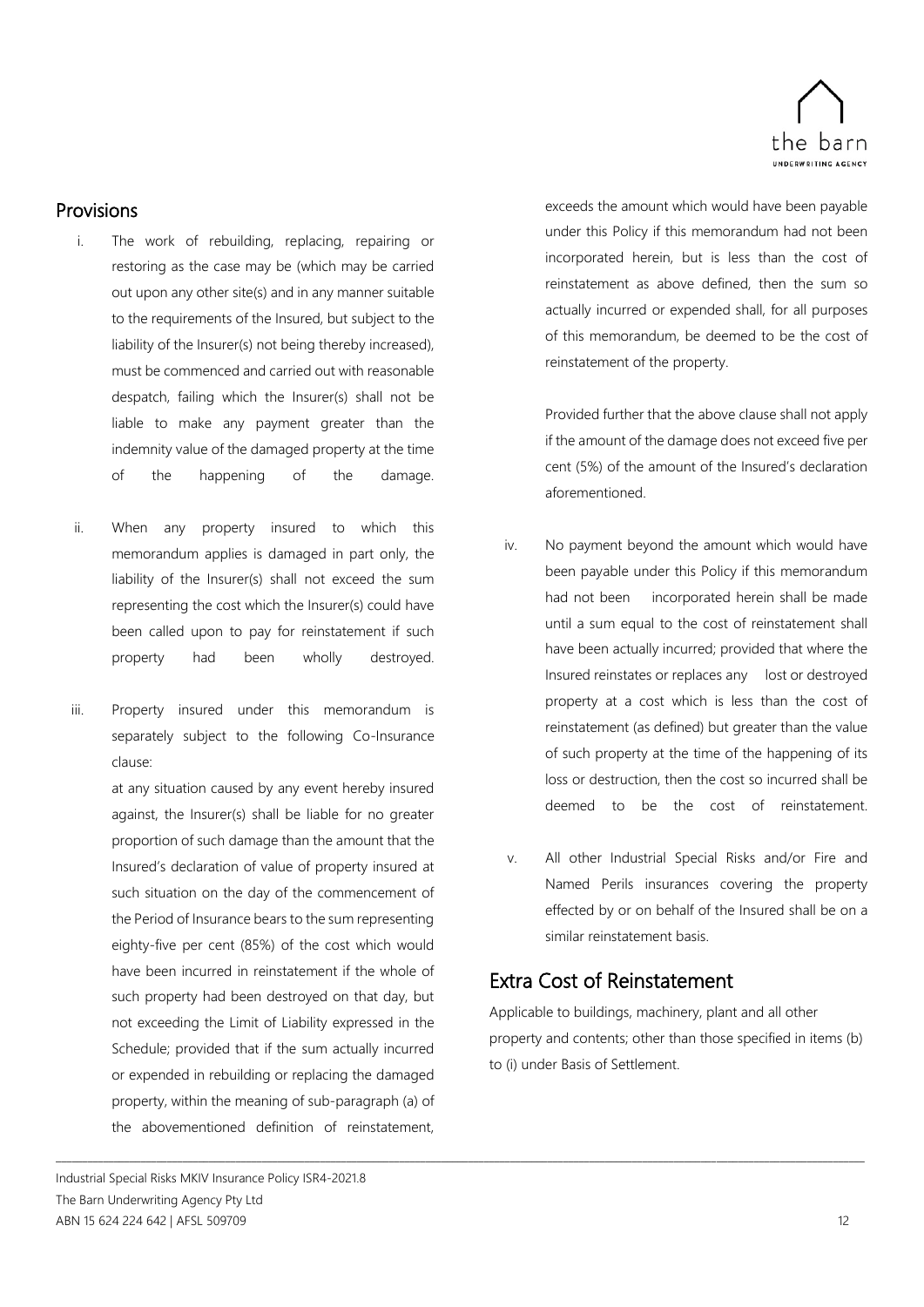

This Policy extends to include the extra cost of reinstatement (including demolition or dismantling) of damaged property necessarily incurred to comply with the requirements of any Act of Parliament or Regulation made thereunder or any By-Law or Regulation of any Municipal or other Statutory Authority; subject to the following Provisions and subject also to the terms, Conditions and Limit(s) or Sub-Limits of Liability of this Policy.

#### Provisions

- i. The work of reinstatement (which may be carried out wholly or partially upon any other site(s), if the requirements of the aforesaid Act, Regulation or By-Law so necessitate, subject to the liability of the Insurer(s) not being thereby increased), must be commenced and carried out with reasonable despatch, failing which the Insurer(s) shall not be liable to make any payment beyond the amount which would have been payable under this Policy if this memorandum had not been incorporated herein.
- ii. The amount recoverable shall not include the additional cost incurred in complying with any such Act, Regulation, By-Law or requirement with which the Insured had been required to comply prior to the happening of the damage.
- iii. Co-insurance shall not be applied to the amount recoverable under this memorandum and any amount specified shall not be taken into account for Co-insurance purposes in terms set out in any clause contained in this Policy.
- iv. All other Industrial Special Risks and/or Fire and Named Perils insurances covering the property

\_\_\_\_\_\_\_\_\_\_\_\_\_\_\_\_\_\_\_\_\_\_\_\_\_\_\_\_\_\_\_\_\_\_\_\_\_\_\_\_\_\_\_\_\_\_\_\_\_\_\_\_\_\_\_\_\_\_\_\_\_\_\_\_\_\_\_\_\_\_\_\_\_\_\_\_\_\_\_\_\_\_\_\_\_\_\_\_\_\_\_\_\_\_\_\_\_\_\_\_\_\_\_\_\_\_\_\_\_\_\_\_\_\_\_\_\_\_\_\_\_\_\_\_\_\_\_\_\_\_\_\_\_\_\_\_\_\_\_\_\_\_\_\_\_\_\_\_\_\_\_\_\_

effected by or on behalf of the Insured shall be on a similar basis.

- v. If the cost of reinstatement of damaged property insured is less than fifty per cent (50%) of that which would have been the cost of reinstatement if such property had been destroyed, the amount recoverable hereunder shall be limited to:
	- a. the extra cost necessarily incurred in reinstating only that portion damaged; or
	- b. whilst applying to such property insured, the Sub-Limit stated herein,

whichever is the greater. In the event of a Sub-Limit not being stated in this Policy the Insurer(s) liability shall be limited to the amount as described in subparagraph (a)

of this provision.

## <span id="page-13-0"></span>Floor Space Ratio Index (plot ratio)

Subject to the terms, Conditions and Limit(s) or Sub-Limit(s) of Liability of this Policy, in the event of any building(s) being damaged so as to constitute total loss or constructive total loss and, as a result of the exercise of Statutory powers and/or authority by any Government Departments, Local Government or any other Statutory Authorities reinstatement of such building(s) as before is prohibited and reinstatement is only permissible subject to a reduced floor space ratio index.

the Insurer(s) agree(s) to pay in addition to any amount payable on reinstatement of such building(s) the difference between:

- a) the actual cost of reinstatement incurred in accordance with the reduced floor space ratio index and
- b) the cost of reinstatement which would have been incurred had a reduced floor space ratio index not been applicable.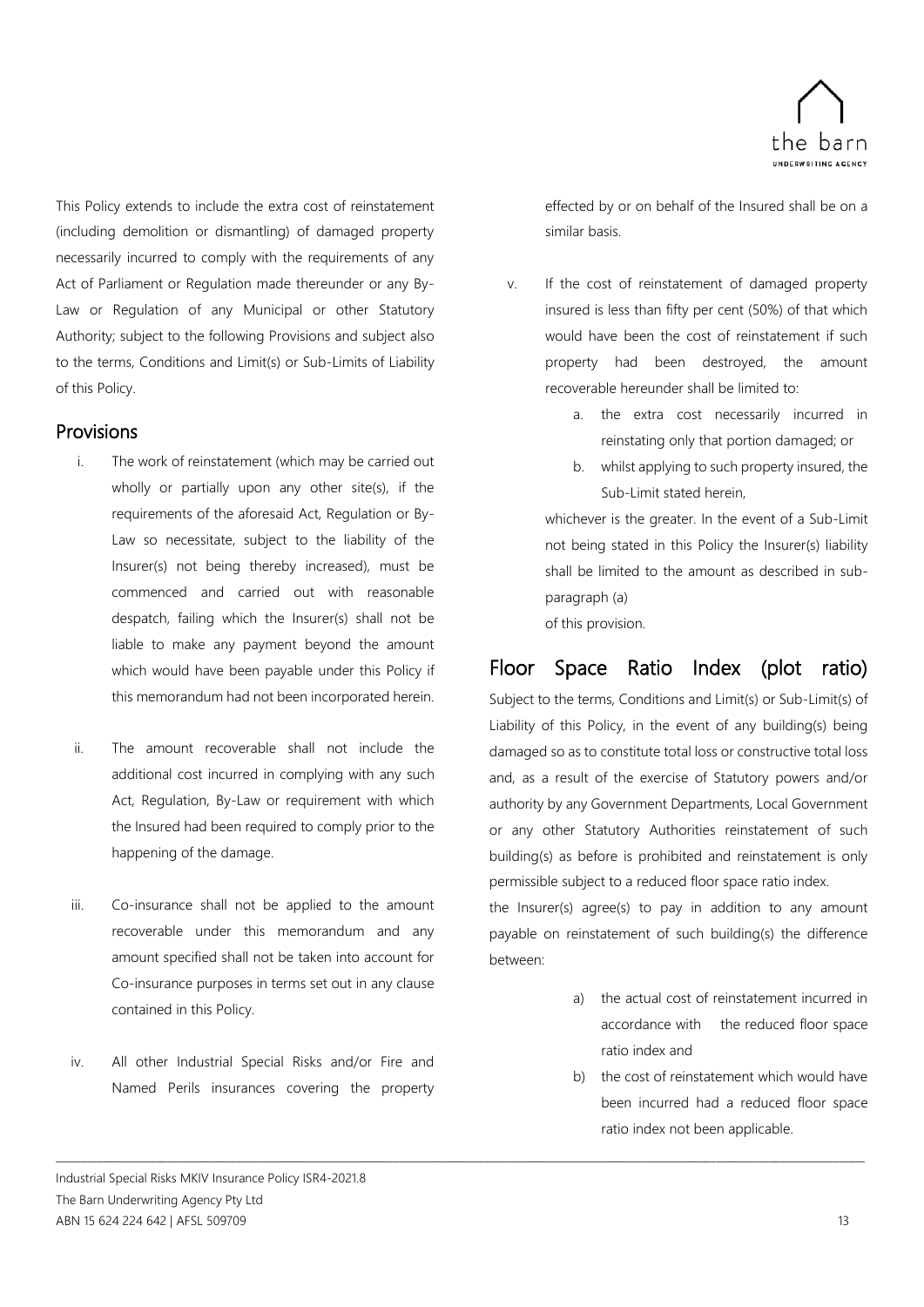

In arriving at the amount payable under (a) and (b) above, any payments made by the Insurer(s) shall include the extra cost of reinstatement, including demolition or dismantling of the insured property, necessarily incurred to comply with the requirements of any Act of Parliament or Regulation made thereunder or any By-Law or Regulation of any Municipal or other Statutory Authority.

Any payment made for the difference between (a) and (b) above shall be made as soon as the said difference is ascertained upon completion of the rebuilding works and certified by the architect acting on behalf of the Insured in the reinstatement of the building(s).

## <span id="page-14-0"></span>Acquired Companies

This Policy extends to include property located in Australia belonging to companies and other organisations, a controlling interest in which is acquired by the Insured during the currency of this Policy; subject to the Insured declaring details of such acquisition within a reasonable period following the date of acquisition. Provided the business of the new acquisition shall be similar to the Business as stated in the Schedule.

For the purposes of this memorandum, a controlling interest shall, in the case of a company, mean the acquisition of shares carrying more than fifty per cent (50%) of votes capable of being cast at a general meeting of ordinary shareholders in such company.

## <span id="page-14-1"></span>Co-Insurance

Unless otherwise stated herein to the contrary, this Policy is subject to the following Co-insurance memorandum:

In the event of damage to property insured hereunder at any situation caused by any peril hereby insured against, the Insurer(s) shall be liable for no greater proportion of such damage than the amount of the Insured's declaration of value

\_\_\_\_\_\_\_\_\_\_\_\_\_\_\_\_\_\_\_\_\_\_\_\_\_\_\_\_\_\_\_\_\_\_\_\_\_\_\_\_\_\_\_\_\_\_\_\_\_\_\_\_\_\_\_\_\_\_\_\_\_\_\_\_\_\_\_\_\_\_\_\_\_\_\_\_\_\_\_\_\_\_\_\_\_\_\_\_\_\_\_\_\_\_\_\_\_\_\_\_\_\_\_\_\_\_\_\_\_\_\_\_\_\_\_\_\_\_\_\_\_\_\_\_\_\_\_\_\_\_\_\_\_\_\_\_\_\_\_\_\_\_\_\_\_\_\_\_\_\_\_\_\_

of such property insured, at the situation where the damage occurred, on the day of the commencement of the Period of Insurance bears to the sum representing eighty-five per cent (85%) of the actual value of property insured at such situation on the day of commencement of the Period of Insurance but not exceeding the Limit of Liability expressed in the Schedule.

Provided that this clause shall not apply if the amount of the damage does not exceed 5% of the amount of the Insured's declaration aforementioned.

It is expressly understood and agreed that the provisions of this Co-insurance Memorandum shall not apply in respect of that part of any claim which is made under the provisions of the Reinstatement and Replacement Memorandum.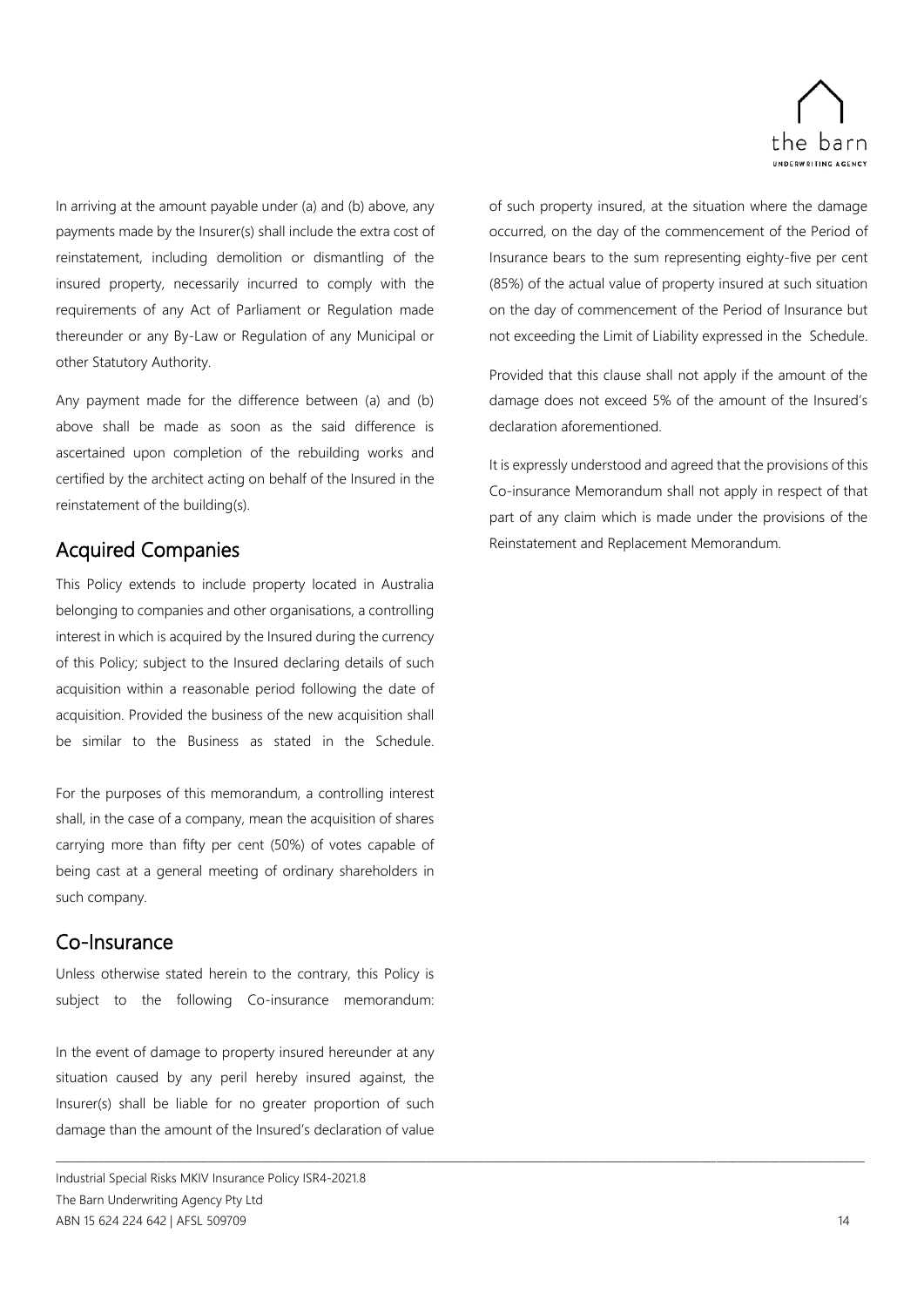

# <span id="page-15-0"></span>SECTION 2 – CONSEQUENTIAL LOSS

## <span id="page-15-1"></span>The Indemnity

In the event of any building or any other property or any part thereof used by the Insured at the Premises for the purpose of the Business being physically lost, destroyed or damaged during the period of insurance by any cause or event not hereinafter excluded (loss, destruction or damage so caused being hereinafter termed "Damage") and the business carried on by the Insured being in consequence thereof interrupted or interfered with, the Insurer(s) will, subject to the provisions of this Policy including the limitation on the Insurer(s) liability, pay to the Insured the amount of loss resulting from such interruption or interference in accordance with the applicable Basis of Settlement.

Provided that the Insurer(s) will not be liable for any loss under this Section unless the Insured's property lost, destroyed or damaged is insured against such Damage (loss arising out of destruction or damage by explosion of Boilers and/or Economisers excepted) and the insurer or insurers by which such property is insured shall have paid for or admitted liability in respect of such Damage unless no payment shall have been made or liability admitted therefor solely owing to the operation of a provision in such insurance excluding liability for loss below a specified amount.

## <span id="page-15-2"></span>Basis of Settlement

#### <span id="page-15-3"></span>Item No. 1

The insurance under this item is limited to actual loss of Gross Profit due to: (a) Reduction in Turnover and (b) Increase in Cost

Industrial Special Risks MKIV Insurance Policy ISR4-2021.8 The Barn Underwriting Agency Pty Ltd ABN 15 624 224 642 | AFSL 509709 15

of Working and the amount payable as indemnity thereunder shall be:

- a) In respect of Reduction in Turnover: the sum produced by applying the Rate of Gross Profit to the amount by which the Turnover during the Indemnity Period shall, in consequence of the Damage, fall short of the Standard Turnover
- b) In respect of Increase in Cost of Working: the additional expenditure necessarily and reasonably incurred for the sole purpose of avoiding or diminishing the reduction in Turnover which, but for that expenditure, would have taken place during the Indemnity Period in consequence of the Damage, but not exceeding the sum produced by applying the Rate of Gross Profit to the amount of the reduction thereby avoided,
- c) less any sum saved during the Indemnity Period in respect of such of the charges and expenses of the Business payable out of Gross Profit as may cease or be reduced in consequence of the Damage.

Provided that if the Declared Value of Gross Profit at the commencement of each Period of Insurance be less than the sum produced by applying the Rate of Gross Profit to the Annual Turnover (or its proportionately increased multiple thereof, where the Indemnity Period exceeds 12 months), the amount payable hereunder shall be proportionately reduced.

## <span id="page-15-4"></span>Item No. 2

\_\_\_\_\_\_\_\_\_\_\_\_\_\_\_\_\_\_\_\_\_\_\_\_\_\_\_\_\_\_\_\_\_\_\_\_\_\_\_\_\_\_\_\_\_\_\_\_\_\_\_\_\_\_\_\_\_\_\_\_\_\_\_\_\_\_\_\_\_\_\_\_\_\_\_\_\_\_\_\_\_\_\_\_\_\_\_\_\_\_\_\_\_\_\_\_\_\_\_\_\_\_\_\_\_\_\_\_\_\_\_\_\_\_\_\_\_\_\_\_\_\_\_\_\_\_\_\_\_\_\_\_\_\_\_\_\_\_\_\_\_\_\_\_\_\_\_\_\_\_\_\_\_

The insurance under this item is to cover such reasonable professional fees as may be payable by the Insured, and such other reasonable expenses necessarily incurred by the Insured and not otherwise recoverable, for preparation of claims under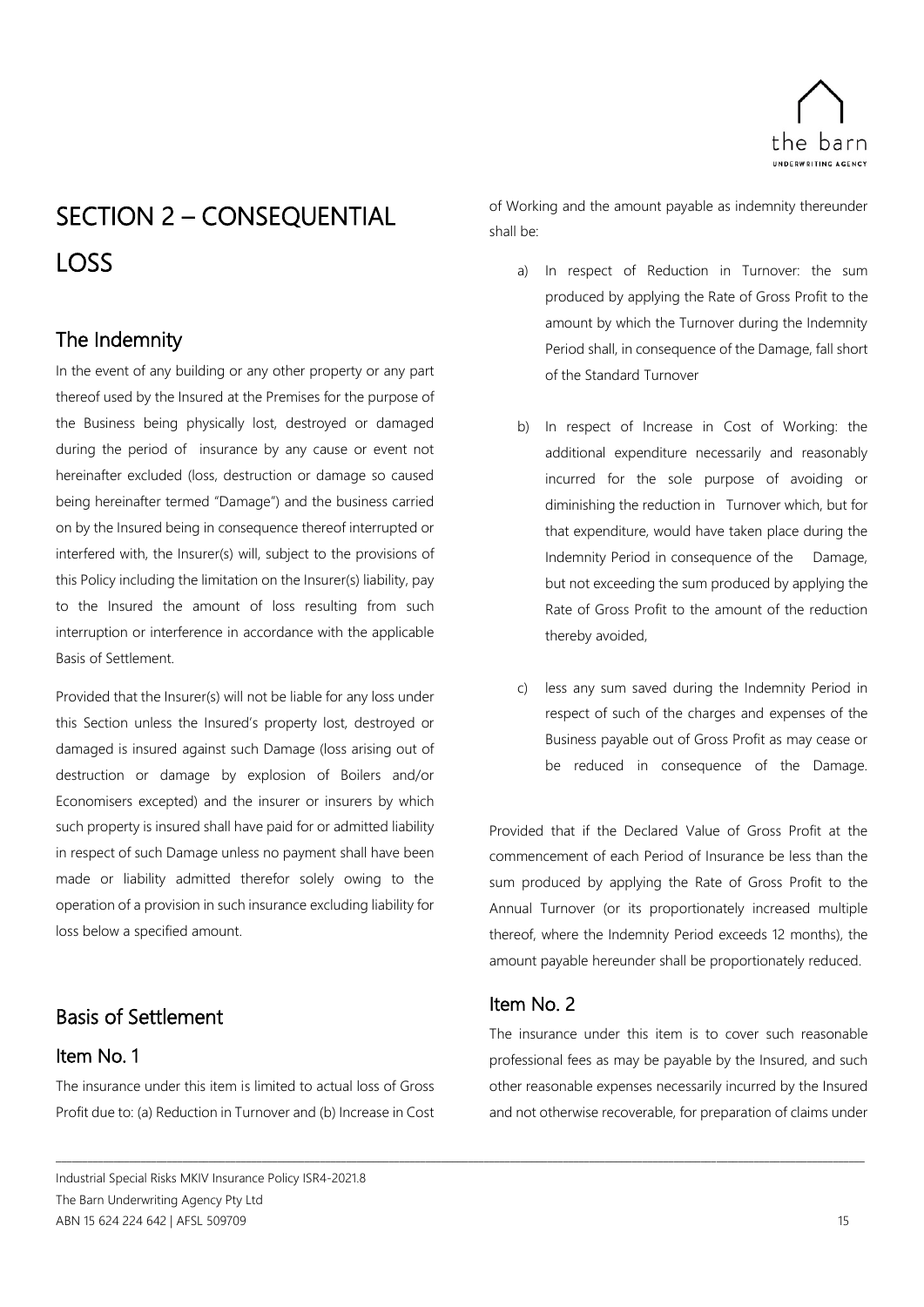

the Insured's Material Damage and Consequential Loss insurance policies and the Insurer(s) shall indemnify the Insured for such reasonable fees and expenses.

## <span id="page-16-0"></span>Item No. 3

The insurance under this item is limited to loss in respect of Pay-Roll and the amount payable as indemnity thereunder shall be:

- a) in respect of Reduction of Turnover:
	- i. during the portion of the Indemnity Period beginning with the occurrence of the Damage and ending not later than the number of weeks thereafter specified in the Schedule: the sum produced by applying the Rate of Pay-Roll to the Shortage in Turnover during the said portion of the Indemnity Period less any saving during the said portion of the Indemnity Period, through reduction in consequence of the Damage, in the amount of Pay-Roll paid;
	- ii. during the remaining portion of the Indemnity Period: the sum produced by applying the Rate of Pay-Roll to the Shortage in Turnover during the said remaining portion of the Indemnity Period less any saving during the said remaining portion of the Indemnity Period, through reduction in consequence of the Damage, in the amount of Pay-Roll paid; but not exceeding the sum produced by applying the percentage of the Rate of Pay-Roll specified in the Schedule to the Shortage in Turnover during the said remaining portion of the Indemnity Period, increased by such amount as is deducted for savings under the terms of Clause (a)(i).

Note: At the option of the Insured the number of weeks referred to in Clause (a)(i) above may be increased to the number of weeks specified in the schedule under the heading "Consolidated Period"; provided that the amount arrived at under the provisions of Clause (a)(ii) shall not exceed such amount as is deducted under Clause (a)(i) for savings effected during the said increased number of weeks.

b) in respect of Increase in Cost of Working: so much of the additional expenditure described in Clause (b) of Item 1 as exceeds the amount payable thereunder, but not more than the additional amount which would have been payable in respect of Shortage in Turnover under the provisions of Clauses (a) (i) and (ii) of this item had such expenditure not been incurred.

Provided that if the Declared Value of Insured Pay-Roll at the commencement of each Period of Insurance be less than the sum produced by applying the Pay-Roll Limits to the sum produced by applying the Rate of Pay-Roll to the Annual Turnover (or its proportionately increased multiple thereof, where the Indemnity Period exceeds 12 months) the amount payable shall be proportionately reduced.

## <span id="page-16-1"></span>**Definitions**

## <span id="page-16-2"></span>Gross Profit

\_\_\_\_\_\_\_\_\_\_\_\_\_\_\_\_\_\_\_\_\_\_\_\_\_\_\_\_\_\_\_\_\_\_\_\_\_\_\_\_\_\_\_\_\_\_\_\_\_\_\_\_\_\_\_\_\_\_\_\_\_\_\_\_\_\_\_\_\_\_\_\_\_\_\_\_\_\_\_\_\_\_\_\_\_\_\_\_\_\_\_\_\_\_\_\_\_\_\_\_\_\_\_\_\_\_\_\_\_\_\_\_\_\_\_\_\_\_\_\_\_\_\_\_\_\_\_\_\_\_\_\_\_\_\_\_\_\_\_\_\_\_\_\_\_\_\_\_\_\_\_\_\_

The amount by which:

a) the sum of the Turnover and the amount of the Closing Stock and Work in Progress shall exceed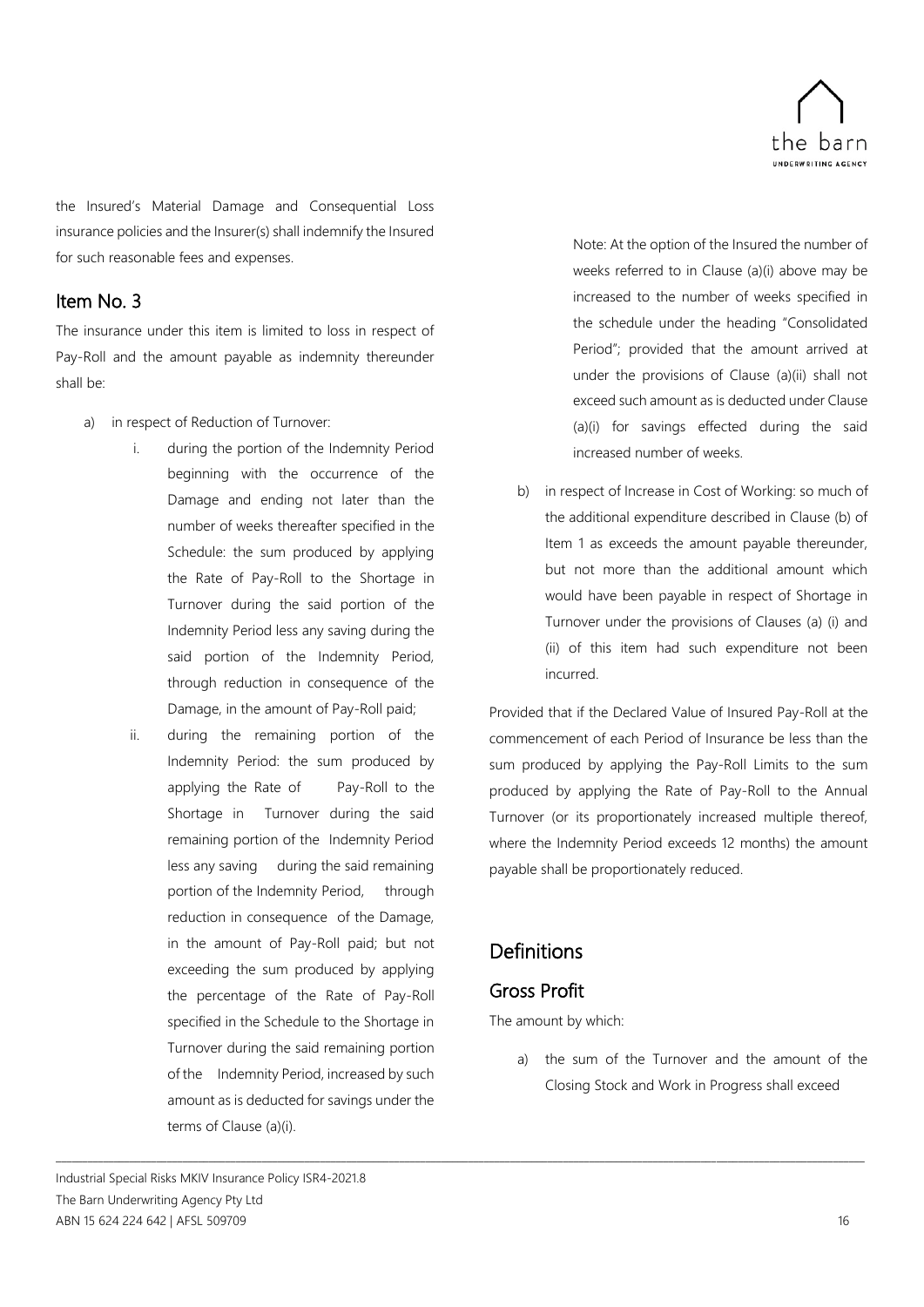

b) the sum of the amount of the Opening Stock and Work in Progress and the amount of the Uninsured Working Expenses as set out in the Schedule.

Note: The amounts of the Opening and Closing Stocks and Work in Progress shall be arrived at in accordance with the Insured's normal accountancy methods; due provision being made for depreciation.

#### <span id="page-17-0"></span>Turnover

The money (less discounts, if any allowed) paid or payable to the Insured for goods sold and delivered and for services rendered in course of the Business at the Premises.

#### <span id="page-17-1"></span>Indemnity Period

The period beginning with the occurrence of the Damage and ending not later than the number of months specified in the Schedule thereafter during which the results of the Business shall be affected in consequence of the Damage.

#### <span id="page-17-2"></span>Pay-Roll

The remuneration paid to all employees of the Insured (including but not limited to holiday pay, sick pay, long service leave pay and bonus) plus payments for payroll tax, fringe benefits tax, superannuation and pension fund contributions, workers compensation insurance premiums, accident compensation levies and the like.

#### <span id="page-17-3"></span>Shortage in Turnover

The amount by which the Turnover during a period shall, in consequence of the Damage, fall short of the part of the Standard Turnover that relates to that period.

### <span id="page-17-4"></span>Rate of Gross Profit

The rate of Gross Profit earned on the Turnover during the financial year immediately before the date of the Damage.

## <span id="page-17-5"></span>Annual Turnover

The Turnover during the 12 months immediately before the date of the Damage.

## <span id="page-17-6"></span>Standard Turnover

The Turnover during that period in the 12 months immediately before the date of the Damage which corresponds with the Indemnity Period.

## <span id="page-17-7"></span>Rate of Pay-Roll

\_\_\_\_\_\_\_\_\_\_\_\_\_\_\_\_\_\_\_\_\_\_\_\_\_\_\_\_\_\_\_\_\_\_\_\_\_\_\_\_\_\_\_\_\_\_\_\_\_\_\_\_\_\_\_\_\_\_\_\_\_\_\_\_\_\_\_\_\_\_\_\_\_\_\_\_\_\_\_\_\_\_\_\_\_\_\_\_\_\_\_\_\_\_\_\_\_\_\_\_\_\_\_\_\_\_\_\_\_\_\_\_\_\_\_\_\_\_\_\_\_\_\_\_\_\_\_\_\_\_\_\_\_\_\_\_\_\_\_\_\_\_\_\_\_\_\_\_\_\_\_\_\_

The rate of Pay-Roll to Turnover during the financial year immediately before the date of the Damage.

Adjustments shall be made to the Rate of Gross Profit, Annual Turnover, Standard Turnover and Rate of Payroll as may be necessary to provide for the trend of the Business and for variations in or other circumstances affecting the Business either before or after the Damage or which would have affected the Business had the Damage not occurred, so that the figures thus adjusted shall represent as nearly as may be reasonably practicable the results which, but for the Damage, would have been obtained during the relative period after the Damage.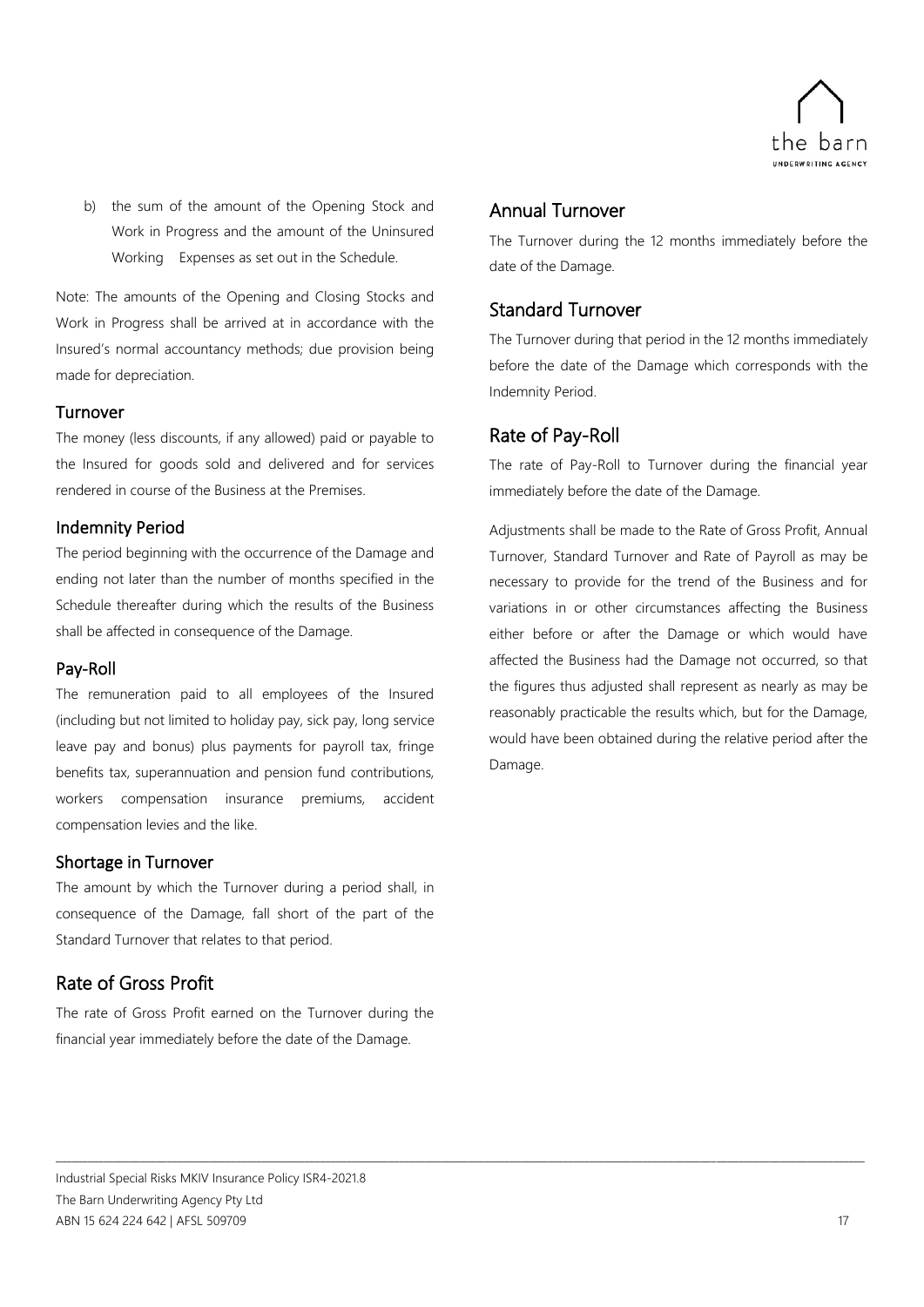

## <span id="page-18-0"></span>MEMORANDA TO SECTION 2

Except to the extent this Policy is hereby modified under the following Memoranda, the terms, Conditions and limitations of this Policy shall apply.

## <span id="page-18-1"></span>Turnover elsewhere after damage

If during the Indemnity Period goods shall be sold or services shall be rendered elsewhere than at the Premises for the benefit of the Business either by the Insured or by others on the Insured's behalf, the money paid or payable in respect of such sales or services shall be brought into account in arriving at the Turnover during the Indemnity Period.

## <span id="page-18-2"></span>Departmental Clause

If the Business be conducted in departments of which the independent trading results are ascertainable, the provisions of clauses (a) and (b) of Item Nos. 1 and 3 shall apply separately to each department affected by the Damage.

## <span id="page-18-3"></span>New Business

In the event of Damage occurring at the Premises before the completion of the first year's trading of the Business the terms "Rate of Gross Profit", "Annual Turnover", "Standard Turnover" and "Rate of Pay-Roll" shall bear the following meanings and not as within stated:

### <span id="page-18-4"></span>Rate of Gross Profit

The rate of Gross Profit earned on the Turnover during the period between the date of the commencement of the Business and the date of the Damage.

### <span id="page-18-5"></span>Annual Turnover

The proportional equivalent, for a period of 12 months, of the Turnover realised during the period between the commencement of the Business and the date of the Damage.

### <span id="page-18-6"></span>Standard Turnover

The proportional equivalent, for a period equal to the Indemnity Period, of the Turnover realised during the period between the commencement of the Business and the date of the Damage.

## <span id="page-18-7"></span>Rate of Pay-Roll

The rate of Pay-Roll to Turnover during the period between the date of the commencement of the Business and the date of the Damage.

Adjustments shall be made to the Rate of Gross Profit, Annual Turnover, Standard Turnover and Rate of Pay-Roll as may be necessary to provide for the trend of the Business and for variations in or other circumstances affecting the Business either before or after the Damage or which would have affected the Business had the Damage not occurred, so that the figures thus adjusted shall represent as nearly as may be reasonably practicable the results which, but for the Damage, would have been obtained during the relative period after the Damage.

## <span id="page-18-8"></span>Accumulated Stocks

In adjusting any loss, account shall be taken, and equitable allowance made if any Shortage in Turnover due to the Damage is postponed by reason of the Turnover being temporarily maintained from accumulated stocks of finished goods.

## <span id="page-18-9"></span>Books of account

\_\_\_\_\_\_\_\_\_\_\_\_\_\_\_\_\_\_\_\_\_\_\_\_\_\_\_\_\_\_\_\_\_\_\_\_\_\_\_\_\_\_\_\_\_\_\_\_\_\_\_\_\_\_\_\_\_\_\_\_\_\_\_\_\_\_\_\_\_\_\_\_\_\_\_\_\_\_\_\_\_\_\_\_\_\_\_\_\_\_\_\_\_\_\_\_\_\_\_\_\_\_\_\_\_\_\_\_\_\_\_\_\_\_\_\_\_\_\_\_\_\_\_\_\_\_\_\_\_\_\_\_\_\_\_\_\_\_\_\_\_\_\_\_\_\_\_\_\_\_\_\_\_

Any particulars or details contained in the Insured's books of account or other business books or documents which may be required by the Insurer(s) for the purpose of investigating or verifying any claim hereunder may be produced and certified by the Insured's auditors and their certificate shall be prima facie evidence of the particulars and details to which such certificate relates.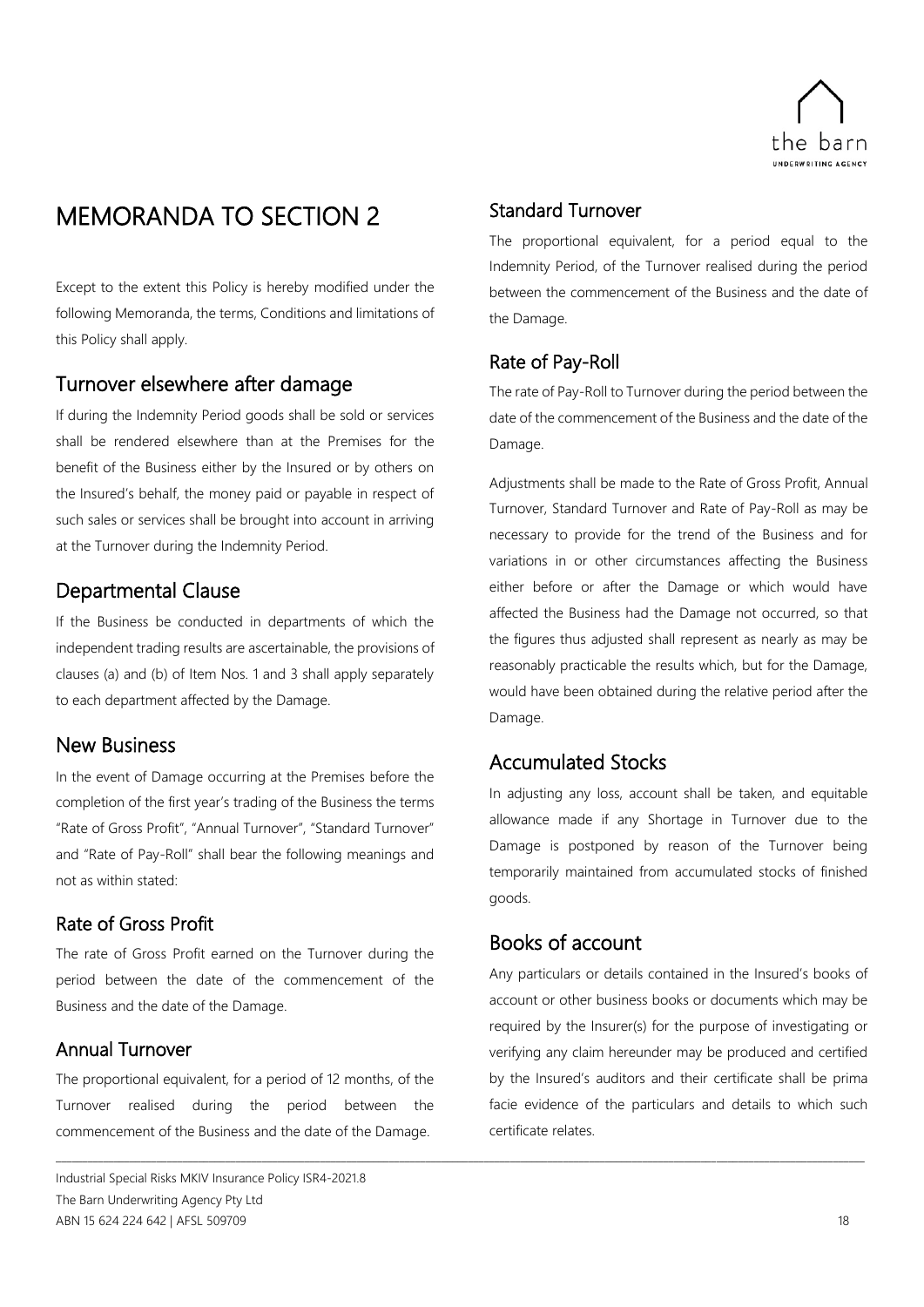

The words and expressions used herein shall have the meanings usually attached to them in the books and accounts of the Insured unless otherwise defined in this Policy.

## <span id="page-19-0"></span>Public Utilities Extension

Any loss resulting from interruption of or interference with the Business in consequence of damage to property, caused by a peril damage as a result of which is insured hereunder, at any electricity station or sub-station, gas works, or water works of a public supply undertaking which is situated on or immediately adjacent to the Premises shall be deemed to be loss resulting from Damage to property used by the Insured at the Premises.

## <span id="page-19-1"></span>Turnover / output alternative

If the Insurer and the Insured agree, the term "Output" may be substituted for the term "Turnover" and, for the purpose of this Policy, "Output" shall mean the sale and/or invoice value of goods manufactured and/or processed by the Insured in course of the Business at the Premises. Provided that only one such meaning shall be operative in connection with any one event involving Damage.

If the meaning set out above be used, the memorandum "Turnover Elsewhere After Damage" shall be altered to read as follows:

"If during the Indemnity Period goods shall be manufactured and/or processed other than at the Premises for the benefit of the Business either by the Insured or by others on the Insured's behalf the sale and/or invoice value of the goods so manufactured and/or processed shall be brought into account in arriving at the Output during the Indemnity Period".

and the definition of Gross Profit shall be altered to read:

"The difference between the sale value of production and the amount of the Uninsured Working Expenses".

## <span id="page-19-2"></span>**Computer**

This Policy extends to include loss (not otherwise recoverable) resulting from interruption of or interference with the Business occasioned by Damage to computer installations, including ancillary equipment and data processing media utilised by the Insured anywhere in Australia.

## <span id="page-19-3"></span>Salvage Sale

\_\_\_\_\_\_\_\_\_\_\_\_\_\_\_\_\_\_\_\_\_\_\_\_\_\_\_\_\_\_\_\_\_\_\_\_\_\_\_\_\_\_\_\_\_\_\_\_\_\_\_\_\_\_\_\_\_\_\_\_\_\_\_\_\_\_\_\_\_\_\_\_\_\_\_\_\_\_\_\_\_\_\_\_\_\_\_\_\_\_\_\_\_\_\_\_\_\_\_\_\_\_\_\_\_\_\_\_\_\_\_\_\_\_\_\_\_\_\_\_\_\_\_\_\_\_\_\_\_\_\_\_\_\_\_\_\_\_\_\_\_\_\_\_\_\_\_\_\_\_\_\_\_

If, following Damage giving rise to a claim under this Policy, the Insured shall hold a salvage sale during the Indemnity Period:

- i. Clause (a) of Item 1 of this Section shall, for the purpose of such claim, read as follows:
	- a. In respect of Reduction in Turnover: the sum produced by applying the Rate of Gross Profit to the amount by which the Turnover during the Indemnity Period (less the Turnover for the period of the salvage sale) shall, in consequence of the Damage, fall short of the Standard Turnover, from which shall be deducted the Gross Profit actually earned during the period of the salvage sale.
- ii. The definition of Shortage in Turnover shall, for the purpose of such claim, read as follows: "Shortage in Turnover shall mean: the amount by which the Turnover during a period (less the Turnover for the period of the salvage sale) shall, in consequence of the Damage, fall short of the part of the Standard Turnover which relates to that period, from which shall be deducted the Pay-Roll paid out of the proceeds of the salvage sale".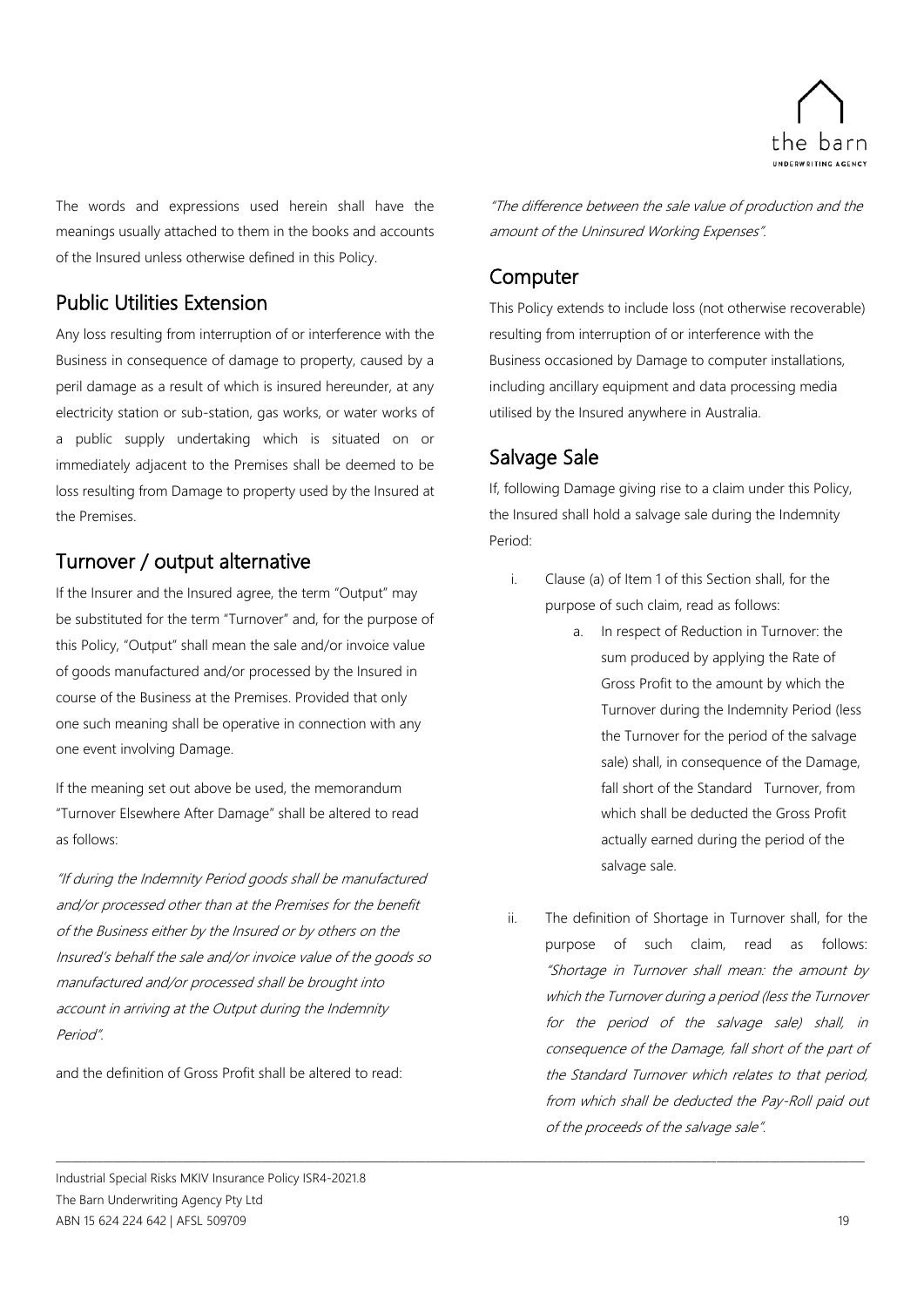

## <span id="page-20-0"></span>Premises in the vicinity (prevention of access)

Loss as insured by this Policy resulting from interruption of or interference with the Business in consequence of damage to property in the vicinity, which shall mean within a 5km radius of the Insured Premises, caused by a peril, damage as a result of which is insured hereunder, which shall prevent or hinder the use thereof or access thereto, whether the Premises or property of the Insured therein shall be damaged or not, shall be deemed to be loss resulting from Damage to property used by the Insured at the Premises.

Loss as insured by this Policy resulting from interruption of or interference with the Business in consequence of damage to property in the vicinity of and forming part of or contained in the complex of which the Premises forms part caused by a peril, damage as a result of which is insured hereunder, which results in a cessation or diminution of trade due to temporary falling away of potential custom whether the Premises or property of the Insured therein shall be damaged or not shall be deemed to be loss resulting from Damage to property used by the Insured at the Premises.

## <span id="page-20-1"></span>Registered vehicles and/or trailers

Notwithstanding the provisions of Property Exclusion 5, this Policy extends to include loss resulting from interruption of or interference with the Business occasioned by Damage to registered vehicles and/or trailers whilst such vehicles or trailers are at the Premises owned or occupied by the Insured; provided always that this Policy does not cover loss resulting from physical loss, destruction of or damage to such vehicles and/ or trailers whilst they are being used on any public highway or thoroughfare.

\_\_\_\_\_\_\_\_\_\_\_\_\_\_\_\_\_\_\_\_\_\_\_\_\_\_\_\_\_\_\_\_\_\_\_\_\_\_\_\_\_\_\_\_\_\_\_\_\_\_\_\_\_\_\_\_\_\_\_\_\_\_\_\_\_\_\_\_\_\_\_\_\_\_\_\_\_\_\_\_\_\_\_\_\_\_\_\_\_\_\_\_\_\_\_\_\_\_\_\_\_\_\_\_\_\_\_\_\_\_\_\_\_\_\_\_\_\_\_\_\_\_\_\_\_\_\_\_\_\_\_\_\_\_\_\_\_\_\_\_\_\_\_\_\_\_\_\_\_\_\_\_\_

## <span id="page-20-2"></span>Vermin, pests or defective sanitary arrangements; food or drink poisoning; murder, suicide

Loss as insured by this Policy resulting from interruption of or interference with the Business directly or indirectly arising from closure or evacuation of the whole or part of the Insured Premises by order of a competent Public Authority consequent upon:

- a) Vermin or pests or defects in the drains or other sanitary arrangements at the Insured Premises;
- b) poisoning directly caused by the consumption of food or drink provided on the Insured Premises;
- c) murder or suicide occurring in or at the Insured Premises;

Perils Exclusion 5 (a) shall not apply to the cover provided by this Memorandum.

Provided that paragraph (a) will not indemnify loss resulting from interruption of or interference with the Business directly or indirectly arising from or in connection with Highly Pathogenic Avian Influenza in Humans or any other diseases declared to be quarantinable diseases under the Biosecurity Act 2015 and any subsequent amendments.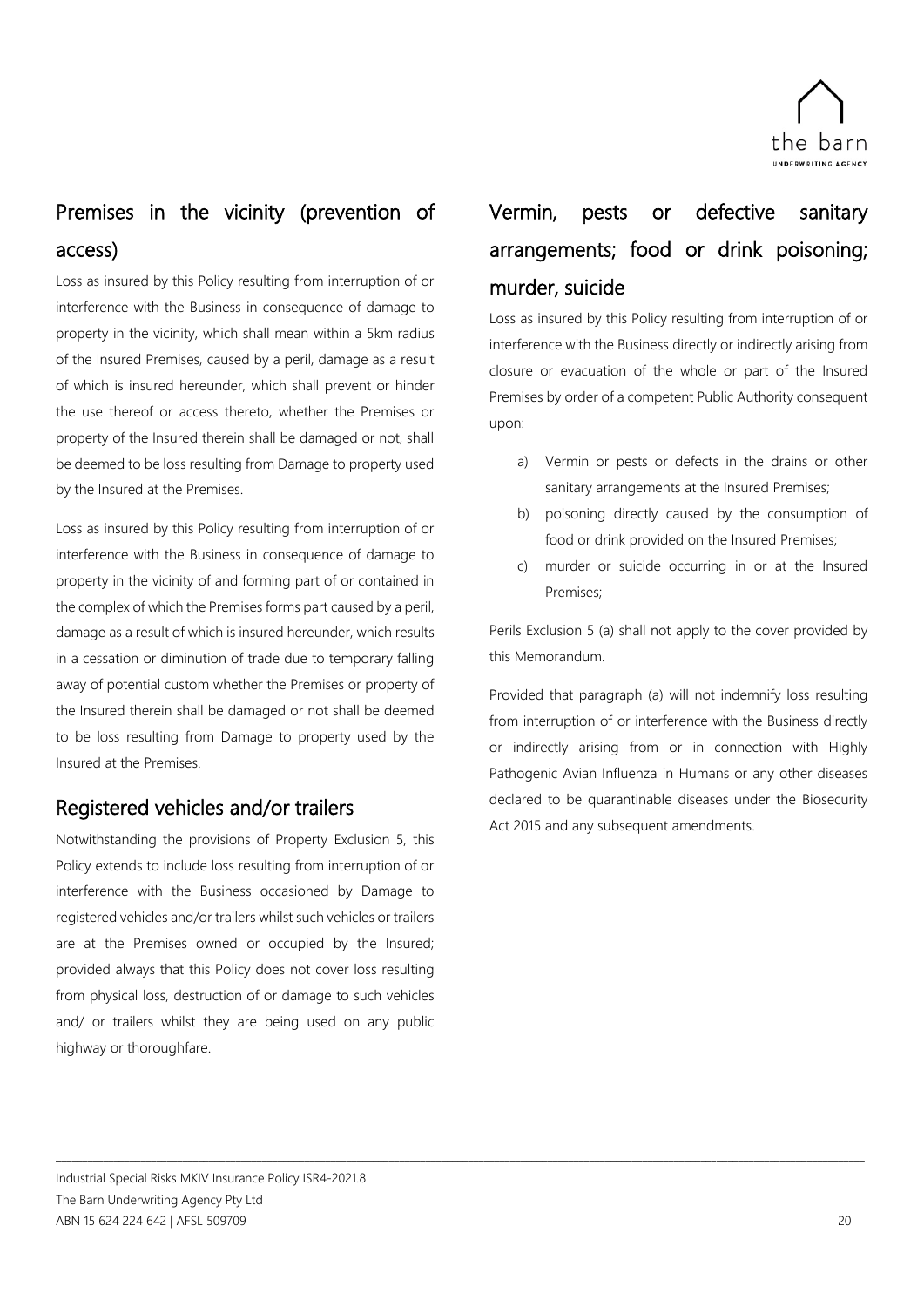

## <span id="page-21-0"></span>EXCLUSIONS TO ALL SECTIONS

## <span id="page-21-1"></span>Property Exclusions

This Policy does not cover physical loss, destruction of or damage to the following property or loss under Section 2 resulting therefrom, unless otherwise specified in the Policy Schedule:

- 1) property (except Money) whilst in transit other than during the incidental movement of such property within situations occupied by the Insured. This exclusion shall not apply during temporary removal of property (other than stock and/or merchandise) and unregistered motor vehicles to any situation in the Commonwealth of Australia but, whilst such property is in transit, cover is limited to physical loss, destruction or damage caused by fire, lightning, explosion, earthquake, aircraft, riot, strikes, malicious damage and storm and/or tempest.
- 2) Money:
	- i. whilst being carried by professional money carriers, professional carriers or common carriers which is more specifically insured excepting the excess amount over and above such more specific insurance which excess is held to be covered hereunder. Provided that where in the ordinary course of business the Insured enters into an agreement with such carriers and such agreement provides that the Insured shall indemnify and/or hold harmless and/or release from liability such carriers in respect of loss, destruction or damage which may occur as a result of any event hereby insured

\_\_\_\_\_\_\_\_\_\_\_\_\_\_\_\_\_\_\_\_\_\_\_\_\_\_\_\_\_\_\_\_\_\_\_\_\_\_\_\_\_\_\_\_\_\_\_\_\_\_\_\_\_\_\_\_\_\_\_\_\_\_\_\_\_\_\_\_\_\_\_\_\_\_\_\_\_\_\_\_\_\_\_\_\_\_\_\_\_\_\_\_\_\_\_\_\_\_\_\_\_\_\_\_\_\_\_\_\_\_\_\_\_\_\_\_\_\_\_\_\_\_\_\_\_\_\_\_\_\_\_\_\_\_\_\_\_\_\_\_\_\_\_\_\_\_\_\_\_\_\_\_\_

Industrial Special Risks MKIV Insurance Policy ISR4-2021.8 The Barn Underwriting Agency Pty Ltd ABN 15 624 224 642 | AFSL 509709 21

against, this insurance shall operate as if this Property Exclusion 2(a) had been deleted.

- ii. stolen from an unlocked and unattended vehicle
- iii. stolen from a safe or strongroom opened by a key or by use of details of a combination, either of which has been left at the Situation outside business hours, unless such key or combination details have been properly secured
- iv. where the loss is not discovered within five (5) working days of the event
- v. where the loss arises out or any attempt relating to:
	- i. kidnapping
	- ii. bomb threat
	- iii. hoax
	- iv. extortion
- 3) jewellery, furs, bullion, precious metals or precious stones other than as stock and/or merchandise of the Business
- 4) any locomotive or rolling stock or watercraft other than as stock or merchandise of the Business; provided always that no cover shall apply hereunder whilst any watercraft is on water
- 5) any aircraft (including its accessories and/or spare parts) other than as stock or merchandise of the Business; provided always that no cover shall apply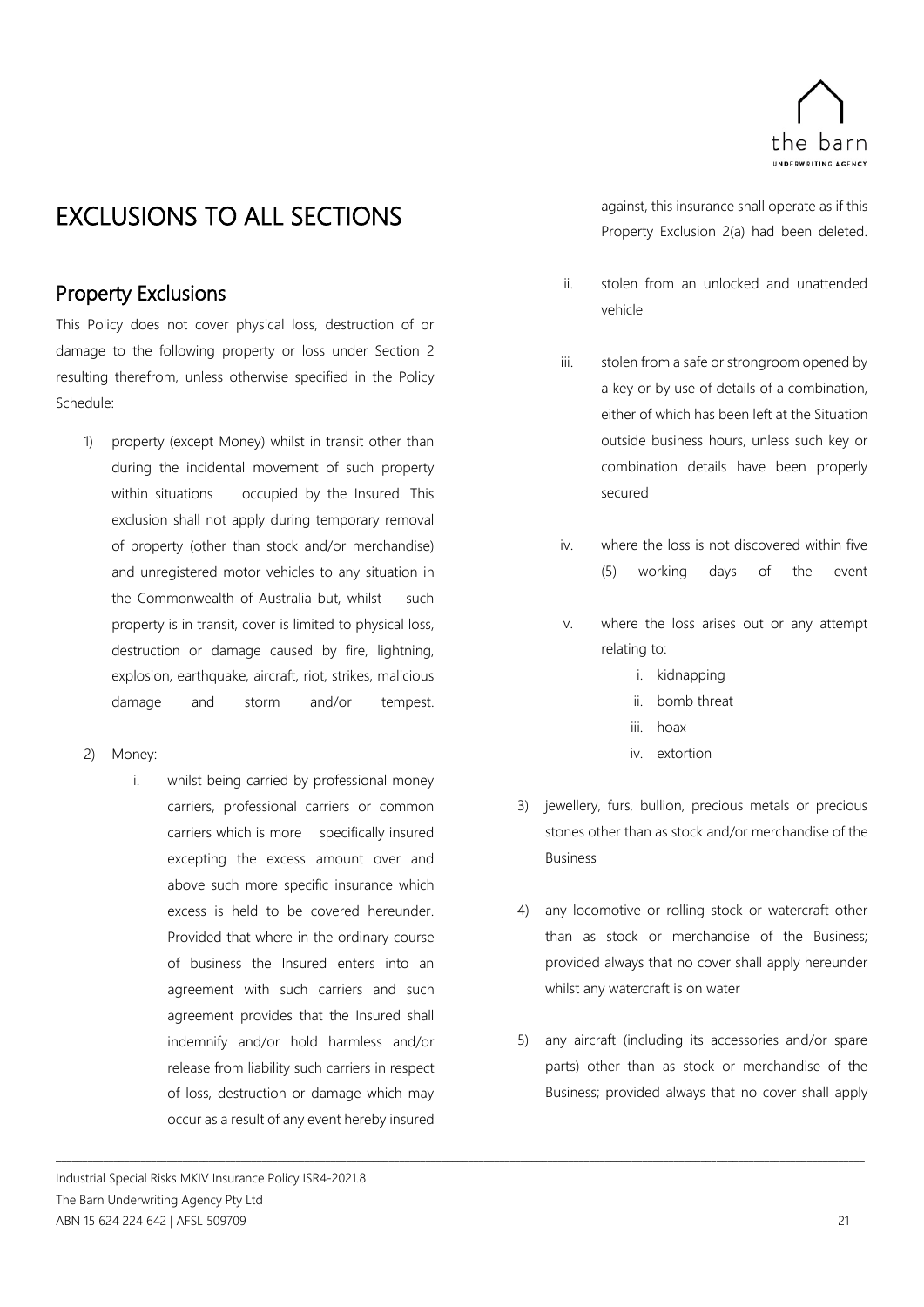

hereunder during taxiing, take-off, flight or landing

- 6) vehicles or trailers registered or licensed to travel on a public road, provided that this exclusion shall not apply to mobile plant and equipment (excluding cars, sedans, panel vans and trucks) not otherwise insured whilst on any premises occupied or used by the Insured
- 7) livestock, animals, birds or fish
- 8) standing timber, growing crops and pastures
- 9) land, unmined or unrecovered oil, gas and mineral deposits, provided that this exclusion shall not apply to structural improvements on or in the land if such structural improvements are not otherwise excluded in this Policy
- 10) bridges, canals, roadways and tunnels, dams and reservoirs (other than tanks) and their contents
- 11) railway tracks (other than on the premises occupied or used by the Insured for the purpose of its business.
- 12) docks, wharves and piers not forming part of any building
- 13) mining property located beneath the surface of the ground unless otherwise expressly stated in this Policy
- 14) property during the course of, and as a result of, its processing
- 15) gates, fences, retaining walls, textile awnings and blinds

\_\_\_\_\_\_\_\_\_\_\_\_\_\_\_\_\_\_\_\_\_\_\_\_\_\_\_\_\_\_\_\_\_\_\_\_\_\_\_\_\_\_\_\_\_\_\_\_\_\_\_\_\_\_\_\_\_\_\_\_\_\_\_\_\_\_\_\_\_\_\_\_\_\_\_\_\_\_\_\_\_\_\_\_\_\_\_\_\_\_\_\_\_\_\_\_\_\_\_\_\_\_\_\_\_\_\_\_\_\_\_\_\_\_\_\_\_\_\_\_\_\_\_\_\_\_\_\_\_\_\_\_\_\_\_\_\_\_\_\_\_\_\_\_\_\_\_\_\_\_\_\_\_

Industrial Special Risks MKIV Insurance Policy ISR4-2021.8 The Barn Underwriting Agency Pty Ltd ABN 15 624 224 642 | AFSL 509709 22

- 16) property in the open air unless such property comprises, or forms part of a permanent structure designed to function without the protection of the walls or roof, caused by wind, rainwater or hail.
- 17) property included in a project of construction, erection, alteration or addition, including the partial dismantlement of existing structures, where the total contract value of all work to be carried out at any one situation during such activity exceeds 10% of the Limit of Liability or \$1,000,000, whichever is the lesser. Provided that this Exclusion 17 shall apply only to the works comprising such construction, erection, alteration or addition and not to any original or existing structures.
- 18) empty premises upon which demolition work has commenced.
- 19) oil and gas drilling and/or production rigs whilst offshore
- 20) all Machinery (as defined in this exclusion), electronic data processing equipment or electronic control equipment occasioned by or happening through any mechanical, electrical, electro-mechanical, electronic or hydraulic malfunction, failure, derangement, breakdown or non- operation of whatsoever kind.

Provided that Property Exclusion 20 shall not apply to any subsequent loss, destruction of or damage to such Machinery, electronic data processing equipment or electronic control equipment occasioned by or happening through any cause or event not otherwise excluded herein which results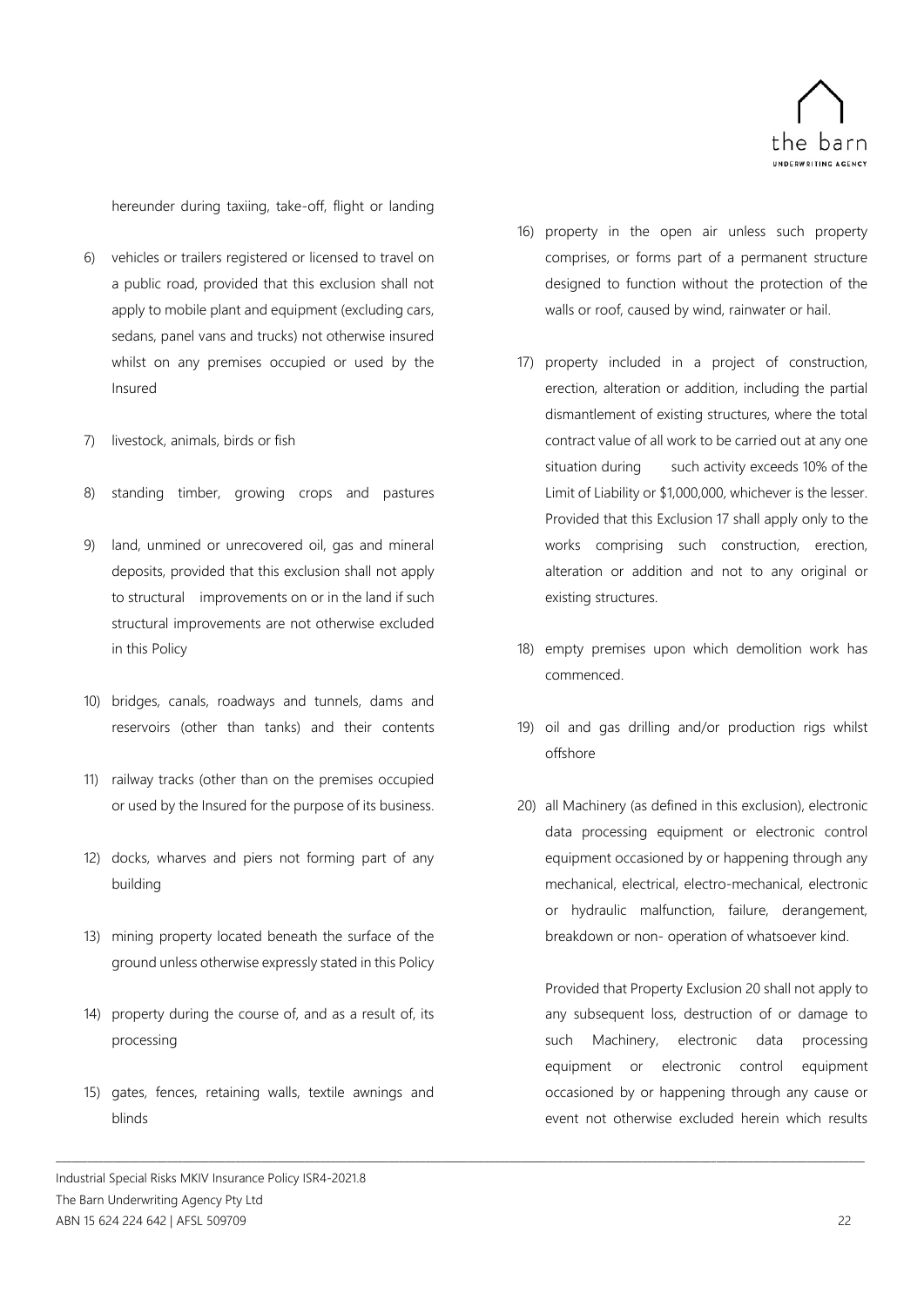

from any of the events referred to in this exclusion.

For the purpose of Property Exclusion 20, "Machinery" means: any apparatus whether or not functioning independently or as any component part of a collection of apparatus which generates, contains, controls, transmits, receives, transforms or utilises any form or source of energy or power.

- 21) any boiler (other than a boiler used for domestic purposes), economiser or other pressure vessel, including pipes, valves and other apparatus thereof in respect of which a certificate is required to be issued under the terms of any statute or regulation occasioned by or arising from explosion, rupture, collapse, bursting, cracking or overheating thereof; provided that this exclusion shall be limited to the aforementioned items immediately affected and shall not extend to other property as a result of such loss or destruction or damage. This exclusion shall not apply to Section 2 as specifically stated therein.
- 22) overhead transmission and distribution lines and their supporting structures of power-generating authorities or companies and telecommunications companies, but this exclusion shall not apply in respect of the aforementioned lines (and their supporting structures) that extend from the public highway to the insured premises and are the responsibility of the insured.

It is understood and agreed that public utilities extension and/or suppliers extension and/or contingent business interruption coverages are not subject to this exclusion, provided that these are not a part of transmitters' or distributors' policy.

\_\_\_\_\_\_\_\_\_\_\_\_\_\_\_\_\_\_\_\_\_\_\_\_\_\_\_\_\_\_\_\_\_\_\_\_\_\_\_\_\_\_\_\_\_\_\_\_\_\_\_\_\_\_\_\_\_\_\_\_\_\_\_\_\_\_\_\_\_\_\_\_\_\_\_\_\_\_\_\_\_\_\_\_\_\_\_\_\_\_\_\_\_\_\_\_\_\_\_\_\_\_\_\_\_\_\_\_\_\_\_\_\_\_\_\_\_\_\_\_\_\_\_\_\_\_\_\_\_\_\_\_\_\_\_\_\_\_\_\_\_\_\_\_\_\_\_\_\_\_\_\_\_

23) a) any Claim arising out of any of the following:

- i. total or partial destruction, distortion, erasure, corruption, alteration, misinterpretation or misappropriation of Electronic Data and/or Software, or
- ii. error in creating, amending, entering, deleting or using Electronic Data and/or Software, or
- iii. total or partial inability or failure to receive, send, access or use Electronic Data and/or Software for any time or at all, from any cause whatsoever, regardless of any other contributing cause or event whenever it may occur.

Electronic Data means facts, concepts, and information converted to a form useable for communications, display, distribution, interpretation or processing by electronic and electromechanical data processing or electronically controlled equipment.

Software means programs, procedures and routines associated with the operation of electronic or electromechanical data processing or electronically controlled equipment, including any operating system.

> b) However, in the event that a peril listed below (being a peril insured by this policy but for this exclusion) is caused by any of the matters described in paragraph (a) above, this Policy, subject to all of its provisions will insure:

- i. physical loss of or damage or destruction to Property Insured caused by such listed peril, and/or
- ii. consequential loss insured by this policy.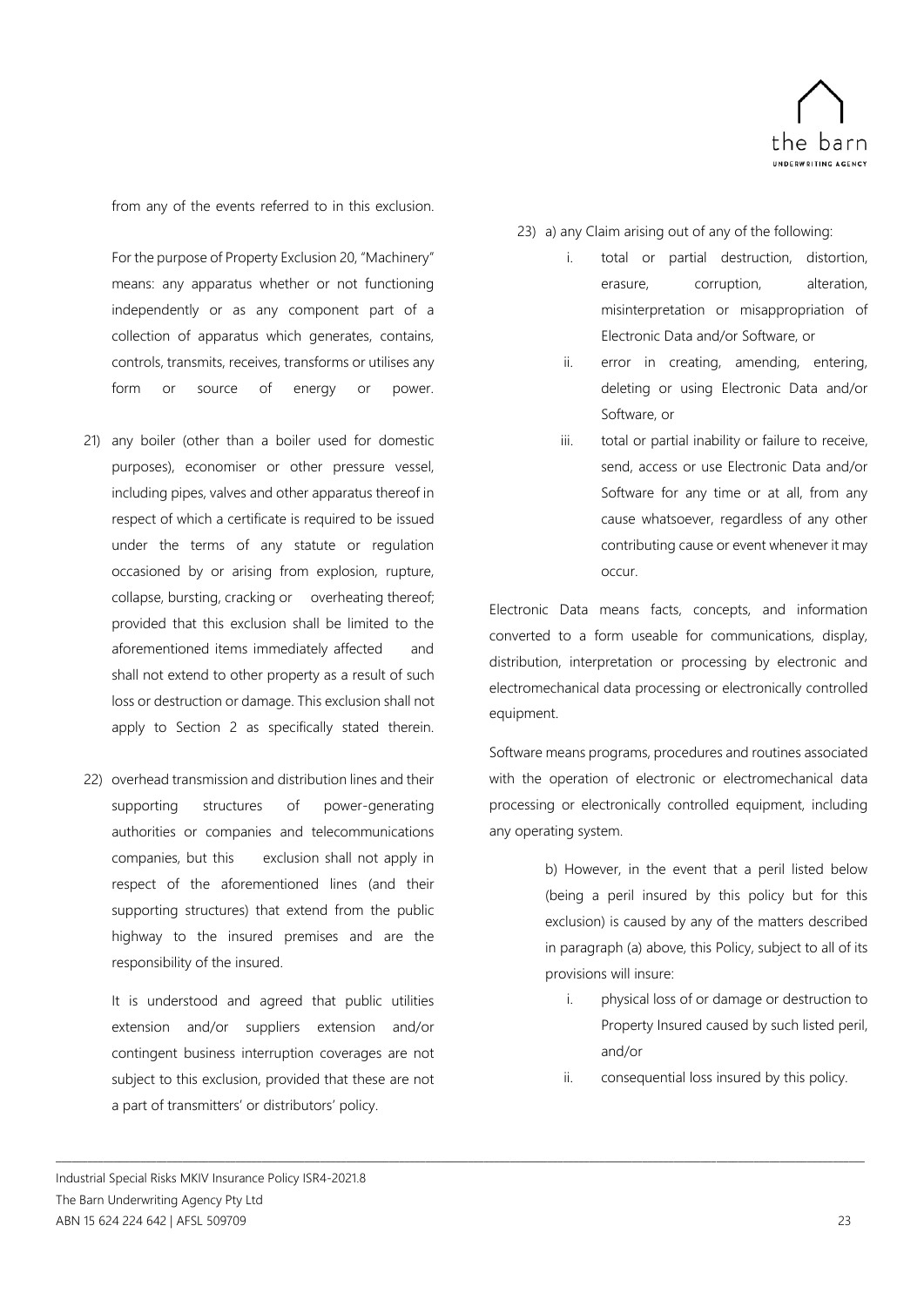

Furthermore, this exclusion does not apply in the event that a peril listed below (being a peril insured by this policy but for this exclusion) causes any of the matters described in paragraph (a) above:

fire, lightning, thunderbolt, aircraft or other aerial devices or articles dropped therefrom, earthquake, subterranean fire, volcanic eruption, storm, tempest, rainwater, snow, sleet, wind, hail, water, liquids or substances discharged, overflowing or leaking from fixed apparatus, fixed appliances, fixed pipes or other systems, riots, civil commotions, strikes or locked out workers or persons taking part in labour disturbances, explosion, impact by vehicles, animals or trees or branches of trees, communication masts, towers, antennae, satellite dishes, watercraft, meteorites, or theft of Electronic Data and/or Software solely where such theft is accompanied by theft of the computer hardware, firmware, medium, microchip, integrated circuit or similar device containing such Electronic Data and/or Software.

## <span id="page-24-0"></span>Perils Exclusions

The Insurer(s) shall not be liable under Sections 1 and/or 2 in respect of any of the following unless otherwise specified in the Policy Schedule:

1) Notwithstanding anything to the contrary contained herein this Policy does not cover Loss or Damage directly or indirectly occasioned by, happening through or in consequence of war, invasion, acts of foreign enemies, hostilities (whether war be declared or not), civil war, rebellion, revolution, insurrection, military or usurped power or confiscation or nationalisation or requisition or destruction of or damage to property by or under the order of any government or public or local authority. (NMA 464)

\_\_\_\_\_\_\_\_\_\_\_\_\_\_\_\_\_\_\_\_\_\_\_\_\_\_\_\_\_\_\_\_\_\_\_\_\_\_\_\_\_\_\_\_\_\_\_\_\_\_\_\_\_\_\_\_\_\_\_\_\_\_\_\_\_\_\_\_\_\_\_\_\_\_\_\_\_\_\_\_\_\_\_\_\_\_\_\_\_\_\_\_\_\_\_\_\_\_\_\_\_\_\_\_\_\_\_\_\_\_\_\_\_\_\_\_\_\_\_\_\_\_\_\_\_\_\_\_\_\_\_\_\_\_\_\_\_\_\_\_\_\_\_\_\_\_\_\_\_\_\_\_\_

- 2) physical loss, destruction of or damage to the Property Insured or any legal liability of whatsoever nature, directly or indirectly caused by or contributed to, by or arising from:
	- a. ionising radiations or contamination by radioactivity from any nuclear fuel or from any nuclear waste from the combustion of nuclear fuel
	- b. the radioactive, toxic, explosive or other hazardous properties of any explosive nuclear assembly or nuclear component thereof

(NMA 1622)

- 3) physical loss, destruction or damage occasioned by or happening through:
	- a. flood, which shall mean the covering of normally dry land by water that has escaped or been released from the normal confines of any lake, or any river, creek or other natural watercourse, whether or not altered or modified; or any reservoir, canal, or dam.
	- b. water from or action by the sea, tidal wave or high water.

Provided that Perils Exclusions 3(a) and 3(b) shall not apply if loss, destruction or damage is caused by or arises out of an earthquake or seismological disturbance;

4) This Policy does not insure any loss, damage, claim, cost, expense or other sum directly or indirectly arising out of or relating to:

mold, mildew, fungus, spores or other microorganism of any type, nature, or description, including but not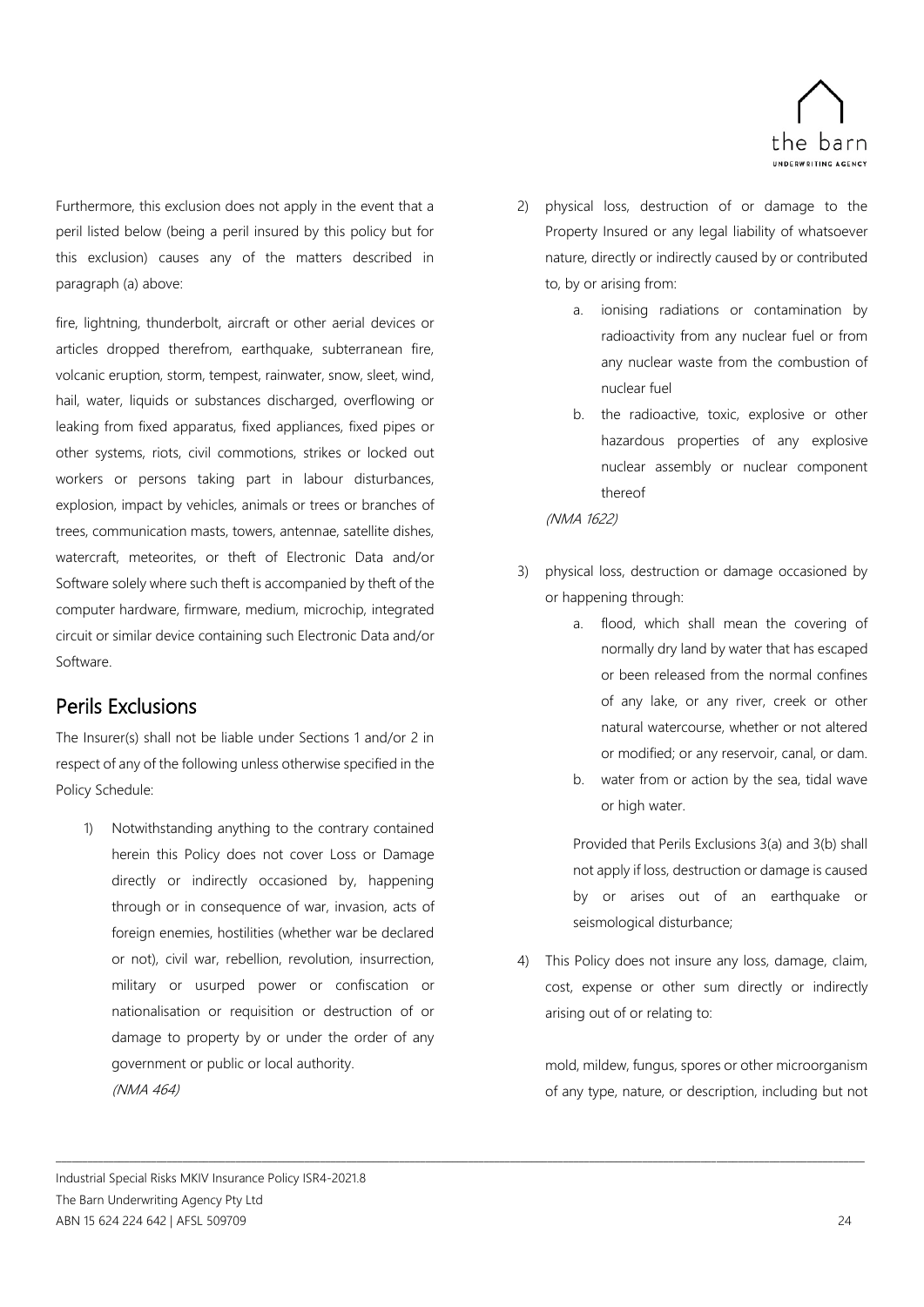

limited to any substance whose presence poses an actual or potential threat to human health.

This exclusion applies regardless where there is (i) any physical loss or damage to insured property; (ii) any insured peril or cause, whether or not contributing concurrently or in any sequence; (iii) any loss of use, occupancy, or functionality; or (iv) any action required, including but not limited to repair, replacement, removal, cleanup, abatement, disposal, relocation, or steps taken to address medical or legal concerns.

(MAP – Absolute)

- 5) physical loss, destruction or damage occasioned by or happening through:
	- a. moths, termites or other insects, vermin, rust or oxidation, contamination or pollution, wet or dry rot, corrosion, change of colour, dampness of atmosphere or other variations in temperature, evaporation, disease, inherent vice or latent defect, loss of weight, change in flavour texture or finish, smut or smoke from industrial operations (other than sudden and unforeseen damage resulting therefrom)
	- b. wear and tear, fading, scratching or marring, gradual deterioration or developing flaws, normal upkeep or making good
	- c. error or omission in design, plan or specification or failure of design

\_\_\_\_\_\_\_\_\_\_\_\_\_\_\_\_\_\_\_\_\_\_\_\_\_\_\_\_\_\_\_\_\_\_\_\_\_\_\_\_\_\_\_\_\_\_\_\_\_\_\_\_\_\_\_\_\_\_\_\_\_\_\_\_\_\_\_\_\_\_\_\_\_\_\_\_\_\_\_\_\_\_\_\_\_\_\_\_\_\_\_\_\_\_\_\_\_\_\_\_\_\_\_\_\_\_\_\_\_\_\_\_\_\_\_\_\_\_\_\_\_\_\_\_\_\_\_\_\_\_\_\_\_\_\_\_\_\_\_\_\_\_\_\_\_\_\_\_\_\_\_\_\_

- d. normal settling, seepage, shrinkage or expansion in buildings or foundations, walls, pavements, roads and other structural improvements, creeping, heaving and vibration
- e. faulty materials or faulty workmanship.

Provided that this Exclusion 5(a) to (e) shall not apply to subsequent loss, destruction of or damage to the Property Insured occasioned by a peril (not otherwise excluded) resulting from any event or peril referred to in this exclusion;

- 6) physical loss, destruction or damage occasioned by or happening through:
	- a. incorrect siting of buildings consequent upon:
		- i. error in architectural design or specification
		- ii. faulty workmanship
		- iii. non-compliance by the Insured (or anyone acting on behalf of the Insured) with the necessary permits issued by Government, Public or Local Authorities.
	- b. demolitions ordered by Government or Public or Local Authorities due to failure on the part of the Insured or their agents to obtain the necessary permits required.
- 7) physical loss, destruction or damage occasioned by or happening through: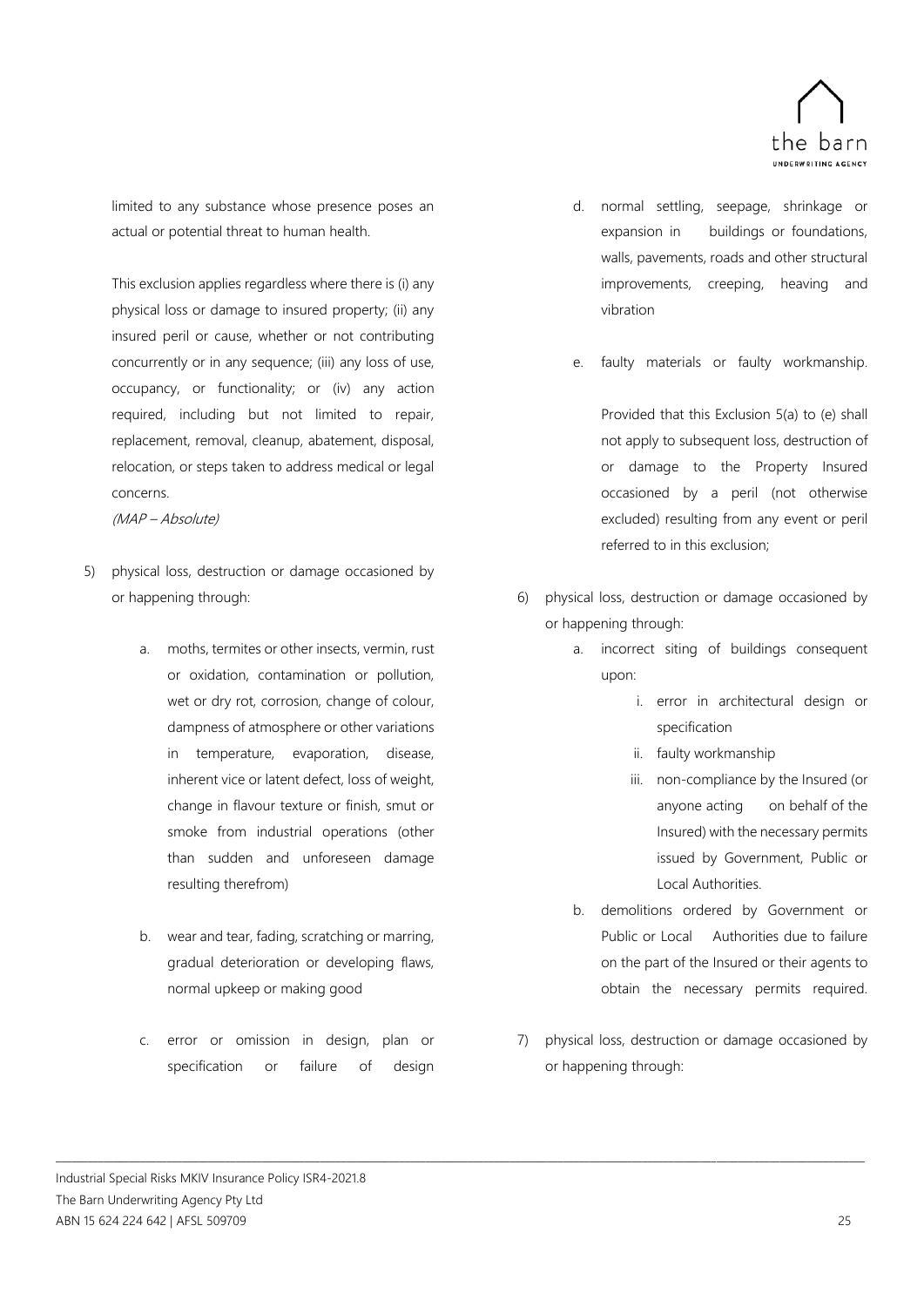

- a. theft of property (other than Money in transit) in the open air unless included under the Sub-Limits listed on the Policy Schedule.
- b. unexplained or inventory shortage, disappearance resulting from clerical or accounting errors, shortage in the supply or delivery of materials to or from the Insured
- c. spontaneous combustion, spontaneous fermentation or heating or any process involving the direct application of heat.

Provided that Perils Exclusions 7(c) and shall be limited to the item or items immediately affected and shall not extend to other property damaged as a result of such spontaneous combustion, fermentation or heating or process involving the direct application of heat.

- 8) physical loss, destruction or damage occasioned by or happening through:
	- a. i) fraudulent or dishonest acts, fraudulent misappropriation, embezzlement, forgery, counterfeiting, data corruption, unauthorised amendment of data and erasure by electronic or non-electronic means involving the Property Insured by the Insured or any employee(s) of the Insured acting alone or in collusion with any other person(s)

ii) access by any person(s) other than the Insured or the Insured's employee(s) to the Insured's computer system via data communication media that terminate in the Insured's computer system.

\_\_\_\_\_\_\_\_\_\_\_\_\_\_\_\_\_\_\_\_\_\_\_\_\_\_\_\_\_\_\_\_\_\_\_\_\_\_\_\_\_\_\_\_\_\_\_\_\_\_\_\_\_\_\_\_\_\_\_\_\_\_\_\_\_\_\_\_\_\_\_\_\_\_\_\_\_\_\_\_\_\_\_\_\_\_\_\_\_\_\_\_\_\_\_\_\_\_\_\_\_\_\_\_\_\_\_\_\_\_\_\_\_\_\_\_\_\_\_\_\_\_\_\_\_\_\_\_\_\_\_\_\_\_\_\_\_\_\_\_\_\_\_\_\_\_\_\_\_\_\_\_\_

Provided that this exclusion shall not apply to theft consequent upon forcible and violent entry upon premises or felonious concealment upon premises committed by an employee of the Insured.

b. I) the cessation of work whether total or partial

ii) the cessation, interruption or retarding of any process or operation, as a result of strikes, labour disturbances or locked out workers.

Provided that Perils Exclusion 8(b)(i) and 8(b)(ii) shall not apply in respect of physical loss, destruction or damage directly caused by strikers, locked out workers or similar persons

- c. erosion, subsidence, earth movement or collapse resulting therefrom
- d. kidnapping, bomb threat, threat of contamination, hoax, extortion or any attempt thereat.

Provided that this Exclusion 7(a) to (d) shall not apply to subsequent loss, destruction or damage to the Property Insured occasioned by a peril (not otherwise excluded) resulting from any event or peril referred to in this exclusion.

9) any legal liability of whatsoever nature other than as herein provided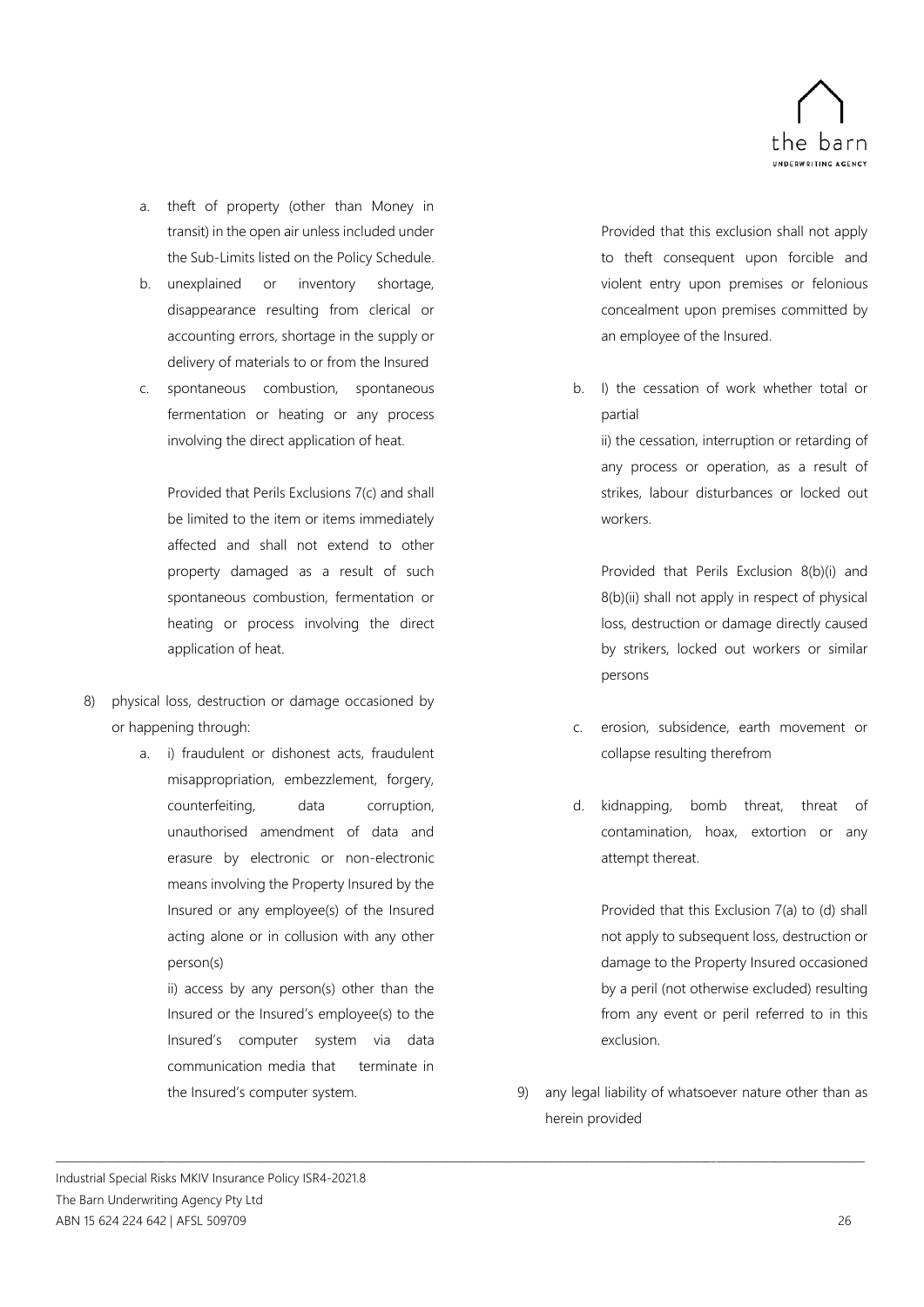

- 10) consequential loss of any kind including consequential loss due to delay, lack of performance, loss of contract or depreciation in the value of land or stock, except as herein provided in Section 2
- 11) physical loss, destruction of damage occasioned by or happening through pollution or contamination except (unless otherwise excluded) loss or destruction of or damage to property or any part thereof used by the Insured at the premises for the purpose of the business caused by:
	- a. pollution or contamination at the premises which itself results from fire, lightning, explosion, aircraft or other aerial devices or articles dropped therefrom, riot, civil commotion, strikers, locked out workers, persons taking part in labour disturbances, malicious person, earthquake, storm, flood, bursting, overflowing discharging or leaking of water tanks, apparatus or pipes, sprinkler leakage or impact by any road vehicle or animal
	- b. any of the perils listed in (a) above which itself results from pollution or contamination.
- 12) physical loss, destruction of damage occasioned by or happening directly or indirectly out of or in connection with the failure or inability to function of any:
	- a. electronic circuit, microchip, integrated circuit, microprocessor, embedded system, BIOS or other instruction set, hardware, software, firmware, program, computer,

\_\_\_\_\_\_\_\_\_\_\_\_\_\_\_\_\_\_\_\_\_\_\_\_\_\_\_\_\_\_\_\_\_\_\_\_\_\_\_\_\_\_\_\_\_\_\_\_\_\_\_\_\_\_\_\_\_\_\_\_\_\_\_\_\_\_\_\_\_\_\_\_\_\_\_\_\_\_\_\_\_\_\_\_\_\_\_\_\_\_\_\_\_\_\_\_\_\_\_\_\_\_\_\_\_\_\_\_\_\_\_\_\_\_\_\_\_\_\_\_\_\_\_\_\_\_\_\_\_\_\_\_\_\_\_\_\_\_\_\_\_\_\_\_\_\_\_\_\_\_\_\_\_

Industrial Special Risks MKIV Insurance Policy ISR4-2021.8 The Barn Underwriting Agency Pty Ltd ABN 15 624 224 642 | AFSL 509709 27

data processing equipment, telecommunication equipment or systems, or any similar device; or

b. any media or systems used in connection with any of the foregoing,

> whether the property of the Insured or not, at any time to achieve fully and successfully any or all of the purposes and consequential effects intended by the use of any number, symbol or word to denote, represent or express a date including, but without being limited to, any failure or inability to recognise, capture, save, retain or restore and/or correctly to manipulate, interpret, transmit, return, calculate or process any date, data, information, command, logic or instruction as a result of or in connection with:

- i. anything referred to in (a) or (b) recognising, using or adopting any date, day of the week or period of time, otherwise than as, or other than, the true or correct date, day of the week or period of time; or
- ii. the operation of any command or logic which has been programmed or incorporated into anything referred to in (a) or (b) above.

However, this special exclusion will not exclude any claim for subsequent loss or destruction of or damage to any property or consequential loss which is solely and directly caused by a Defined Contingency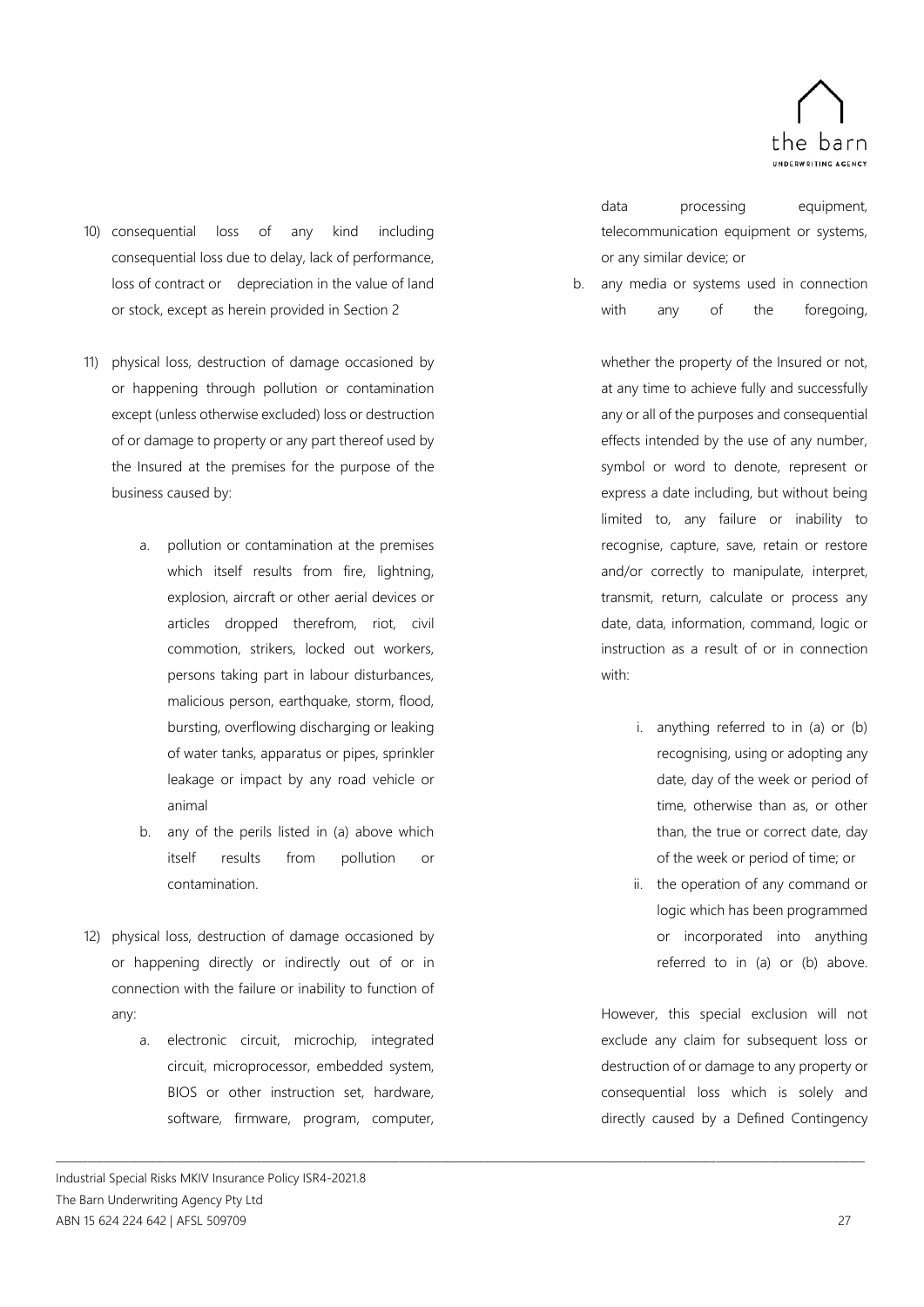

(as defined hereunder), but only to the extent that such claim would otherwise be insured under this policy.

For the purposes of this perils exclusion 12 only, 'Defined Contingency' shall mean fire, lightning, explosion (other than loss or destruction of or damage to boilers and pressure vessels), aircraft and other aerial devices or articles dropped therefrom, riot, civil commotion, strikers, locked out workers, persons taking part in labour disturbances, malicious persons, earthquake, storm, flood, escape of water from any tank or apparatus or pipe, impact by any road

vehicle or animal, or theft (other than theft by employees).

- 13) physical loss, destruction of damage to:
	- a. property eligible for insurance by the relevant local Nuclear Insurance Pool and/or Association; or
	- b. loss, damage, liability or expense directly or indirectly caused by or contributed to by or arising from:
		- i. ionising radiation from or contamination by radioactivity from any nuclear fuel or from any nuclear waste or from the combustion of nuclear fuel
		- ii. the radioactive, toxic, explosive or other hazardous or contaminating properties of any nuclear installation, reactor or

\_\_\_\_\_\_\_\_\_\_\_\_\_\_\_\_\_\_\_\_\_\_\_\_\_\_\_\_\_\_\_\_\_\_\_\_\_\_\_\_\_\_\_\_\_\_\_\_\_\_\_\_\_\_\_\_\_\_\_\_\_\_\_\_\_\_\_\_\_\_\_\_\_\_\_\_\_\_\_\_\_\_\_\_\_\_\_\_\_\_\_\_\_\_\_\_\_\_\_\_\_\_\_\_\_\_\_\_\_\_\_\_\_\_\_\_\_\_\_\_\_\_\_\_\_\_\_\_\_\_\_\_\_\_\_\_\_\_\_\_\_\_\_\_\_\_\_\_\_\_\_\_\_

other nuclear assembly or nuclear component thereof

- iii. any weapon or device employing atomic or nuclear fission and/or fusion or other like reaction or radioactive force or matter; or
- iv. the radioactive, toxic, explosive or other hazardous or contaminating properties of any radioactive matter.

The exclusion in this sub-clause iv. does not extend to radioactive isotopes, other than nuclear fuel or nuclear waste, when such isotopes are on the property insured and are being prepared, stored or used in the normal course of operations by the insured for the commercial, agricultural, medical, scientific or other similar peaceful purposes for which they were intended.

- 14) No insurer shall be deemed to provide cover and no insurer shall be liable to pay any claim or provide any benefit hereunder to the extent that the provision of such cover, payment of such claim or provision of such benefit would expose that insurer to any sanction, prohibition or restriction under United Nations resolutions or the trade or economic sanctions, laws or regulations of the European Union, United Kingdom or United States of America. (LMA 3100)
- 15) It is agreed that this Insurance excludes loss, damage, cost or expense of whatsoever nature directly or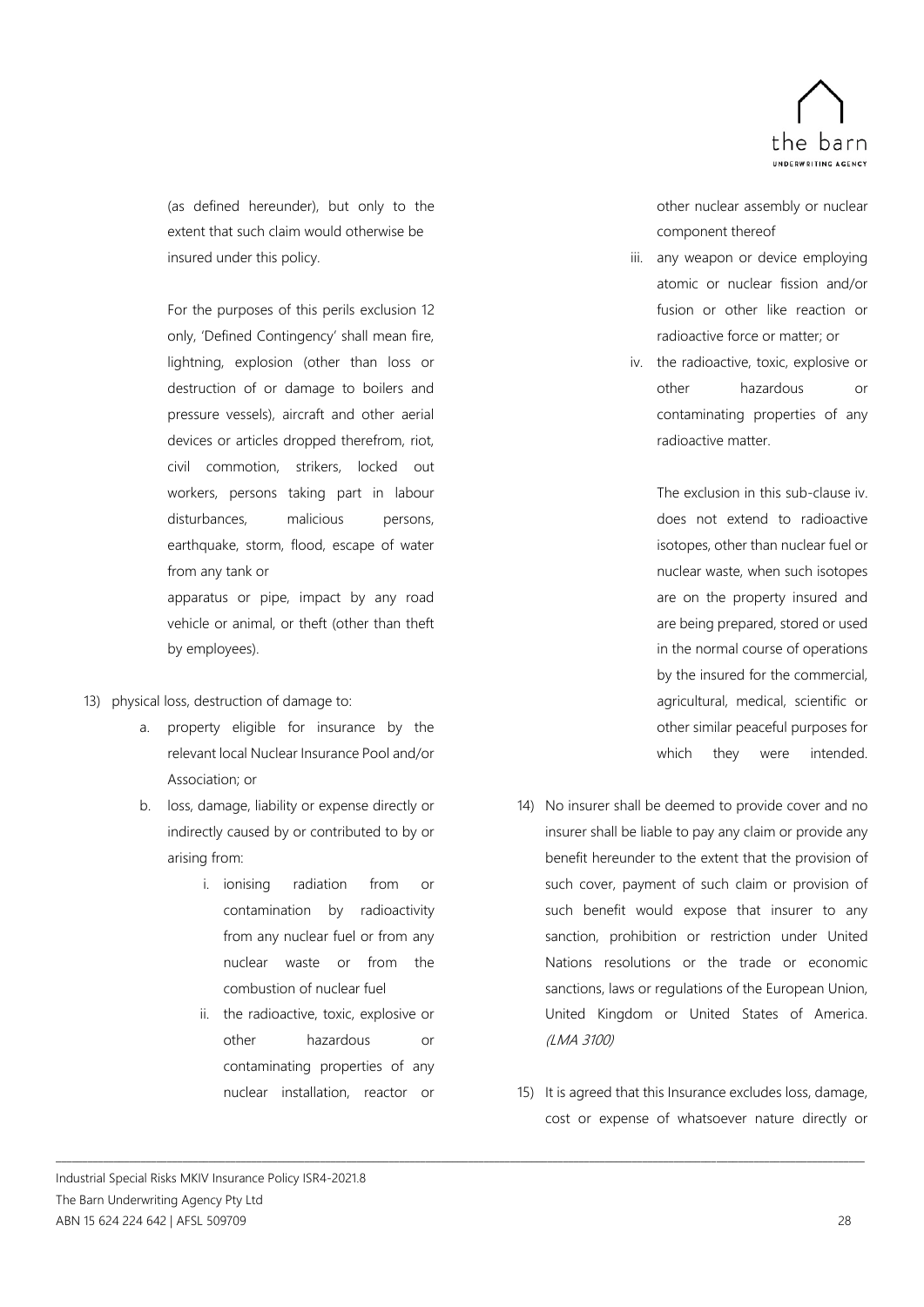

indirectly caused by, resulting from or in connection with the actual or threatened malicious use of pathogenic or poisonous biological or chemical materials regardless of any other cause or event contributing concurrently or in any other sequence thereto.

(NMA2962)

- 16) This Notwithstanding any provision to the contrary within this insurance or any endorsement thereto it is agreed that this insurance excludes loss, damage, cost or expense of whatsoever nature directly or indirectly caused by, resulting from or in connection with any of the following regardless of any other cause or event contributing concurrently or in any other sequence to the loss;
	- (1) war, invasion, acts of foreign enemies, hostilities or warlike operations (whether war be declared or not), civil war, rebellion, revolution, insurrection, civil commotion assuming the proportions of or amounting to an uprising, military or usurped power; or
	- (2) any act of terrorism.

For the purpose of this endorsement an act of terrorism means an act, including but not limited to the use of force or violence and/or the threat thereof, of any person or group(s) of persons, whether acting alone or on behalf of or in connection with any organisation(s) or government(s), committed for political, religious, ideological or similar purposes including the intention to influence any government and/or to put the public, or any section of the public, in fear.

\_\_\_\_\_\_\_\_\_\_\_\_\_\_\_\_\_\_\_\_\_\_\_\_\_\_\_\_\_\_\_\_\_\_\_\_\_\_\_\_\_\_\_\_\_\_\_\_\_\_\_\_\_\_\_\_\_\_\_\_\_\_\_\_\_\_\_\_\_\_\_\_\_\_\_\_\_\_\_\_\_\_\_\_\_\_\_\_\_\_\_\_\_\_\_\_\_\_\_\_\_\_\_\_\_\_\_\_\_\_\_\_\_\_\_\_\_\_\_\_\_\_\_\_\_\_\_\_\_\_\_\_\_\_\_\_\_\_\_\_\_\_\_\_\_\_\_\_\_\_\_\_\_

This endorsement also excludes loss, damage, cost or expense of whatsoever nature directly or indirectly caused by, resulting from or in connection with any action taken in controlling, preventing, suppressing or in any way relating to 1 and/or 2 above.

If the Underwriters allege that by reason of this exclusion, any loss, damage, cost or expense is not covered by this insurance the burden of proving the contrary shall be upon the Issured. In the event any portion of this endorsement is found to be invalid or unenforceable, the remainder shall remain in full force and effect. (NMA 2918)

- (17) Notwithstanding any provision to the contrary within this Policy or any endorsement thereto this Policy excludes any:
	- (a) Cyber Loss;

(b) loss, damage, liability, claim, cost, expense of whatsoever nature directly or indirectly caused by, contributed to by, resulting from, arising out of or in connection with any loss of use, reduction in functionality, repair, replacement, restoration or reproduction of any Data, including any amount pertaining to the value of such Data; regardless of any other cause or event contributing concurrently or in any other sequence thereto.

In the event any portion of this endorsement is found to be invalid or unenforceable, the remainder shall remain in full force and effect.

This endorsement supersedes and, if in conflict with any other wording in the Policy or any endorsement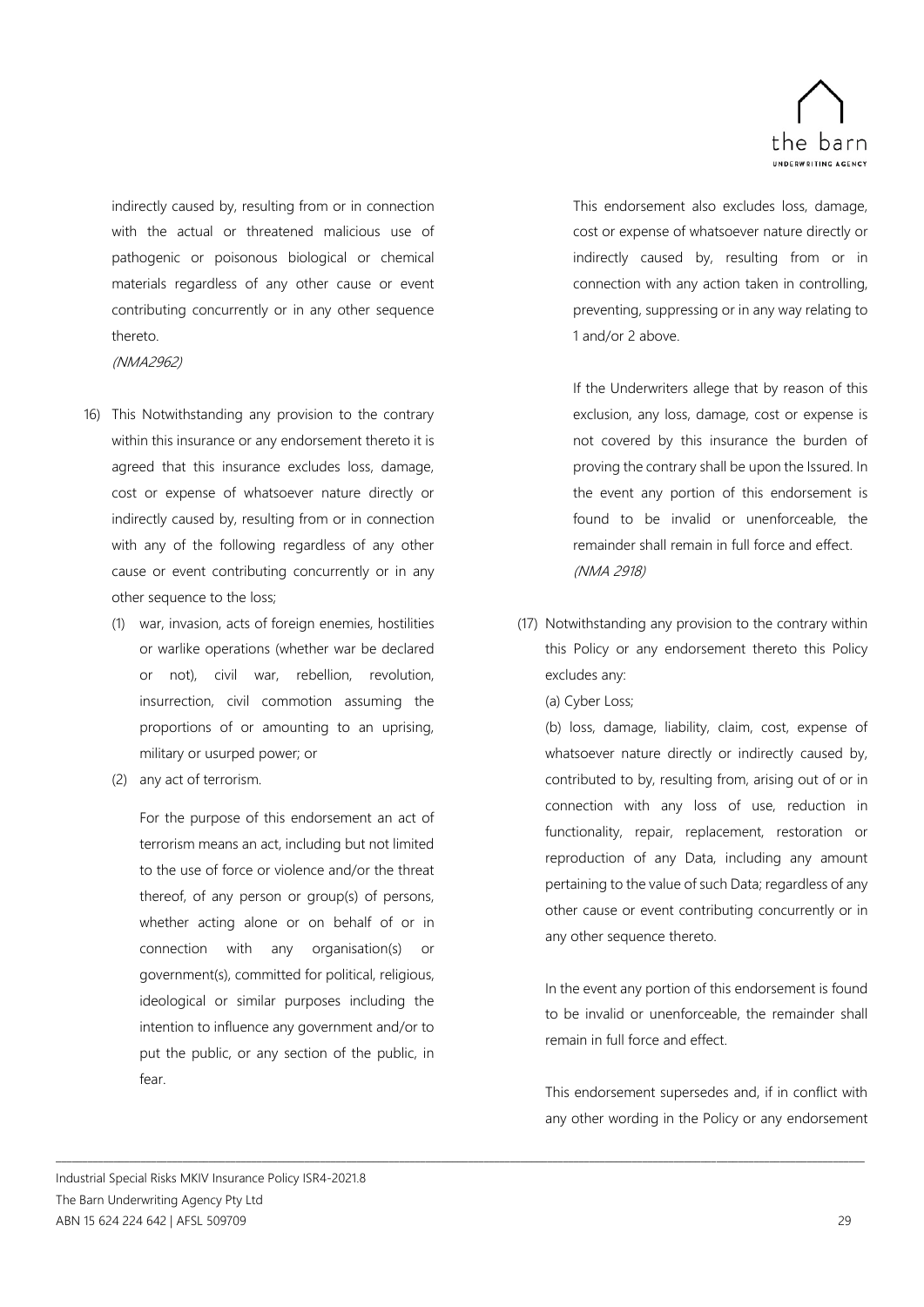

thereto having a bearing on Cyber Loss or Data, replaces that wording.

#### Definitions:

- (i) Cyber Loss means any loss, damage, liability, claim, cost or expense of whatsoever nature directly or indirectly caused by, contributed to by, resulting from, arising out of or in connection with any Cyber Act or Cyber Incident including, but not limited to, any action taken in controlling, preventing, suppressing or remediating any Cyber Act or Cyber Incident.
- (ii) Cyber Act means an unauthorised, malicious or criminal act or series of related unauthorised, malicious or criminal acts, regardless of time and place, or the threat or hoax thereof involving access to, processing of, use of or operation of any Computer System.
- (iii) Cyber Incident means:
	- a. any error or omission or series of related errors or omissions involving access to, processing of, use of or operation of any Computer System; or
	- b. any partial or total unavailability or failure or series of related partial or total unavailability or failures to access, process, use or operate any Computer System.
- (iv) Computer System means:
	- a. any computer, hardware, software, communications system, electronic device (including, but not limited to, smart phone, laptop, tablet, wearable device), server, cloud or microcontroller

\_\_\_\_\_\_\_\_\_\_\_\_\_\_\_\_\_\_\_\_\_\_\_\_\_\_\_\_\_\_\_\_\_\_\_\_\_\_\_\_\_\_\_\_\_\_\_\_\_\_\_\_\_\_\_\_\_\_\_\_\_\_\_\_\_\_\_\_\_\_\_\_\_\_\_\_\_\_\_\_\_\_\_\_\_\_\_\_\_\_\_\_\_\_\_\_\_\_\_\_\_\_\_\_\_\_\_\_\_\_\_\_\_\_\_\_\_\_\_\_\_\_\_\_\_\_\_\_\_\_\_\_\_\_\_\_\_\_\_\_\_\_\_\_\_\_\_\_\_\_\_\_\_

including any similar system or any configuration of the aforementioned and including any associated input, output, data storage device, networking equipment or back up facility, owned or operated by the Insured or any other party.

- (v) Data means information, facts, concepts, code or any other information of any kind that is recorded or transmitted in a form to be used, accessed, processed, transmitted or stored by a Computer System. (LMA 5401)
- (18) Notwithstanding any other provision of this policy to the contrary, this policy does not insure any loss, damage, claim, cost, expense or other sum, directly or indirectly arising out of, attributable to, or occurring concurrently or in any sequence with a Communicable Disease or the fear or threat (whether actual or perceived) of a Communicable Disease.

2. For the purposes of this exclusion, loss, damage, claim, cost, expense or other sum, includes, but is not limited to, any cost to cleanup, detoxify, remove, monitor or test:

2.1. for a Communicable Disease, or

2.2. any property insured hereunder that is affected by such Communicable Disease.

3. As used herein, a Communicable Disease means any disease which can be transmitted by means of any substance or agent from any organism to another organism where:

3.1. the substance or agent includes, but is not limited to, a virus, bacterium, parasite or other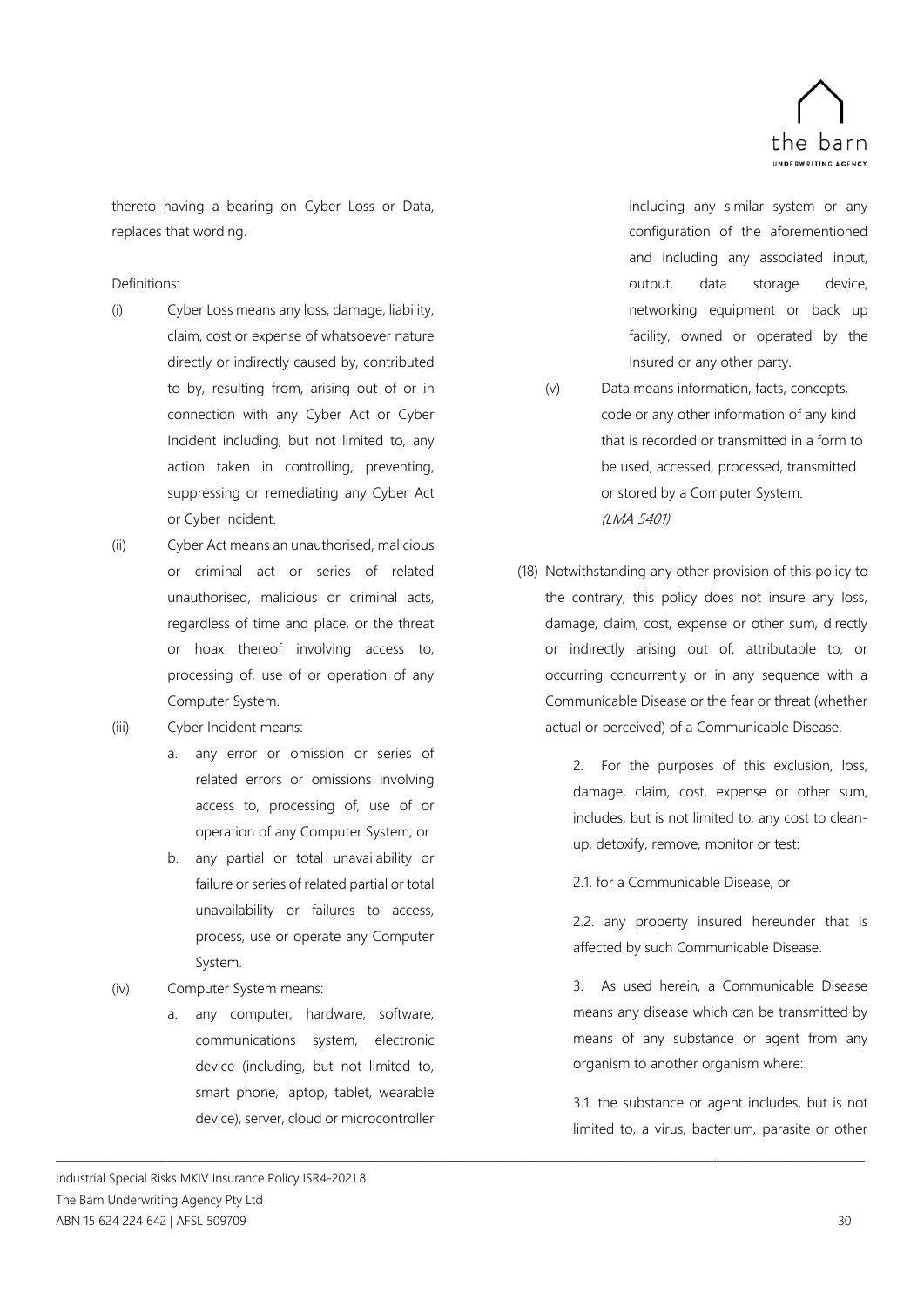

organism or any variation thereof, whether deemed living or not, and

3.2. the method of transmission, whether direct or indirect, includes but is not limited to, airborne transmission, bodily fluid transmission, transmission from or to any surface or object, solid, liquid or gas or between organisms, and

3.3. the disease, substance or agent can cause or threaten damage to human health or human welfare or can cause or threaten damage to, deterioration of, loss of value of, marketability of or loss of use of property insured hereunder.

4. This exclusion applies to all coverage extensions, additional coverages, exceptions to any exclusion and other coverage grant(s).

#### (LMA5393 - Amended)

\_\_\_\_\_\_\_\_\_\_\_\_\_\_\_\_\_\_\_\_\_\_\_\_\_\_\_\_\_\_\_\_\_\_\_\_\_\_\_\_\_\_\_\_\_\_\_\_\_\_\_\_\_\_\_\_\_\_\_\_\_\_\_\_\_\_\_\_\_\_\_\_\_\_\_\_\_\_\_\_\_\_\_\_\_\_\_\_\_\_\_\_\_\_\_\_\_\_\_\_\_\_\_\_\_\_\_\_\_\_\_\_\_\_\_\_\_\_\_\_\_\_\_\_\_\_\_\_\_\_\_\_\_\_\_\_\_\_\_\_\_\_\_\_\_\_\_\_\_\_\_\_\_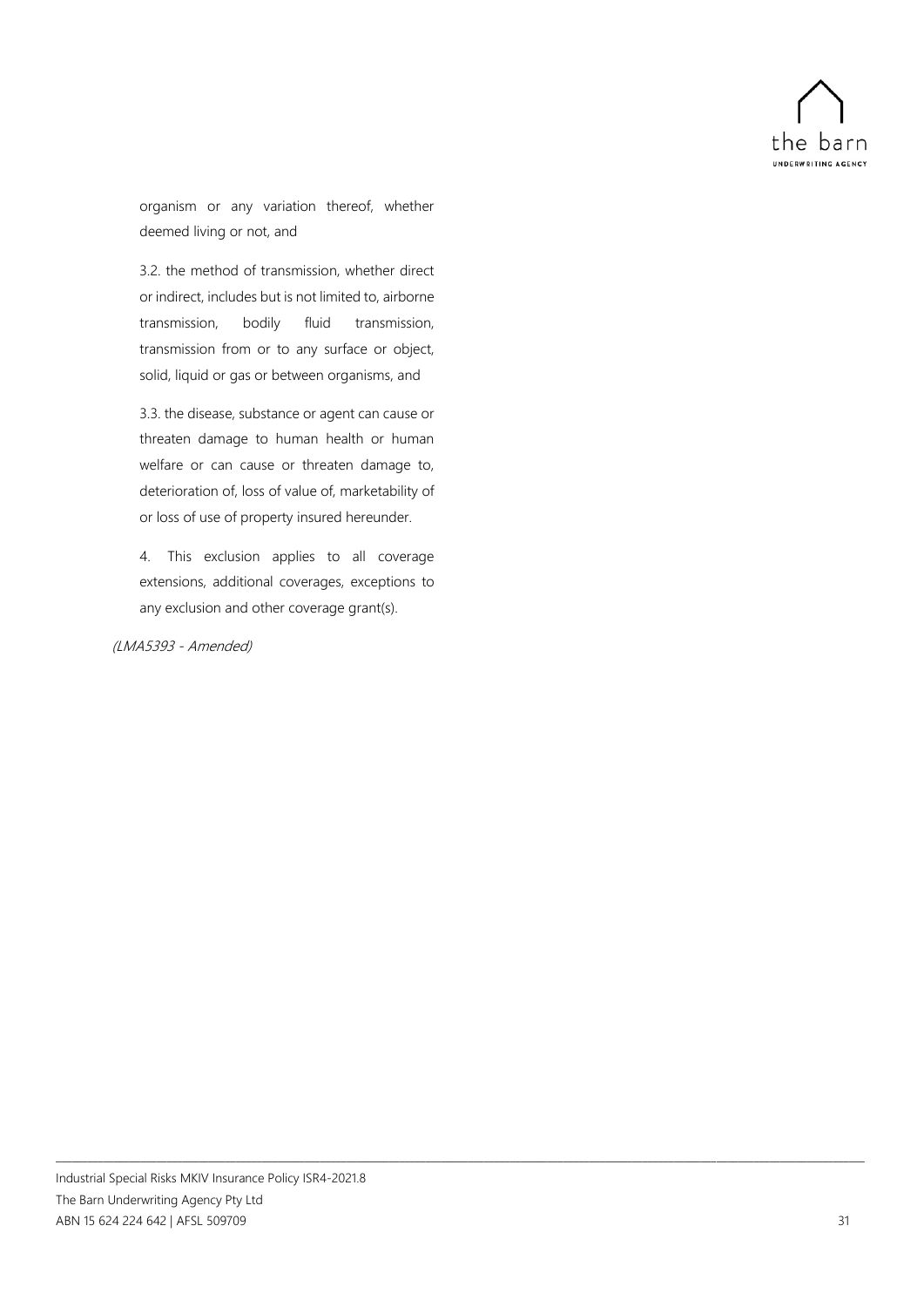

# <span id="page-32-0"></span>MEMORANDA APPLICABLE TO ALL SECTIONS

Except to the extent that this Policy is hereby modified under the following Memoranda the terms, Conditions and limitations of this Policy shall apply:

## <span id="page-32-1"></span>Amount of Policy not reduced by loss

The insurance under each section and/or item of this Policy and the Indemnity Period shall be automatically reinstated in the event of any loss in consideration of the payment by the Insured of a pro-rata additional premium calculated on the amount of the loss settlement at the rate(s) agreed for the Period of Insurance.

## <span id="page-32-2"></span>Event

Only for the purpose of the application of any deductible: all loss, destruction or damage resulting from earthquake occurring during each period of 72 consecutive hours shall be considered as one event whether such earthquake is continuous or sporadic in its sweep and/or scope and the loss, destruction or damage was due to the same seismological conditions. Each event shall be deemed to have commenced on the first happening of any such loss, destruction or damage not within the period of any previous event.

## <span id="page-32-3"></span>Subrogation waiver

The Insurer(s) agree(s) to waive any rights and remedies or relief to which it/they may become entitled by subrogation against:

a) any corporation or organisation (including its directors, officers, employees or servants) owned or controlled by any Insured named herein or subsidiary to any Insured named herein or any co-owner of the property insured hereunder

\_\_\_\_\_\_\_\_\_\_\_\_\_\_\_\_\_\_\_\_\_\_\_\_\_\_\_\_\_\_\_\_\_\_\_\_\_\_\_\_\_\_\_\_\_\_\_\_\_\_\_\_\_\_\_\_\_\_\_\_\_\_\_\_\_\_\_\_\_\_\_\_\_\_\_\_\_\_\_\_\_\_\_\_\_\_\_\_\_\_\_\_\_\_\_\_\_\_\_\_\_\_\_\_\_\_\_\_\_\_\_\_\_\_\_\_\_\_\_\_\_\_\_\_\_\_\_\_\_\_\_\_\_\_\_\_\_\_\_\_\_\_\_\_\_\_\_\_\_\_\_\_\_

b) any Insured named or described by this Policy (including its directors, officers, employees or servants).

## <span id="page-32-4"></span>Adjustment premium

- a) The Premium shown is provisional and is calculated on the Declared Values of:
	- i. Property Insured
	- ii. Gross Profit and Insured Pay-Roll, on the day of commencement of each Period of Insurance.
- b) The Insured undertakes to declare to the Insurer(s) within a reasonable time after the day of expiry of the Period of Insurance:
	- i. the value of Property Insured on the day of expiry of the Period of Insurance. For the purpose of this declaration, stock-in-trade and/or merchandise shall be taken at its average value during the Period of Insurance
	- ii. the amount of the Gross Profit earned, and Pay-Roll paid, in accordance with the cover afforded in the respective items of Section 2, in the course of the Business during the accounting period of 12 months most nearly concurrent with the Period of Insurance.
- c) The provisional premium shall be adjusted by payment to the Insurer(s) of an additional premium or by allowance to the Insured of a return premium, as the case may be, calculated at the agreed rate on:
	- i. fifty per cent (50%) of the difference between property declared in accordance with Clauses (a)(i) and (b)(i)
	- ii. the full agreed rate hereunder on the difference between the amounts declared under Clauses (a)(ii) and (b)(ii).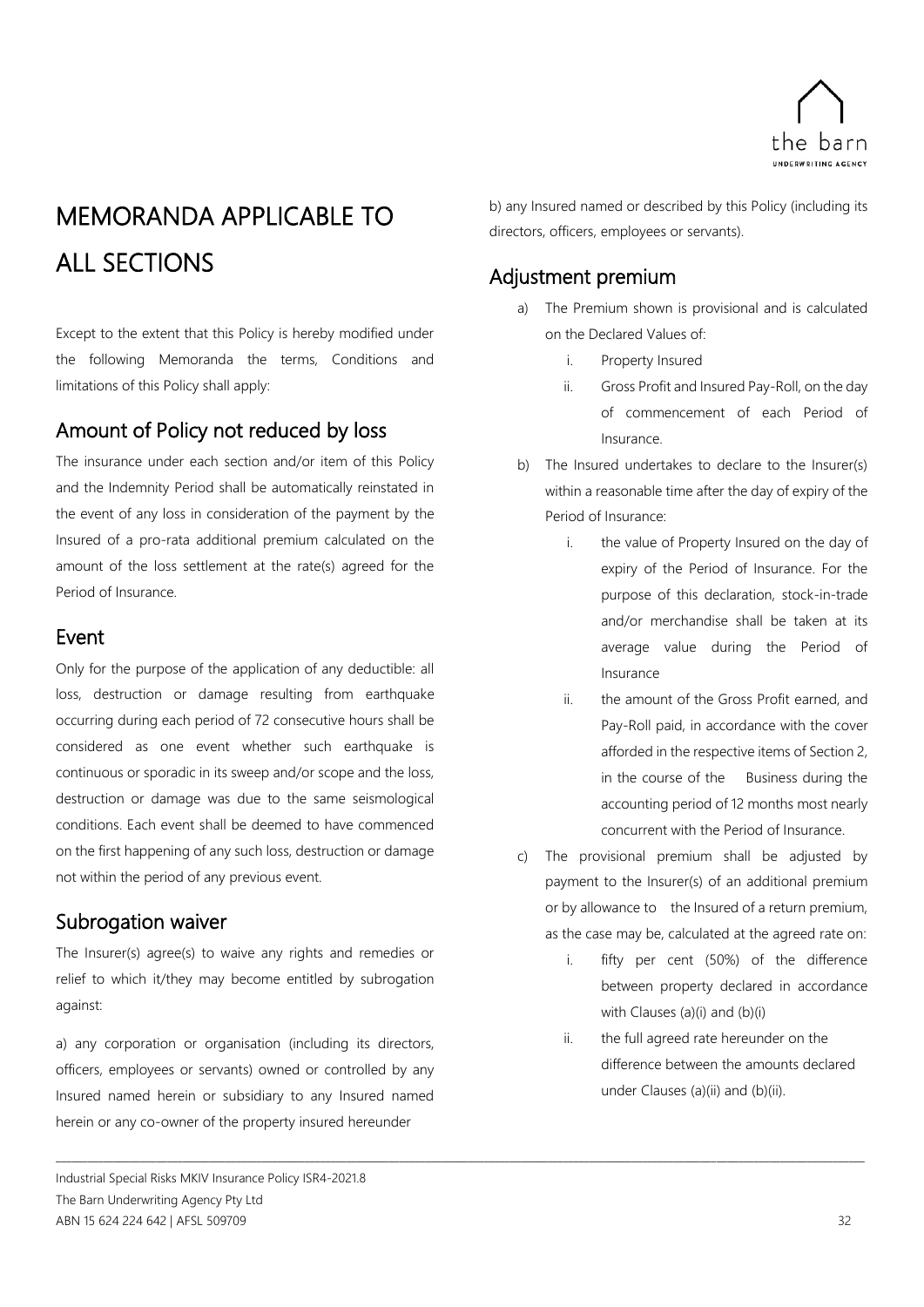

- d) It is agreed to make allowance for any abnormal fluctuation in values and to charge a premium commensurate with the risk; such premium to be agreed between the parties to this agreement.
- e) The Declaration of Values at the expiry of the Period of Insurance declared in accordance with this memorandum shall not be reduced as the result of loss, destruction or damage in respect of which a claim has been paid or is payable under this Policy.

## <span id="page-33-0"></span>Goods and Services Tax and Claims Payments

Where We make a payment under this Policy for the acquisition of goods, services or other supply, We will reduce the amount of the payment by the amount of any input tax credit that You are, or will be, or would have been entitled to under A New Tax System (Goods and Services Tax) Act 1999, in relation to that acquisition, whether or not that acquisition is actually made.

Where We make a payment under this Policy as compensation instead of payment for the acquisition of goods, services or other supply, We will reduce the amount of the payment by the amount of any input tax credit that You would have been entitled to under A New Tax System (Goods and Services Tax) Act 1999 had the payment been applied to acquire such goods, services or other supply.

\_\_\_\_\_\_\_\_\_\_\_\_\_\_\_\_\_\_\_\_\_\_\_\_\_\_\_\_\_\_\_\_\_\_\_\_\_\_\_\_\_\_\_\_\_\_\_\_\_\_\_\_\_\_\_\_\_\_\_\_\_\_\_\_\_\_\_\_\_\_\_\_\_\_\_\_\_\_\_\_\_\_\_\_\_\_\_\_\_\_\_\_\_\_\_\_\_\_\_\_\_\_\_\_\_\_\_\_\_\_\_\_\_\_\_\_\_\_\_\_\_\_\_\_\_\_\_\_\_\_\_\_\_\_\_\_\_\_\_\_\_\_\_\_\_\_\_\_\_\_\_\_\_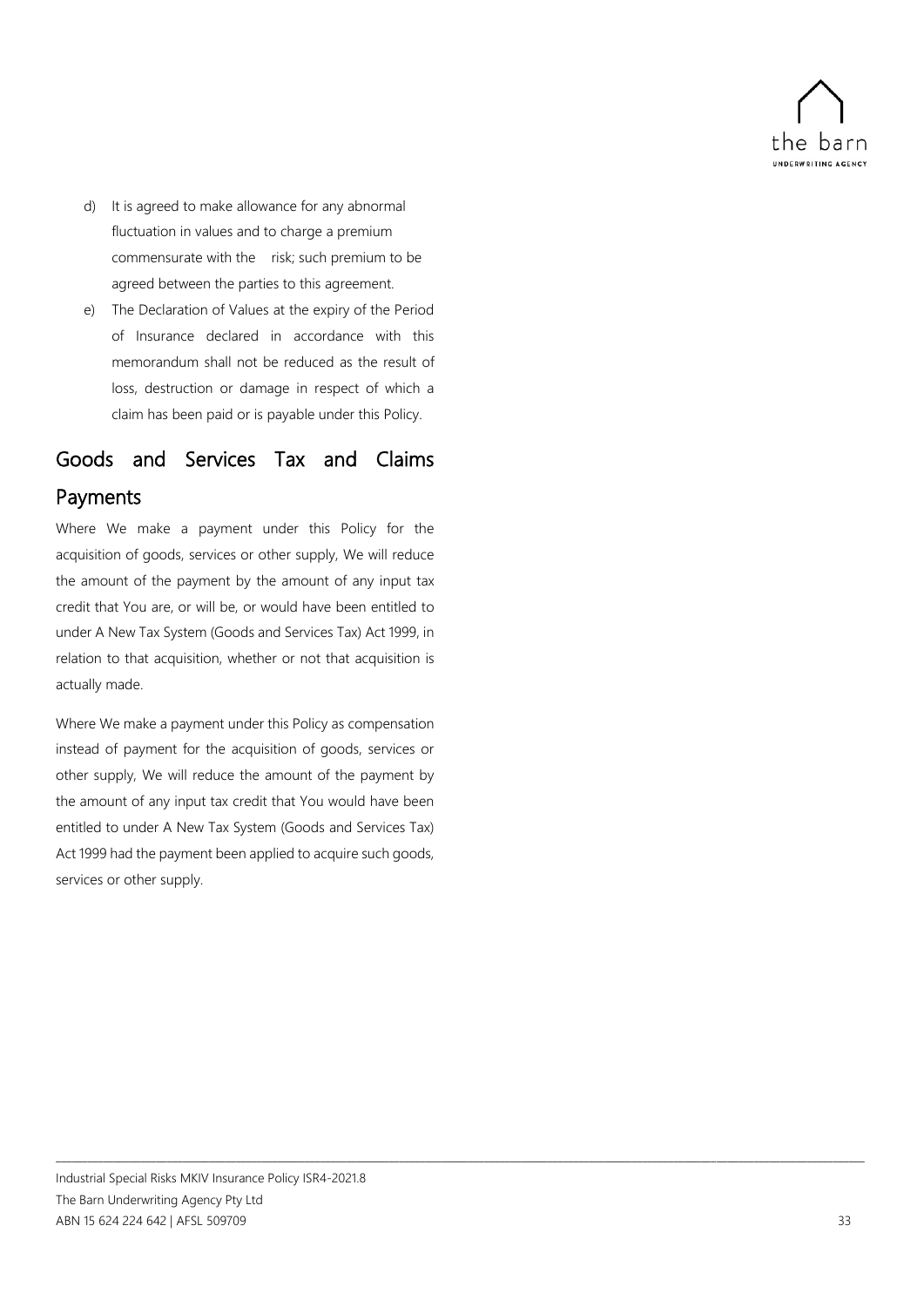

# <span id="page-34-0"></span>CONDITIONS APPLICABLE TO ALL **SECTIONS**

## <span id="page-34-1"></span>Misrepresentation and non-disclosure

If the insured:

- a) failed to disclose any matter which the Insured was under a duty to disclose to the Insurer(s); or
- b) made a misrepresentation to the Insurer(s) before this Policy was entered into,

and if the Insurer(s) would not have entered into this Policy for the same premium and on the same terms and Conditions expressed in this Policy but for the failure to disclose or the misrepresentation, then:

- i. the liability of the Insurer(s) in respect of any claim will be reduced to an amount to place the Insurer(s) in the same position in which the Insurer(s) would have been placed if such non-disclosure had not occurred or such misrepresentation had not been made; or
- ii. if the non-disclosure or misrepresentation was fraudulent, the Insurer(s) may avoid this Policy.

## <span id="page-34-2"></span>Alteration

The Insurer(s) shall not be liable for loss, destruction of or damage to any property insured hereunder caused or contributed to by any alteration after the commencement of this Policy:

- a) by removal of such property from the Premises other than as provided under the terms of Property Exclusion 1
- b) in the trade or processes of manufacture carried on at the Premises or whereby the nature of the occupation or other circumstances affecting the

\_\_\_\_\_\_\_\_\_\_\_\_\_\_\_\_\_\_\_\_\_\_\_\_\_\_\_\_\_\_\_\_\_\_\_\_\_\_\_\_\_\_\_\_\_\_\_\_\_\_\_\_\_\_\_\_\_\_\_\_\_\_\_\_\_\_\_\_\_\_\_\_\_\_\_\_\_\_\_\_\_\_\_\_\_\_\_\_\_\_\_\_\_\_\_\_\_\_\_\_\_\_\_\_\_\_\_\_\_\_\_\_\_\_\_\_\_\_\_\_\_\_\_\_\_\_\_\_\_\_\_\_\_\_\_\_\_\_\_\_\_\_\_\_\_\_\_\_\_\_\_\_\_

Industrial Special Risks MKIV Insurance Policy ISR4-2021.8 The Barn Underwriting Agency Pty Ltd ABN 15 624 224 642 | AFSL 509709 34

Premises and/or the Insured's property therein contained shall be changed in such a way as to increase the risk of loss, destruction or damage

- c) whereby any premises containing any property insured hereunder shall become unoccupied, and so remain for a period of more than thirty days; or
- d) whereby the Insured's interest ceases except by will or the operation of law.

Provided that any such alteration, upon coming to the knowledge of the Insured's officer responsible for insurance, shall be immediately notified to the Insurer(s) and, if agreed to by the Insurer(s) in writing, an appropriate additional premium paid if required.

## <span id="page-34-3"></span>Sprinkler installation – Applicable to owned premises or installations for which the insured is responsible

The Insured warrants that in such of the Premises as are protected or as are required by law to be protected by an approved installation of automatic sprinklers, automatic external alarm signal and automatic alarm signal connected with a fire brigade station, in or on the Premises, due diligence shall be used so that the same shall at all times be maintained in good working order.

The Insured further warrants that provision will be made for the regular maintenance of the installation in accordance with Australian Standard AS1851 (Part 3 – Automatic Sprinkler Installation) by the installing engineers or firm or, failing this, by a person or organisation who must be approved by the Insurer(s) to carry out such maintenance.

Notice of all alterations and additions to the automatic sprinkler installation shall be given by the Insured to the Insurer(s) as soon as reasonably practicable.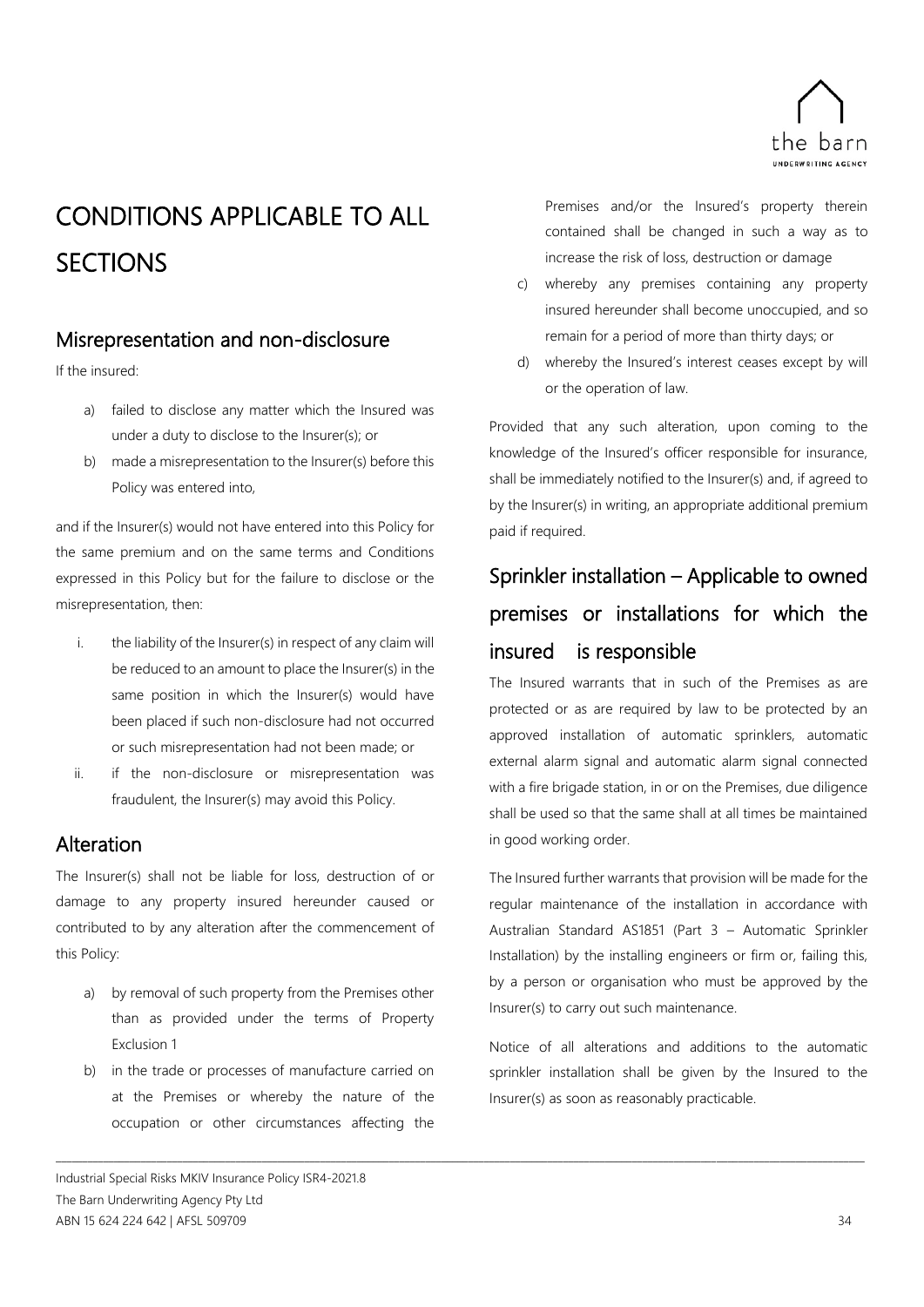

## <span id="page-35-0"></span>Other Insurance

The Insured shall give written notice as soon as practicable to the Insurer(s) of any other insurance or insurances effected covering the Property Insured.

## <span id="page-35-1"></span>Cancellation

- a) This Policy may be cancelled at any time at the request of the Insured, in which case the Insurer(s) will retain the customary short-period rate for the time this Policy has been in force.
- b) The Insurer(s) may also cancel this Policy by giving the Insured written notice to that effect where:
	- i. the Insured or any person who was at any time the Insured failed to comply with the duty of utmost good faith
	- ii. the person who was the Insured at the time when this Policy was entered into failed to comply with the duty of disclosure
	- iii. the person who was the Insured at the time when this Policy was entered into made a misrepresentation to the Insurer(s) during the negotiations for this Policy but before it was entered into
	- iv. the Insured or any person who was at any time the Insured failed to comply with a provision of this Policy, including a provision with respect to the payment of the Premium
	- v. the Insured has made a fraudulent claim under this Policy or any other policy of insurance (whether with the Insurer(s) or some other insurer) that provided insurance over during any part of the period during which this Policy provides insurance cover
	- vi. the Insured failed to notify the Insurer(s) of any specific act or omission where such

\_\_\_\_\_\_\_\_\_\_\_\_\_\_\_\_\_\_\_\_\_\_\_\_\_\_\_\_\_\_\_\_\_\_\_\_\_\_\_\_\_\_\_\_\_\_\_\_\_\_\_\_\_\_\_\_\_\_\_\_\_\_\_\_\_\_\_\_\_\_\_\_\_\_\_\_\_\_\_\_\_\_\_\_\_\_\_\_\_\_\_\_\_\_\_\_\_\_\_\_\_\_\_\_\_\_\_\_\_\_\_\_\_\_\_\_\_\_\_\_\_\_\_\_\_\_\_\_\_\_\_\_\_\_\_\_\_\_\_\_\_\_\_\_\_\_\_\_\_\_\_\_\_

notification is required under the terms of this Policy; or

- vii. the Insured acted in contravention of or omitted to act in compliance with any condition of this Policy which empowers the Insurer(s) to refuse to pay, or reduce its/their liability in respect of, a claim in the event of such contravention or omission.
- c) The Insurer(s) notice of cancellation takes effect at the earlier of the following times:
	- i. the time when another policy of insurance between the Insured and the Insurer(s) or some other insurer, being a policy that is intended by the Insured to replace this Policy, is entered into; or
	- ii. 4.00 p.m. on the thirtieth business day after the day on which notice was given to the Insured.

In the event that the Insurer(s) cancel(s) this Policy, the Insurer(s) will repay to the Insured a rateable proportion of the Premium for the unexpired Period of Insurance from the date of cancellation.

## <span id="page-35-2"></span>Notification of Claims

On the happening of any loss, destruction or damage, the Insured shall forthwith give notice thereof in writing to the Insurer(s) and shall (within thirty (30) days after such loss, destruction or damage or such further time as the Insurer(s) may in writing allow), at the Insured's own expense, deliver to the Insurer(s) a claim, in writing containing as particular an account as may be reasonably practicable of the several articles or portions of property lost, destroyed or damaged and of the amount of loss, destruction or damage thereto, having regard to their value at the time of the loss, destruction or damage, together with details of any other insurances on any property hereby insured.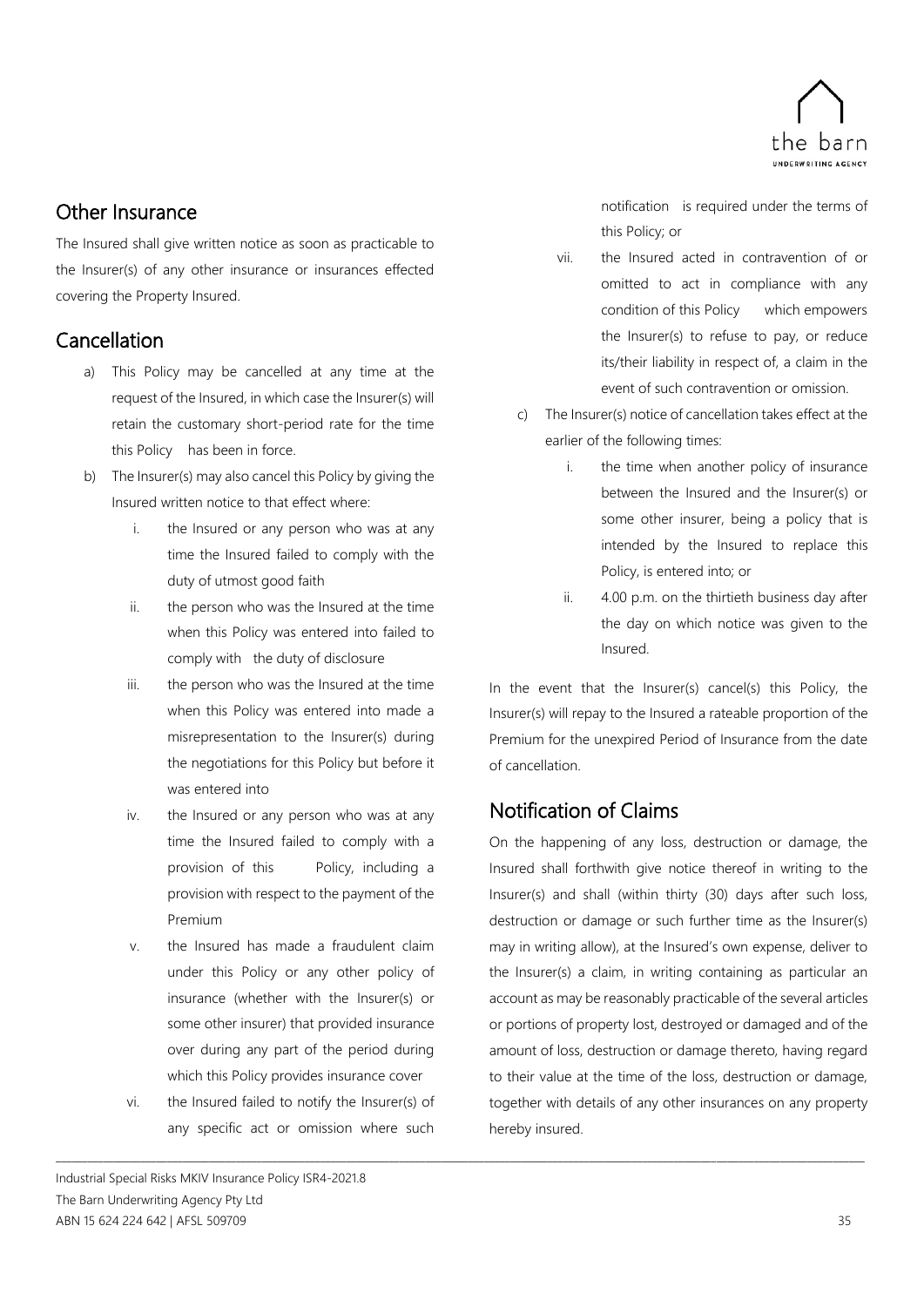

The Insured shall use due diligence and do and concur in doing all things reasonably practicable to minimise any interruption of or interference with the Business or to avoid or diminish the loss and shall also deliver to the Insurer(s) a statement in writing of any claim certified by the Insured's auditor, with all particulars and details reasonably practicable of the loss and shall produce and furnish all books of accounts and other business books, invoices, vouchers and all other documents, proofs, information, explanations and other evidence and facilities as may reasonably be required for investigation and verification of the claim together with (if demanded) a statutory declaration of the truth of the claim and of any matters connected therewith.

No claim under this Policy shall be payable unless the Insured has complied with the terms of this condition.

## <span id="page-36-0"></span>Fraud

If any claim be in any respect fraudulent or if any fraudulent means or devices be used by the Insured or anyone acting on the Insured's behalf to obtain any benefit under this Policy, or if any destruction or damage be occasioned by the wilful act or with the connivance of the Insured, the Insurer(s), without prejudice to any other right(s) the Insurer(s) might have under this Policy, shall be entitled to refuse to pay such claim.

## <span id="page-36-1"></span>Reinstatement

If the Insurer(s) elect(s) or become(s) bound to reinstate or replace any property, the Insured shall at the Insured's own expense, produce and deliver to the Insurer(s) all such plans, documents and information as the Insurer(s) may reasonably require. The Insurer(s) shall not be bound to reinstate exactly or completely, but only as circumstances permit and in reasonably sufficient manner and shall not in any case be bound to expend more than the applicable Limit of Liability.

## <span id="page-36-2"></span>Insurer(s) rights

On the happening of any loss, destruction or damage in respect of which a claim is or may be made under this Policy the Insurer(s) and every person authorised by the Insurer(s) may, without thereby incurring any liability, and without diminishing the right of the Insurer(s) to rely upon any Conditions of this Policy, enter, take or keep possession of any building or premises where the loss, destruction or damage has happened and may take possession of or require to be delivered to the Insurer(s) any of the property hereby insured and may keep possession of and deal with such property for all reasonable purposes and in any reasonable manner. This condition shall be evidence of the leave and licence of the Insured to the Insurer(s) so to do. If the Insured or any one acting on the Insured's behalf shall not comply with the requirements of the Insurer(s) or shall hinder or obstruct the Insurer(s) in doing any of the abovementioned acts, then all benefits under this Policy shall be forfeited. The Insured shall not in any case be entitled to abandon any property to the Insurer(s) whether taken possession of by the Insurer(s) or not.

## <span id="page-36-3"></span>Subrogation

\_\_\_\_\_\_\_\_\_\_\_\_\_\_\_\_\_\_\_\_\_\_\_\_\_\_\_\_\_\_\_\_\_\_\_\_\_\_\_\_\_\_\_\_\_\_\_\_\_\_\_\_\_\_\_\_\_\_\_\_\_\_\_\_\_\_\_\_\_\_\_\_\_\_\_\_\_\_\_\_\_\_\_\_\_\_\_\_\_\_\_\_\_\_\_\_\_\_\_\_\_\_\_\_\_\_\_\_\_\_\_\_\_\_\_\_\_\_\_\_\_\_\_\_\_\_\_\_\_\_\_\_\_\_\_\_\_\_\_\_\_\_\_\_\_\_\_\_\_\_\_\_\_

Any person claiming under this Policy shall, at the request and at the expense of the Insurer(s), do and concur in doing and permit to be done all such acts and things as may be necessary or reasonably required by the Insurer(s) for the purpose of enforcing any rights and remedies, or of obtaining relief or indemnity from other parties to which the Insurer(s) shall be or would become entitled or subrogated upon the Insurer(s) paying for or making good any destruction or damage under this Policy or paying any moneys under Section 2 of this Policy.

If the Insurer(s) make(s) any recovery as a result of such action, the Insured may only recover from the Insurer(s) any amount by which the amount recovered by the Insurer(s) exceeded the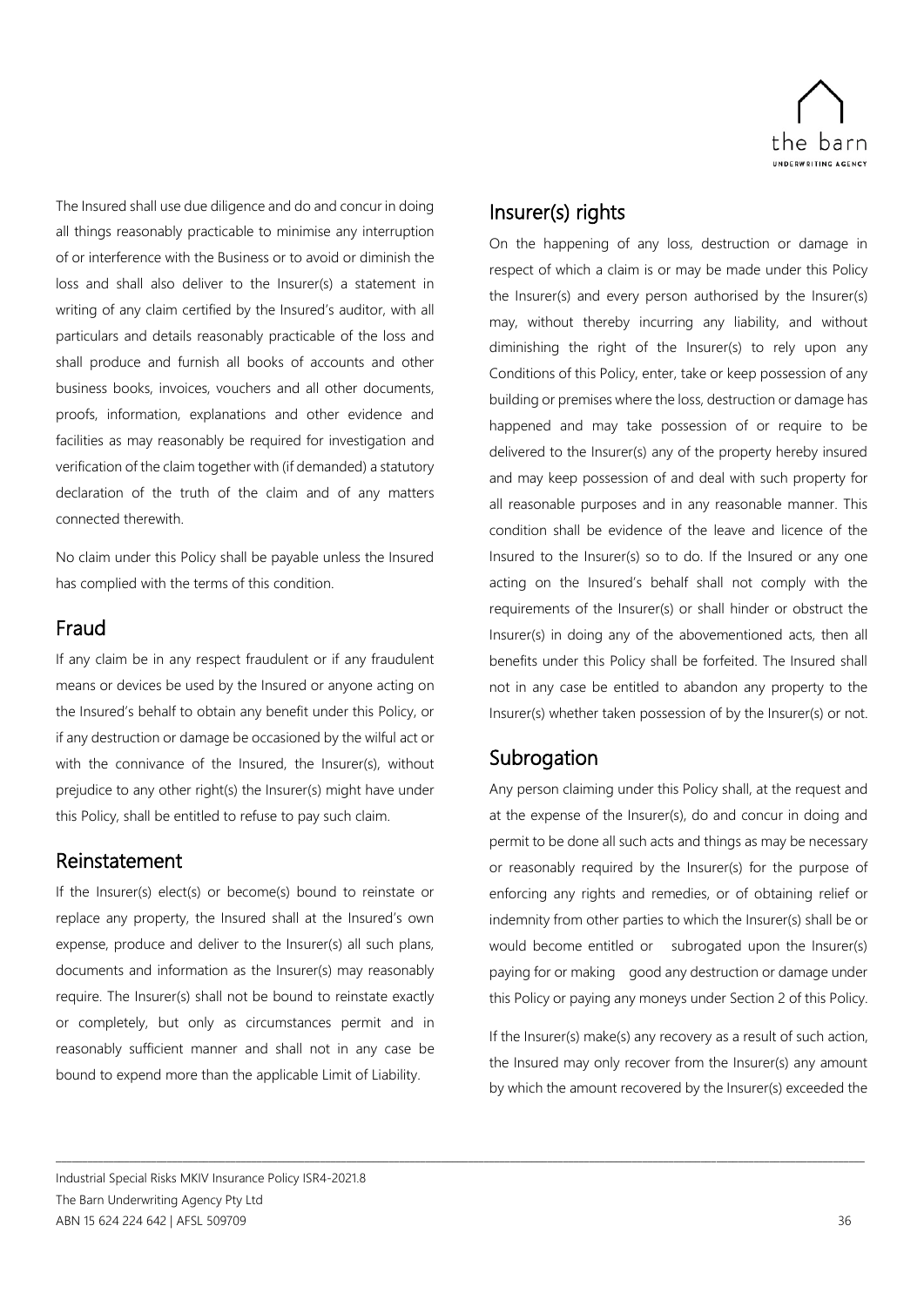

amount paid to the Insured by the Insurer(s) in relation to the loss.

## <span id="page-37-0"></span>Precautions to prevent loss

The Insured shall take all reasonable precautions to prevent loss, destruction or damage to the property insured by this Policy.

## <span id="page-37-1"></span>Insured's actions after damage or theft

The Insured shall, upon becoming aware of any loss by theft or of any wilful or malicious damage which may give rise to a claim under this Policy, take all practicable steps to trace and recover any missing property and to discover by whom the property was stolen or damaged, including reporting the matter to the police and any other responsible authority.

## <span id="page-37-2"></span>Termination of cover under

## <span id="page-37-3"></span>Section 2

Notwithstanding anything contained herein to the contrary, if during any period in respect of which this Policy is in force:

- a) the Insured ceases to carry on the Business, or any part of the Business is disposed of, permanently discontinued, or the Insured's interest in the Business or such part thereof ceases otherwise than by death; or
- b) the Insured (being a corporation) is placed in liquidation (or provisional liquidation), is placed under Official Management, enters into a Scheme of Arrangement, has receivers and/or Managers appointed over its assets or undertaking(s); or
- c) the Insured (being a natural person) becomes bankrupt or enters into a scheme of arrangement or compromise or composition with creditors,

then the insurance cover provided under Section 2 of this Policy in respect of such Business or Insured shall automatically and forthwith cease.

In the event of the Indemnity Period having begun to run in respect of any claim relating to such Business or part thereof, the Indemnity Period shall thereupon be at an end, unless its continuance be admitted by memorandum signed for or on behalf of the Insurer(s).

## <span id="page-37-4"></span>Observance of terms and conditions

The due observance and fulfilment of these Conditions and the other terms of this Policy by the Insured, insofar as the same are capable of being construed as such, are conditions precedent to any liability of the Insurer(s) to make any payment under this Policy.

## <span id="page-37-5"></span>Progress payments

\_\_\_\_\_\_\_\_\_\_\_\_\_\_\_\_\_\_\_\_\_\_\_\_\_\_\_\_\_\_\_\_\_\_\_\_\_\_\_\_\_\_\_\_\_\_\_\_\_\_\_\_\_\_\_\_\_\_\_\_\_\_\_\_\_\_\_\_\_\_\_\_\_\_\_\_\_\_\_\_\_\_\_\_\_\_\_\_\_\_\_\_\_\_\_\_\_\_\_\_\_\_\_\_\_\_\_\_\_\_\_\_\_\_\_\_\_\_\_\_\_\_\_\_\_\_\_\_\_\_\_\_\_\_\_\_\_\_\_\_\_\_\_\_\_\_\_\_\_\_\_\_\_

Provided that liability has been admitted, progress payments on account of any claim may be made to the Insured at such intervals and for such amounts as may be agreed upon production of a report by the Loss Adjuster (if appointed) provided such payment(s) shall be deducted from the amount finally determined upon adjustment of the claim.

## <span id="page-37-6"></span>Lloyd's Australian Alternative Disputes Resolution Clause

Provided that In the event that a dispute arises between Underwriters and the Insured/Reinsured out of or otherwise in relation to this agreement, then:

(a) Any party to the dispute shall, without prejudice to any other right or entitlement they may have, give written notice to the other party (the "Dispute Notice") requiring them within 7 days of this notice to negotiate (whether in a face to face meeting or by teleconference) in good faith as to how the dispute can be resolved;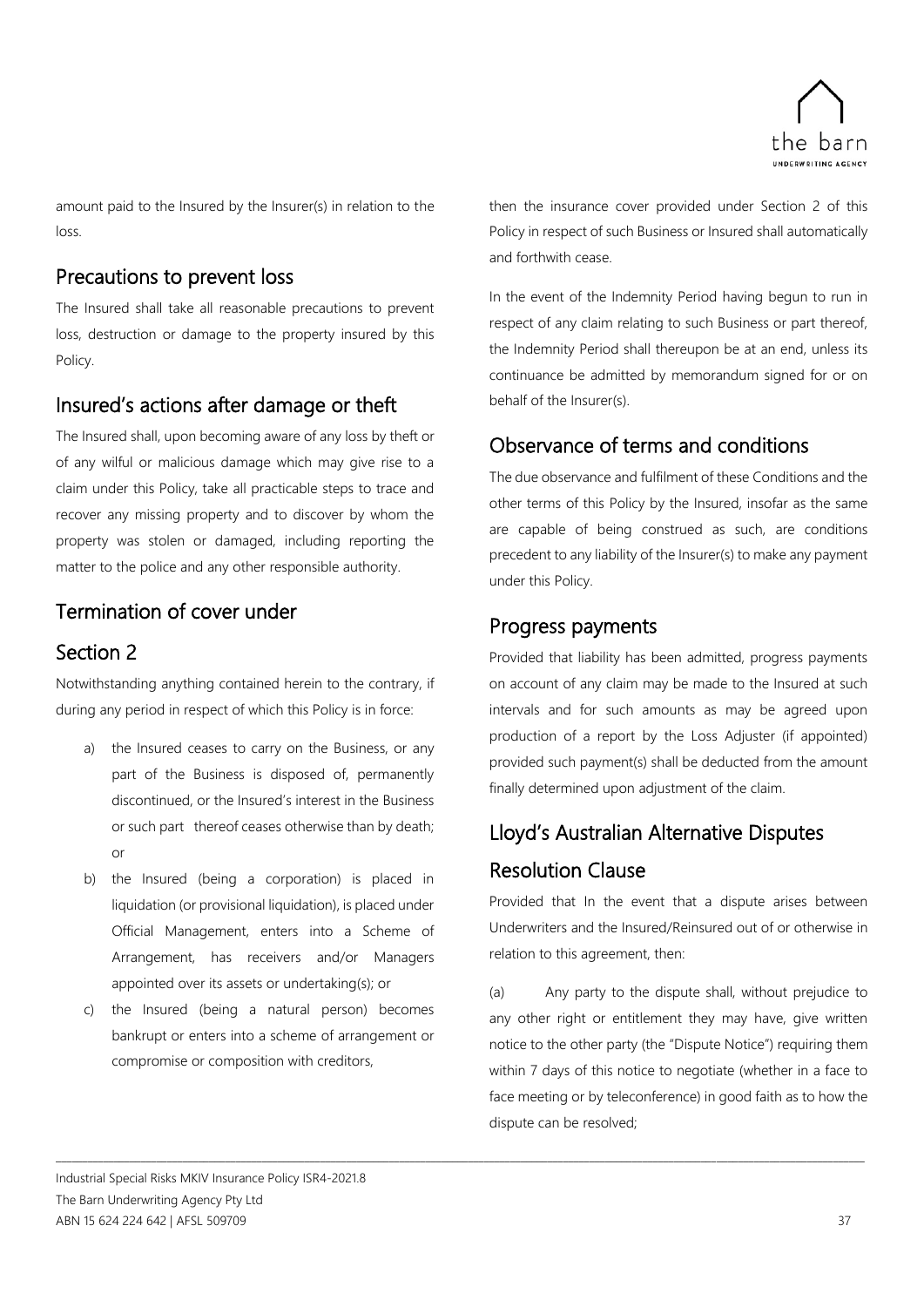

(b) If a dispute is not resolved within 10 days of the Dispute Notice, either party can request the other party within a further 10 days to agree on either:

1. a process for resolving the dispute through means other than litigation or arbitration, such as further negotiation, mediation, or any other alternative dispute resolution technique. The rules governing any such technique shall be agreed as between the parties and where no such agreement as to the process and or guidelines is reached within 10 days, then it shall be by mediation by a mediator selected by the Chairperson for the time being of Lawyers Engaged in Alternative Dispute Resolution (LEADR) (or other appropriate professional body as agreed by the parties); or

2. referral of the matters in dispute to an independent expert for an expert determination. The parties agree that they will not be bound by the determination of the expert. The expert:

(a) will be a person agreed between the parties within 10 days of the dispute being referred to expert determination or failing this, the expert will be a person appointed by the Australian Insurance Law Institute (or other appropriate professional body as agreed by the parties);

(b) will act as an expert and not as an arbitrator;

(c) will proceed in such a manner as he or she thinks fit without being bound to observe the rules of natural justice or the rules of evidence;

(d) will take into consideration all documents, information and other written and oral material that the parties place before him or her including documents, information and material relating to the facts in dispute and to arguments and submissions upon the matters in dispute; and

(e) will act with expedition to provide the parties with a determination in writing within 35 days of the referral to him or her of the matters in dispute.

Both parties must use their best endeavours to achieve resolution by the selected process and further agree that neither party will initiate litigation (as set out in clause (c) below) without first pursuing such informal resolution techniques in good faith;

In the event that the dispute is not resolved by such informal process within 35 days of the Dispute Notice (or such other period as agreed in writing between the parties) the dispute shall be referred to litigation.

(c) Following either a mediation or an expert determination pursuant to clause (b) of this provision, either party may then initiate proceedings in any competent Court in the Commonwealth of Australia in relation to the matters in dispute.

Such proceedings may only be commenced on 14 days written notice to the other party and shall be determined in accordance with the law and practice applicable in such Court.

Any summons, notice or process to be served upon Underwriters may be served upon:

#### Lloyd's Underwriters' General Representative in Australia

#### Suite 1603

Level 16

\_\_\_\_\_\_\_\_\_\_\_\_\_\_\_\_\_\_\_\_\_\_\_\_\_\_\_\_\_\_\_\_\_\_\_\_\_\_\_\_\_\_\_\_\_\_\_\_\_\_\_\_\_\_\_\_\_\_\_\_\_\_\_\_\_\_\_\_\_\_\_\_\_\_\_\_\_\_\_\_\_\_\_\_\_\_\_\_\_\_\_\_\_\_\_\_\_\_\_\_\_\_\_\_\_\_\_\_\_\_\_\_\_\_\_\_\_\_\_\_\_\_\_\_\_\_\_\_\_\_\_\_\_\_\_\_\_\_\_\_\_\_\_\_\_\_\_\_\_\_\_\_\_

#### 1 Macquarie Place

#### Sydney NSW 2000

who has authority to accept service on Underwriters' behalf.

If proceedings are instituted against any one of the Underwriters, all Underwriters participating in this insurance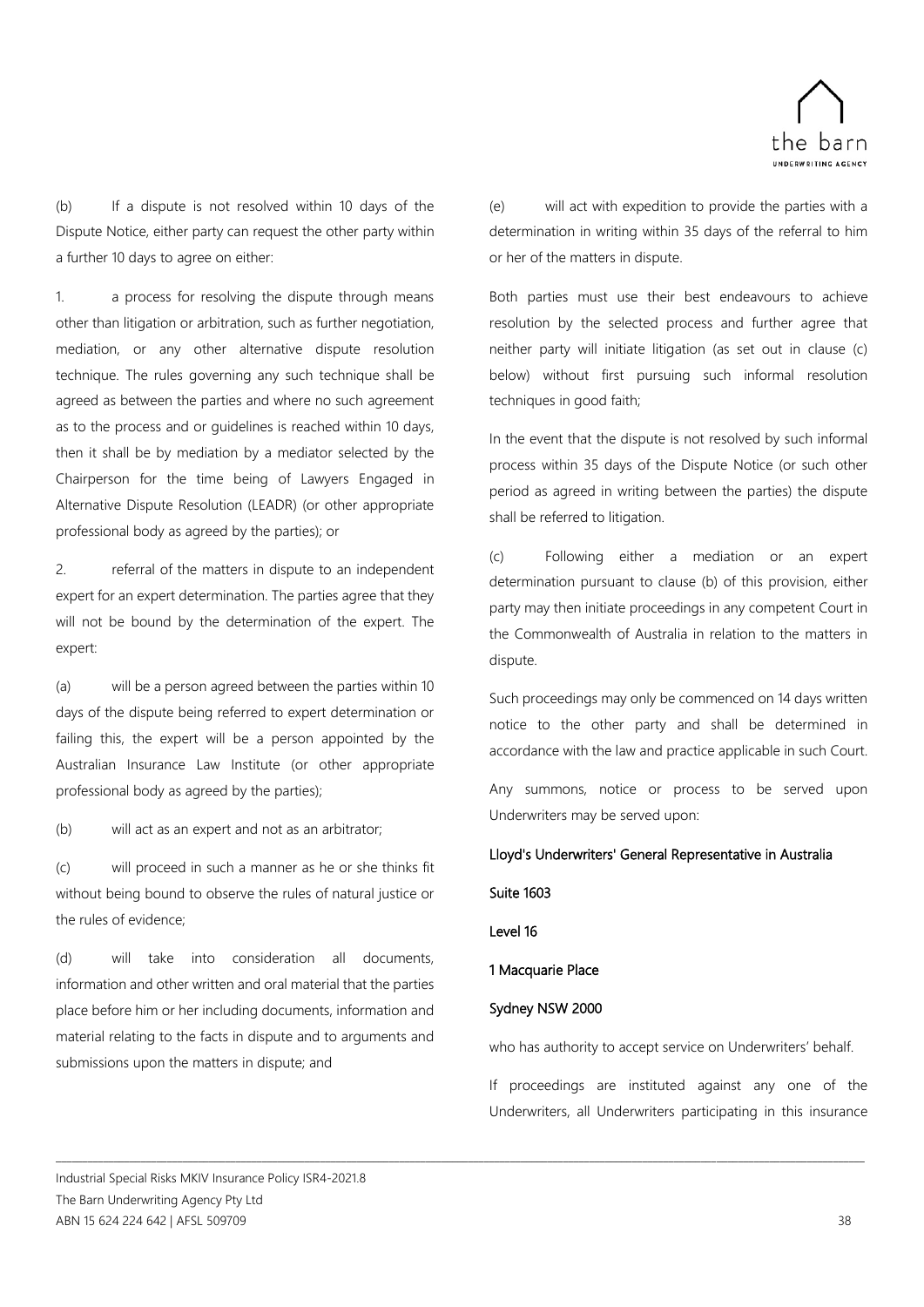

will abide by the final decision of such Court or any competent Appellate Court.

(d) Except where the dispute renders it impossible to do so, the parties will continue performing their respective obligations under the Policy while the dispute is being resolved, unless and until such obligations are terminated or expire in accordance with this agreement.

(e) Each party must use its reasonable endeavours to ensure that where a dispute is reasonably foreseeable, it is dealt with at a sufficiently early stage to ensure that there is a minimal effect on the ability of either party to perform its obligations under the Policy.

(f) Notwithstanding anything in this schedule, either party may at any time commence Court proceedings in relation to any dispute or claim arising under, or in connection with the Policy where the party seeks urgent interlocutory relief.

#### (LMA5547)

\_\_\_\_\_\_\_\_\_\_\_\_\_\_\_\_\_\_\_\_\_\_\_\_\_\_\_\_\_\_\_\_\_\_\_\_\_\_\_\_\_\_\_\_\_\_\_\_\_\_\_\_\_\_\_\_\_\_\_\_\_\_\_\_\_\_\_\_\_\_\_\_\_\_\_\_\_\_\_\_\_\_\_\_\_\_\_\_\_\_\_\_\_\_\_\_\_\_\_\_\_\_\_\_\_\_\_\_\_\_\_\_\_\_\_\_\_\_\_\_\_\_\_\_\_\_\_\_\_\_\_\_\_\_\_\_\_\_\_\_\_\_\_\_\_\_\_\_\_\_\_\_\_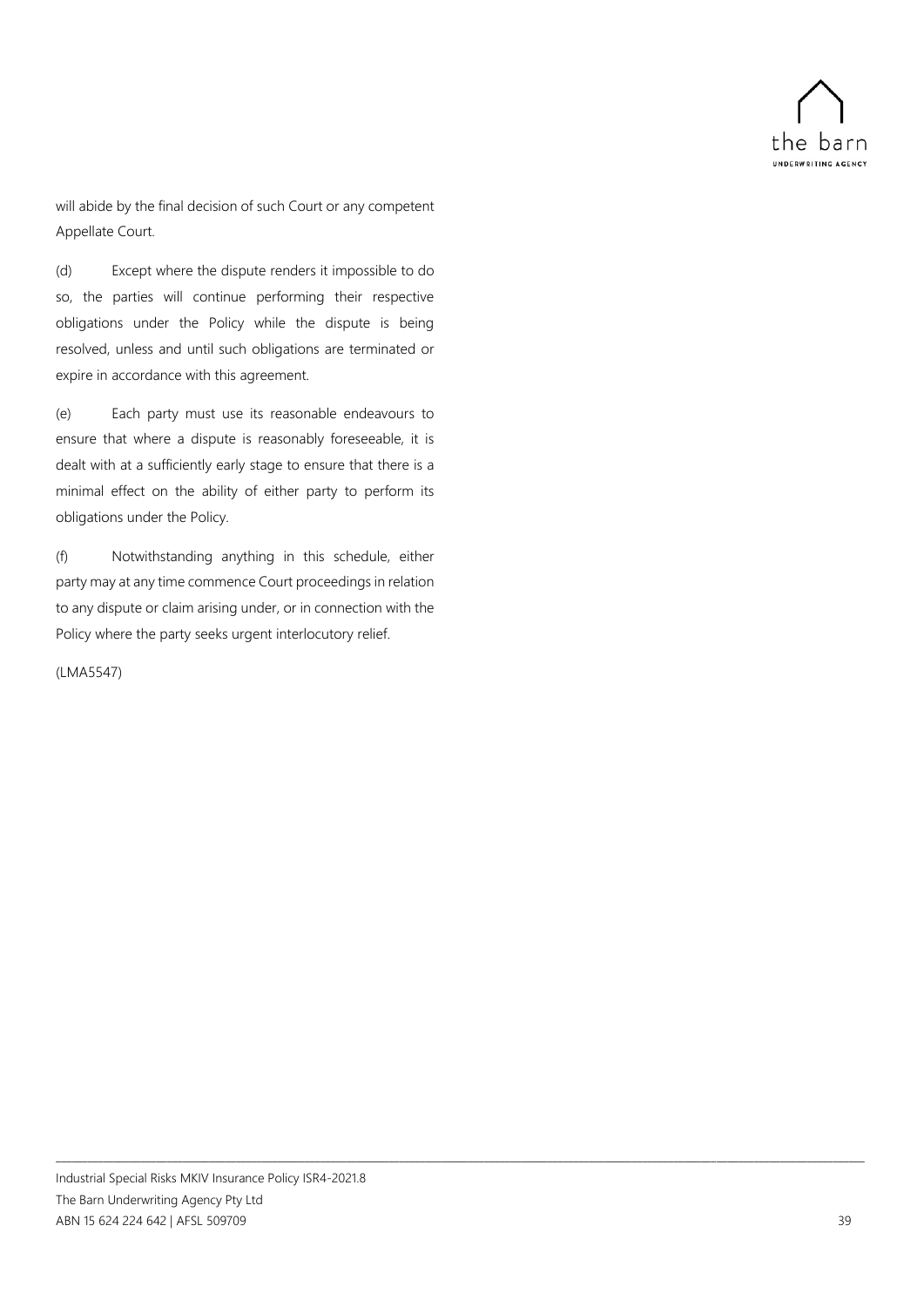

# <span id="page-40-0"></span>STANDARD ENDORSEMENTS APPLICABLE TO THIS POLICY

Notwithstanding anything contained herein to the contrary it is hereby declared and agreed that the following Endorsements are made to the Policy if listed as such on the Policy Schedule:

#### ADDECPC4 - Additional Extra Cost of Reinstatement (B)

(Applicable to buildings, machinery, plant and all other property and contents other than those specified in items (b) to (i) under Basis of Settlement).

The policy extends to cover the additional extra cost of reinstatement including demolition or dismantling of the insured property damaged, necessarily incurred by the Insured to comply with the requirements of any Act of Parliament or regulation made thereunder or any by-law or regulation of any municipal or other statutory authority and not otherwise recoverable under the terms and conditions of the policy.

Provided that the indemnity afforded by this clause:

(a) shall be limited in respect of each loss or series of losses arising out of any one event to the amount shown in the Policy Schedule against Additional Extra Cost of Reinstatement (B), which amount shall be separate from and additional to the Limit of Liability expressed in the Schedule of the policy in respect of buildings, machinery, plant and all other property and contents other than those specified in items (b) to (i) under Basis of Settlement;

(b) shall not include the additional cost incurred in complying with any such Act, regulation, by-law or requirement with which the Insured has been duly required to comply prior to the happening of the damage; and

(c) shall not be subject to the Co-insurance Memorandum contained in Section 1 of the policy.

The work of reinstatement (which may be carried out wholly or partially upon another site or sites if the aforesaid Act, bylaw or regulation so necessitates subject to the liability of the Insurer(s) not being thereby increased) must be commenced and carried out with reasonable despatch, failing which the Insurer(s) shall not be liable to make any payment beyond the amount that would have been payable under the policy if this Memorandum had not been incorporated therein.

Our liability shall not exceed the amount of the sub-limit stated in the Schedule of the policy against "Additional Extra Cost of Reinstatement (B)" for any one loss or series of losses arising out of any one event or occurrence.

#### EXPEDXB4 - Expediting Expenses

The policy extends to include reasonable costs and expenses incurred by the Insured for express carriage rates and extra payments for overtime, night, Sunday or holiday working incurred in connection with the repair or reinstatement of the Property Insured directly or indirectly arising from an event insured by the policy. . Our liability shall not exceed the amount of the sub-limit stated in the Schedule of the policy against "Expediting Expenses" for any one loss or series of losses arising out of any one event or occurrence.

#### THEFOAP4 - Theft of Property in Open Air

\_\_\_\_\_\_\_\_\_\_\_\_\_\_\_\_\_\_\_\_\_\_\_\_\_\_\_\_\_\_\_\_\_\_\_\_\_\_\_\_\_\_\_\_\_\_\_\_\_\_\_\_\_\_\_\_\_\_\_\_\_\_\_\_\_\_\_\_\_\_\_\_\_\_\_\_\_\_\_\_\_\_\_\_\_\_\_\_\_\_\_\_\_\_\_\_\_\_\_\_\_\_\_\_\_\_\_\_\_\_\_\_\_\_\_\_\_\_\_\_\_\_\_\_\_\_\_\_\_\_\_\_\_\_\_\_\_\_\_\_\_\_\_\_\_\_\_\_\_\_\_\_\_

Perils Exclusion 7(a) is deleted for any losses arising from theft of property in the open air up to the amount of the Sub-Limit shown in the Policy Schedule.

Provided that cover is only afforded only for property within the boundaries of the Insured's locations, as specified on the Schedule.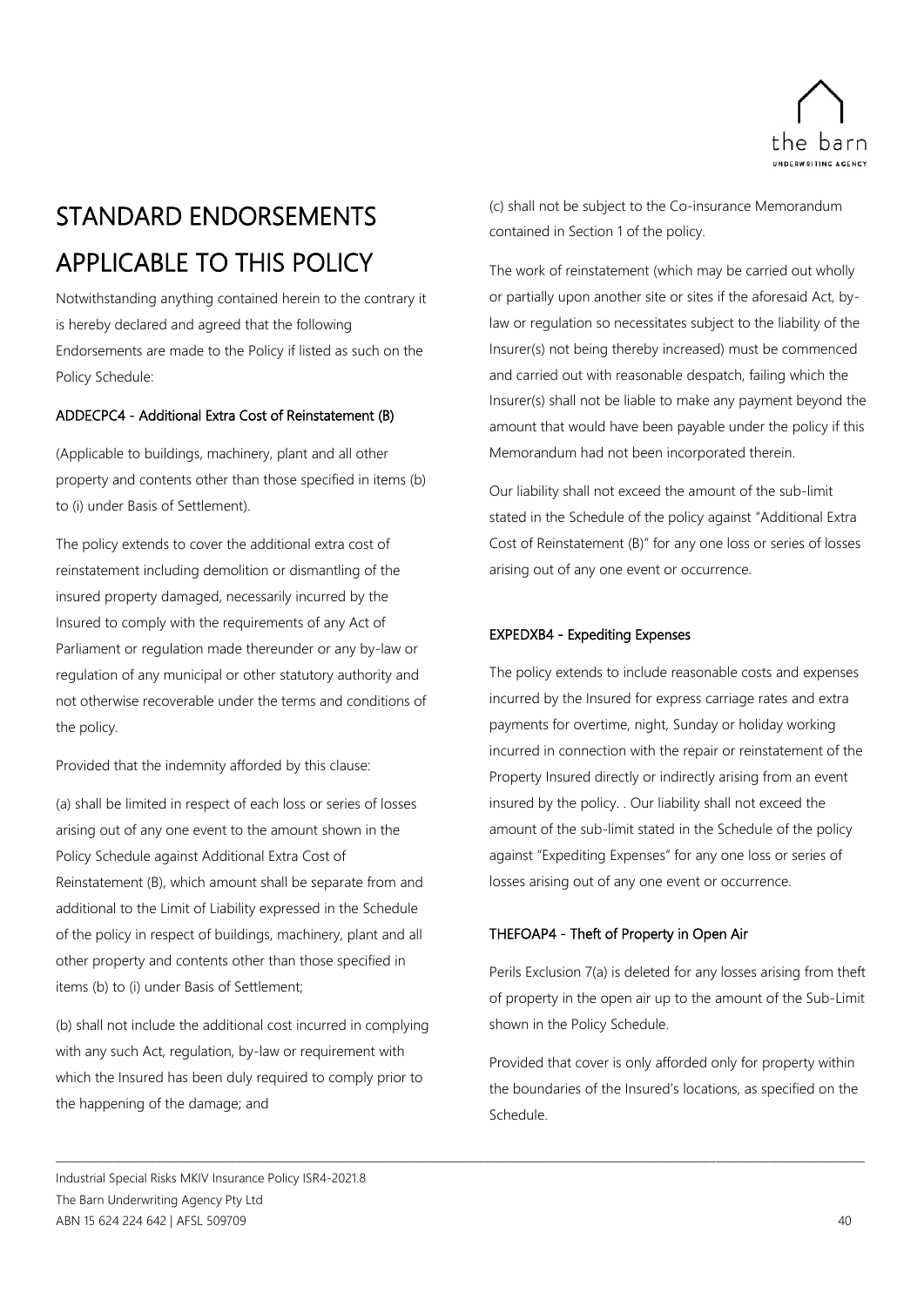

## NODAMPC4 - Damage Diminution and Accidental Discharge Costs (B)

In paragraph (c) of The Indemnity in Section 1, the words "for the purpose of preventing or diminishing imminent damage to property" are amended to read: "for the purpose of preventing imminent damage or minimising damage to Property Insured".

The indemnity under paragraph (c) extends to include costs and expenses incurred to switch off and re-set alarms following an occurrence caused by an insured peril.

The indemnity under paragraph (c) shall apply whether or not Damage occurs to Property Insured in circumstances giving rise to indemnity under Section 1 of this Policy.

Our liability shall not exceed the amount of the sub-limit stated in the Schedule of the policy against "Damage Diminution and Accidental Discharge Costs (B)" for any one loss or series of losses arising out of any one event or occurrence.

#### LOSMPCB4 - Loss Minimisation (B)

Clause (c) of The Indemnity in Section 1 is extended to incorporate such reasonable costs (including travelling expenses) incurred to avert or minimise losses by perils insured by this Policy, including the protection, safeguard or recovery of Property Insured. Our liability shall not exceed the amount of the sub-limit stated in the Schedule of the policy against "Loss Minimisation (B)" for any one loss or series of losses arising out of any one event or occurrence.

#### LUGGAPC4 - Accompanied Baggage in Australia (C)

The following Clause is added to The Indemnity in Section 1 - Material Loss or Damage':

Damage occurring anywhere in the Commonwealth of Australia other than on the premises of the Insured or of directors or employees of the Insured, to personal property belonging to directors and employees of the Insured whilst they are engaged on the business of the Insured to the extent that such property is not otherwise insured.

Provided that the indemnity afforded by this clause shall be limited to the amount specified in the Schedule in respect of each person and shall be subject to the deductible referred to in the Schedule of the policy against Accompanied Baggage in Australia (C). If no deductible is shown in the schedule against this item, a \$1,000 deductible will apply.

## PIPESXP4 - Cost of Clearing Blocked Drains, Pipes, Filters and Pumps (B)

The Indemnity clause is extended to include additional costs necessarily and reasonably incurred by the Insured in the clearance of blocked pipes, drains, gutters, sewers, filters, pumping equipment and the like during the Period of Insurance, including exploratory costs, at the Premises as a direct result of damage as insured herein. Our liability shall not exceed the amount of the sub-limit stated in the Schedule of the policy against "Cost of Cleaning Blocked Drains, Pipes, Filters and Pumps (B)" for any one loss or series of losses arising out of any one event or occurrence.

For the purpose of the application of Provision (iii) of the Reinstatement or Replacement Memorandum or the Co-Insurance Memorandum, the Insured's declared values at any Situation shall not include any allowance for the costs referred to in this extension.

#### FLOODXB4 - Flood

\_\_\_\_\_\_\_\_\_\_\_\_\_\_\_\_\_\_\_\_\_\_\_\_\_\_\_\_\_\_\_\_\_\_\_\_\_\_\_\_\_\_\_\_\_\_\_\_\_\_\_\_\_\_\_\_\_\_\_\_\_\_\_\_\_\_\_\_\_\_\_\_\_\_\_\_\_\_\_\_\_\_\_\_\_\_\_\_\_\_\_\_\_\_\_\_\_\_\_\_\_\_\_\_\_\_\_\_\_\_\_\_\_\_\_\_\_\_\_\_\_\_\_\_\_\_\_\_\_\_\_\_\_\_\_\_\_\_\_\_\_\_\_\_\_\_\_\_\_\_\_\_\_

Paragraph (a) of Perils Exclusion 3 is deleted if cover for 'Flood' is included in the Policy Schedule. Our liability shall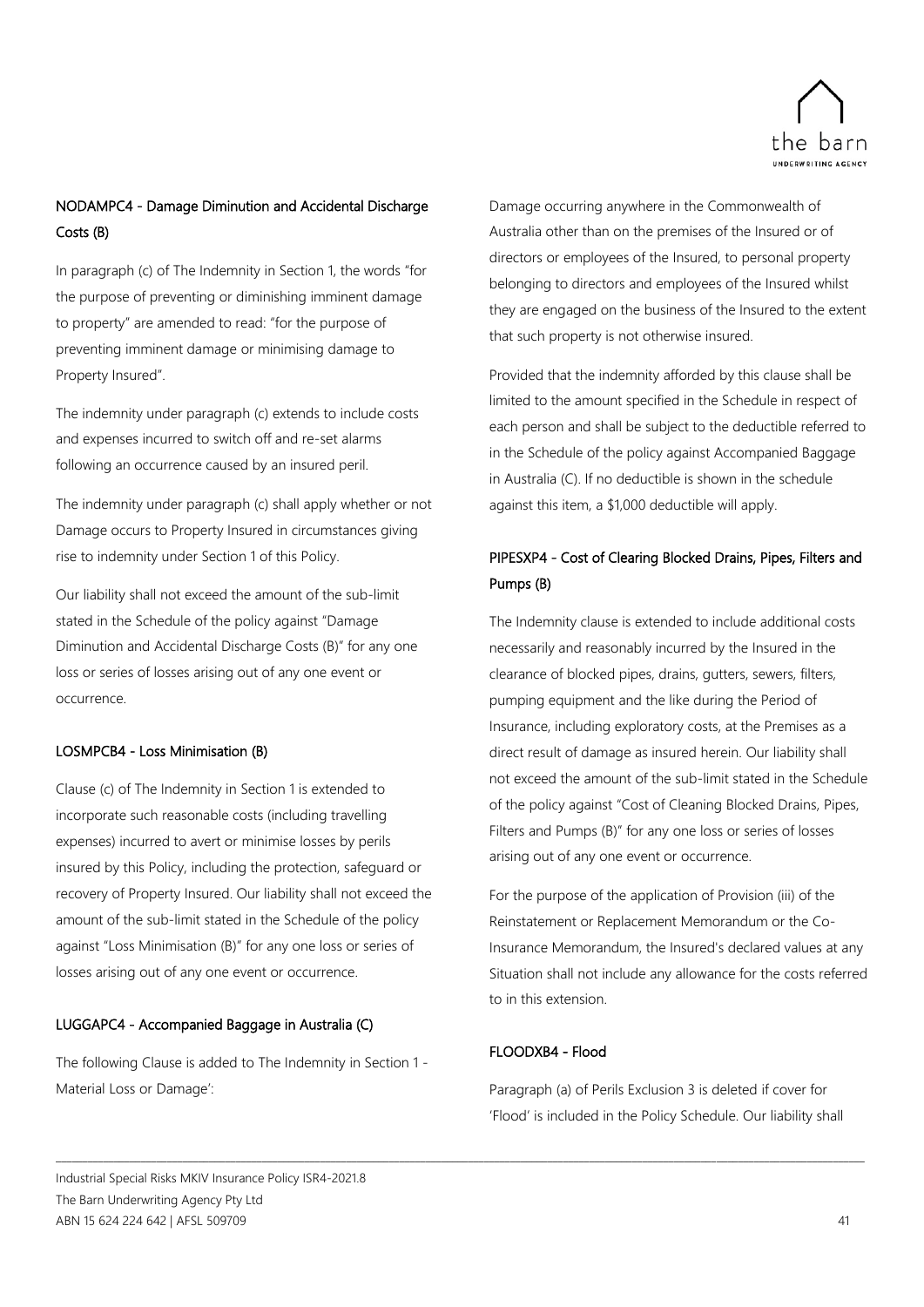

not exceed the amount of the sub-limit stated in the Schedule of the policy against "Flood" for any one loss or series of losses arising out of any one event or occurrence.

#### FUSEDXB4 – Fusion

The policy extends to indemnify the Insured against loss, destruction of or damage to any part or parts of the electrical, electro-mechanical and electronic machines, switchboards, installations or apparatus forming part of the Property Insured (excluding rectifiers, radio, television or amplifying equipment of any description) caused by the actual burning out of such part or parts by the electric current therein.

The Insurer(s) shall not be liable under this endorsement for:

- (a) loss of use, depreciation, wear and tear
- (b) loss, destruction of or damage to:
	- (i) lighting or heating elements, fuses or protective devices;
	- (ii) electrical contacts at which sparking or arcing occurs in ordinary working.

Our Liability shall not exceed the sub-limit stated in the schedule of the policy against "Fusion" for any one loss or series of losses arising out of any one event or occurrence at any one location.

#### BDOWNXB4 – Machinery Breakdown

If 'Machinery Breakdown' is included on the Policy Schedule, Property Exclusion 20 is thereby deleted and the policy extends to indemnify the Insured for damage to Machinery occasioned by or happening through any mechanical, electrical, electromechanical, electronic or hydraulic malfunction, failure, derangement, breakdown or nonoperation of any kind except as otherwise specifically excluded. For the purpose of this endorsement:

1. "Machinery" means any apparatus, including electronic control equipment, whether functioning independently or as part of a collection of apparatus, which generates, contains, controls, transmits, receives, transforms or utilises any form or source of energy or power.

2. The following specific exclusions shall apply to this endorsement and shall take precedence over the exclusions applicable to all sections of the policy:

#### Property Exclusions

Physical loss or destruction of or damage to:

(a) any sewer piping, underground gas piping, piping forming part of any sprinkler system or water piping other than boiler feed water piping, boiler condensate return piping or water piping connecting to or used with an airconditioning system;

(b) any structure, foundation or setting (other than a bedplate) supporting or housing any Machinery, or the Iining or fire wall of any unfired vessel;

(c) any vehicle or mobile equipment whilst being driven on a public thoroughfare (but damage to such vehicle or mobile equipment whilst being used at any situation as a tool of trade is not excluded);

(d) any aircraft or floating vessel;

(e) any elevator, crane, hoist, power shovel, dragline or conveyor (but not any pressure vessel or electrical equipment used with such items of Machinery);

(f) any computer or electronic data processing equipment;

(g) any X-ray machine, spectrograph, gauges or other apparatus using radioactive materials, any radio or television apparatus;

(h) any penstock, draft tube or well casing;

\_\_\_\_\_\_\_\_\_\_\_\_\_\_\_\_\_\_\_\_\_\_\_\_\_\_\_\_\_\_\_\_\_\_\_\_\_\_\_\_\_\_\_\_\_\_\_\_\_\_\_\_\_\_\_\_\_\_\_\_\_\_\_\_\_\_\_\_\_\_\_\_\_\_\_\_\_\_\_\_\_\_\_\_\_\_\_\_\_\_\_\_\_\_\_\_\_\_\_\_\_\_\_\_\_\_\_\_\_\_\_\_\_\_\_\_\_\_\_\_\_\_\_\_\_\_\_\_\_\_\_\_\_\_\_\_\_\_\_\_\_\_\_\_\_\_\_\_\_\_\_\_\_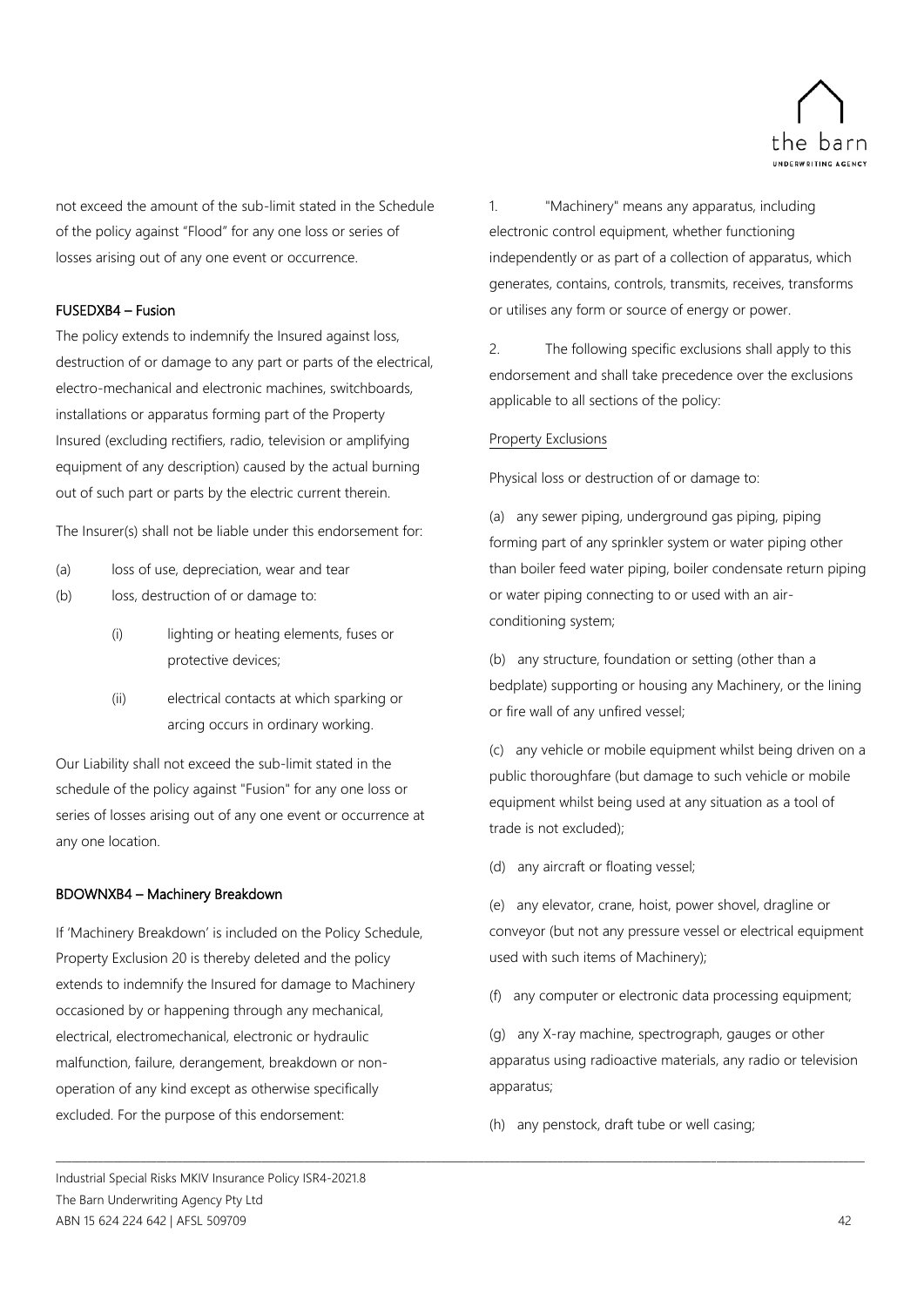

(i) any steam or gas turbine-generator with a capacity exceeding 250 horsepower or equivalent;

(j) electrical wiring and fittings associated with lighting and power circuits.

#### Perils Exclusions

The Insurer(s) shall not be liable in respect of:

- (i) wear and tear and gradual deterioration (whether by wasting, grooving, rust, corrosion, erosion or otherwise) nor for the cost of maintenance work generally;
- (ii) gradually developing flaws, deformation, distortion, cracks or partial fractures;

Provided that Perils Exclusions (i) and (ii) shall be limited to the part(s) of the Machinery immediately so affected and shall not apply to any other part(s) of the Machinery undergoing sudden and unforeseen damage in consequence thereof.

- (iii) repair or renewal of non-metallic parts and expendable tools, blades, edges, moulds, dies, templates, screens, sieves, ropes, belts and like items subject to rapid wear and tear unless repair or renewal thereof is necessitated by the occurrence of damage (as insured by this endorsement) to any other part(s) of the Machinery;
- (iv) damage:

(i) arising from the intentional application of any tool or process to the Machinery during the course of repair, alteration, modification, maintenance or overhaul thereof.

(ii) to the Machinery resulting from the imposition of abnormal conditions relating to testing or intentional overloading of or experiments with the Machinery, unless

Industrial Special Risks MKIV Insurance Policy ISR4-2021.8 The Barn Underwriting Agency Pty Ltd ABN 15 624 224 642 | AFSL 509709 43

the Insurer(s) shall have agreed in writing to grant indemnity under this endorsement whilst the Machinery is being operated under such conditions.

(iii) to the Machinery resulting from fault(s) or defect(s) therein known to the Insured or to responsible employees of the Insured but not disclosed to the Insurer(s) at the commencement of the Period of Insurance.

(v) consequential loss of any kind (including consequential loss due to lack of performance, loss of contract or payment in respect of any contractual fine or penalty due to late or non-performance of services by the Insured).

The insurance under this endorsement includes expediting expenses, which shall mean:

> (vi) (a) penalty rates for wages during overtime, shift, night, Sunday or holiday working;

(vii) (b) payment for carriage by express passenger, fast goods or other rail or road transport;

(viii) (c) payment for carriage by air freight via licensed airline(s) operating a regular scheduled service but not by aircraft chartered for such carriage, unless agreed in writing with the Insurer(s).

The Insurer(s) liability for expediting expenses shall not exceed 50% of the normal cost of repair or replacement of the damaged Machinery.

#### SALESXB4 - Customers' Goods

\_\_\_\_\_\_\_\_\_\_\_\_\_\_\_\_\_\_\_\_\_\_\_\_\_\_\_\_\_\_\_\_\_\_\_\_\_\_\_\_\_\_\_\_\_\_\_\_\_\_\_\_\_\_\_\_\_\_\_\_\_\_\_\_\_\_\_\_\_\_\_\_\_\_\_\_\_\_\_\_\_\_\_\_\_\_\_\_\_\_\_\_\_\_\_\_\_\_\_\_\_\_\_\_\_\_\_\_\_\_\_\_\_\_\_\_\_\_\_\_\_\_\_\_\_\_\_\_\_\_\_\_\_\_\_\_\_\_\_\_\_\_\_\_\_\_\_\_\_\_\_\_\_

The policy extends to insure goods belonging to the Insured's customers at the Premises, to the extent that such goods are not otherwise insured. Our liability shall not exceed the amount of the sub-limit stated in the Schedule of the policy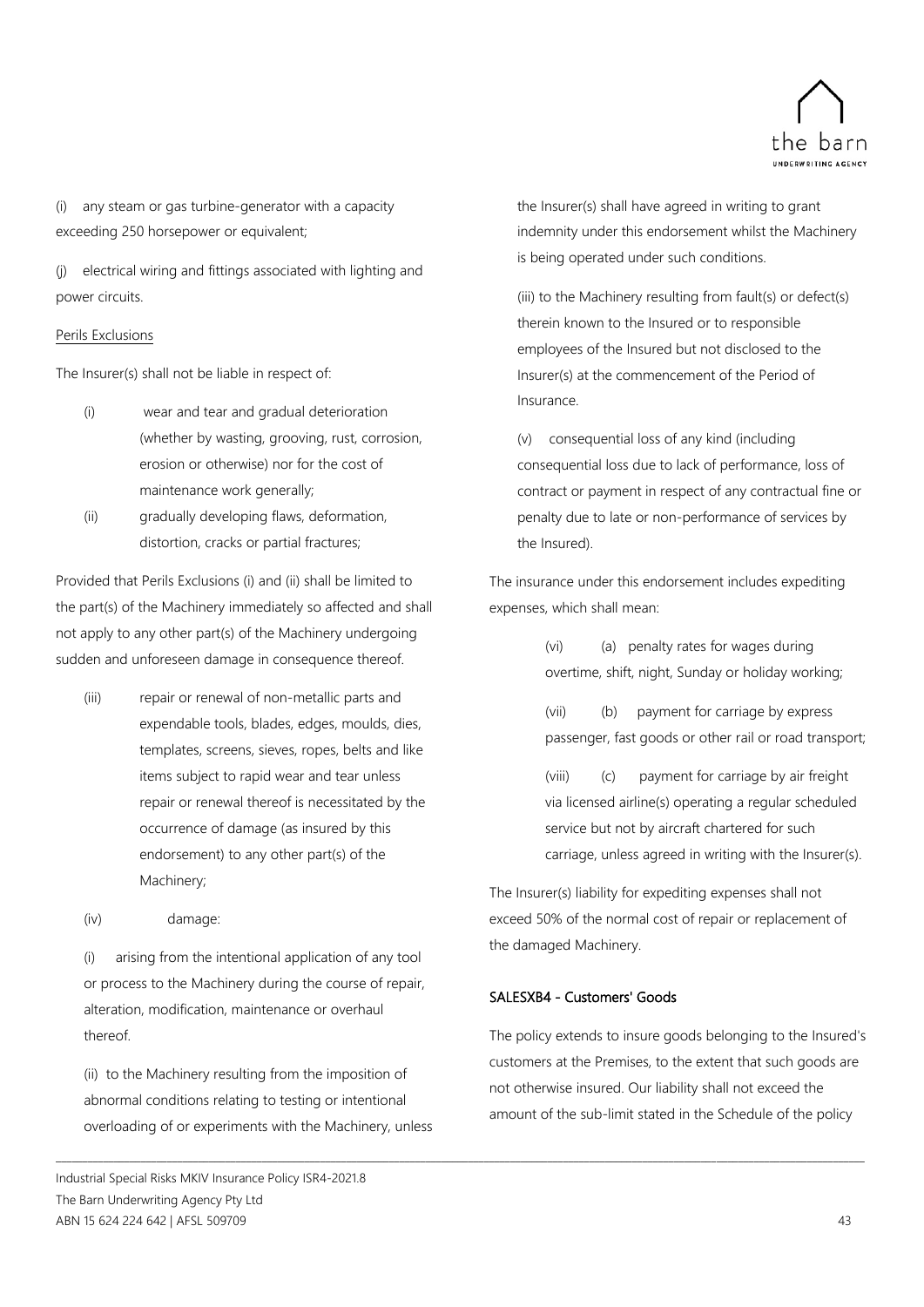

against "Customers' Goods" for any one loss or series of losses arising out of any one event or occurrence.

#### SECURXS4 - Securities (A)

Basis of Settlement (e) is amended by deleting the word 'securities'. In the case of Securities (which shall mean certificates of stock, bonds, coupons and all other types of securities), the basis of valuation shall be:

(a) "if, with the approval of the Insurer(s), the Securities can be replaced, the cost of replacement paid or payable by the Insured; or

(b) if the Securities cannot or are not to be replaced by the Insured, the greater of:

(i) the price for which the Insured purchased them and

(ii) the closing market value on the last business day prior to the date of discovery by the Insured of the loss or destruction of the Securities or, if the time of discovery by the Insured is after the close of the market, their closing market value on the day of discovery by the Insured of the loss or destruction of the Securities.

(c) in the case of a loss of subscription, conversion or redemption privileges through the loss of any Security, the value of such privileges immediately preceding the expiration thereof.

Such valuation being in the currency in which the loss was sustained. Losses sustained in currencies other than Australian dollars shall be settled by converting the amount of loss to Australian dollars at the market rate as set by the Reserve Bank of Australia at the time of settlement of the loss or such other rates as may be expressly agreed with the Insurer(s). If there is no market price or value on the relevant day stated herein, then the value shall be agreed between the Insured and the Insurer(s) or, in default thereof, the Insured and the

\_\_\_\_\_\_\_\_\_\_\_\_\_\_\_\_\_\_\_\_\_\_\_\_\_\_\_\_\_\_\_\_\_\_\_\_\_\_\_\_\_\_\_\_\_\_\_\_\_\_\_\_\_\_\_\_\_\_\_\_\_\_\_\_\_\_\_\_\_\_\_\_\_\_\_\_\_\_\_\_\_\_\_\_\_\_\_\_\_\_\_\_\_\_\_\_\_\_\_\_\_\_\_\_\_\_\_\_\_\_\_\_\_\_\_\_\_\_\_\_\_\_\_\_\_\_\_\_\_\_\_\_\_\_\_\_\_\_\_\_\_\_\_\_\_\_\_\_\_\_\_\_\_

Industrial Special Risks MKIV Insurance Policy ISR4-2021.8 The Barn Underwriting Agency Pty Ltd ABN 15 624 224 642 | AFSL 509709 44

Insurer(s) shall submit to arbitration and be bound by the decision of the Umpire."

#### ANTIQXS4 - Works of Art, Antiques and Curios

The following paragraph is inserted after paragraph (i) of the Basis of Settlement clause in Section 1:

"On works of art, antiques and curios, none of which form part of the stock in trade or merchandise of the Business:

Notwithstanding the first paragraph of Basis of Settlement (a), the cost of restoring and repairing to a condition substantially the same as before the Damage plus any reduction in market value caused by the Damage. If restoration or repair is not possible, the market value immediately before the Damage."

Our liability shall not exceed the amount of the sub-limit stated in the Schedule of the policy against "Works of Art, Antiques and Curios" for any one loss or series of losses arising out of any one event or occurrence.

#### RUINSXB4 - Abandoned Undamaged Portion of a Building

If any building is Damaged and due to the exercise of statutory powers or delegated legislation or authority by any government department, local government or other statutory Authority, reinstatement of such building is carried out upon another site, then the abandoned undamaged portion of such building shall be deemed to have been destroyed; provided that if the presence of such abandoned undamaged portion of the building increases the sale value of the original site, the increase in sale value shall be regarded as salvage and the amount thereof shall be payable to the Insurer(s) by the Insured upon completion of any sale of the site or shall be deducted from the total amount otherwise payable by the Insurer(s) under this policy, whichever shall occur later.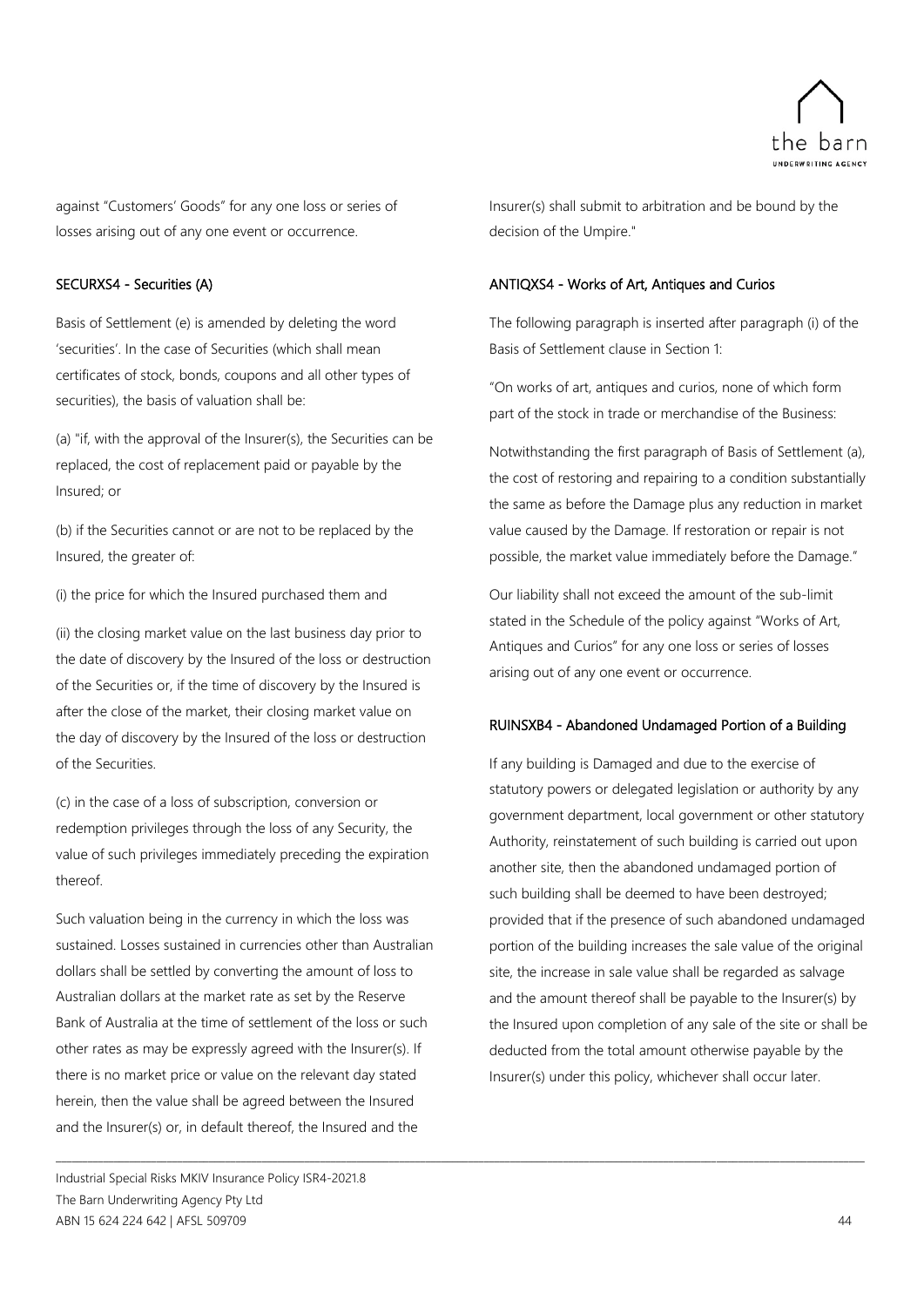

Our liability shall not exceed the amount of the sub-limit stated in the Schedule of the policy against "Abandoned Undamaged Portion of a Building" for any one loss or series of losses arising out of any one event or occurrence.

All differences relating to the amount of such increase in site value shall forthwith be referred to the decision of two registered valuers; one to be appointed by each of the parties to this policy. If the two valuers do not agree, their differences shall be referred to the decision of a third valuer, appointed by the President of the Australian Institute of Valuers as an expert, whose decision shall be binding.

#### CAGEFOP4 - Decorative Livestock (Fire Cover Only)

If 'Decorative Livestock' is listed as Insured on the Policy Schedule then Property Exclusion 7 is amended to read:

"Livestock, animals, birds or fish (other than birds or fish used solely for decorative purposes and only in respect of loss arising from fire only)."

Our liability shall not exceed the amount of the sub-limit stated in the Schedule of the policy against "Decorative Livestock (Fire Cover Only)" for any one loss or series of losses arising out of any one event or occurrence.

#### AWAYBXS4 - Temporary Removal Exemption (B)

The final sentence of Property Exclusion 1 is amended to read:

"This Exclusion shall not apply during temporary removal of property (other than stock and/or merchandise), including unregistered motor vehicles other than where used as stock and/or merchandise of the Business, to any situation within the Commonwealth of Australia and whilst at such situation. Whilst such property is in transit (excluding loading, unloading and storage in transit), cover is limited to physical loss, destruction or damage caused by fire, lightning,

Industrial Special Risks MKIV Insurance Policy ISR4-2021.8 The Barn Underwriting Agency Pty Ltd ABN 15 624 224 642 | AFSL 509709 45

explosion, earthquake, aircraft, riot, strikes, malicious damage and storm and/or tempest."

Our liability shall not exceed the amount of the sub-limit stated in the Schedule of the policy against "Loss Minimisation (B)" for any one loss or series of losses arising out of any one event or occurrence.

#### LANDAXB4 - Landscaping

The Property Insured and Basis of Settlement (a) of Section 1 are extended to include landscaping, which includes trees, shrubs, plants and lawns. Property Exclusions 7 and 8 shall not apply to the cover granted by this endorsement.

It is agreed that the liability of the Insurer(s) shall not exceed the amount of the sub-limit stated in the schedule of the policy against Landscaping for any one loss or series of losses arising out of any one event or occurrence.

#### LNDVPCB4 - Loss of Land Value (B)

\_\_\_\_\_\_\_\_\_\_\_\_\_\_\_\_\_\_\_\_\_\_\_\_\_\_\_\_\_\_\_\_\_\_\_\_\_\_\_\_\_\_\_\_\_\_\_\_\_\_\_\_\_\_\_\_\_\_\_\_\_\_\_\_\_\_\_\_\_\_\_\_\_\_\_\_\_\_\_\_\_\_\_\_\_\_\_\_\_\_\_\_\_\_\_\_\_\_\_\_\_\_\_\_\_\_\_\_\_\_\_\_\_\_\_\_\_\_\_\_\_\_\_\_\_\_\_\_\_\_\_\_\_\_\_\_\_\_\_\_\_\_\_\_\_\_\_\_\_\_\_\_\_

Notwithstanding the provisions of Perils Exclusion 10 and Property Exclusion 9:

(a) in the event of the absolute refusal by the competent local or government Authority to allow the reconstruction of the Premises following destruction or damage, the Insurer(s) shall pay by way of indemnity the amount of excess of the Land Value before the destruction or damage to improvements, over the Land Value after, the destruction or damage to improvements; or

(b) in the event of the competent local or government Authority allowing only partial reconstruction of the Premises after destruction or damage, the Insurer(s) shall pay by way of indemnity the deficiency between the Land Value after such reconstruction and the Land Value before the destruction or damage;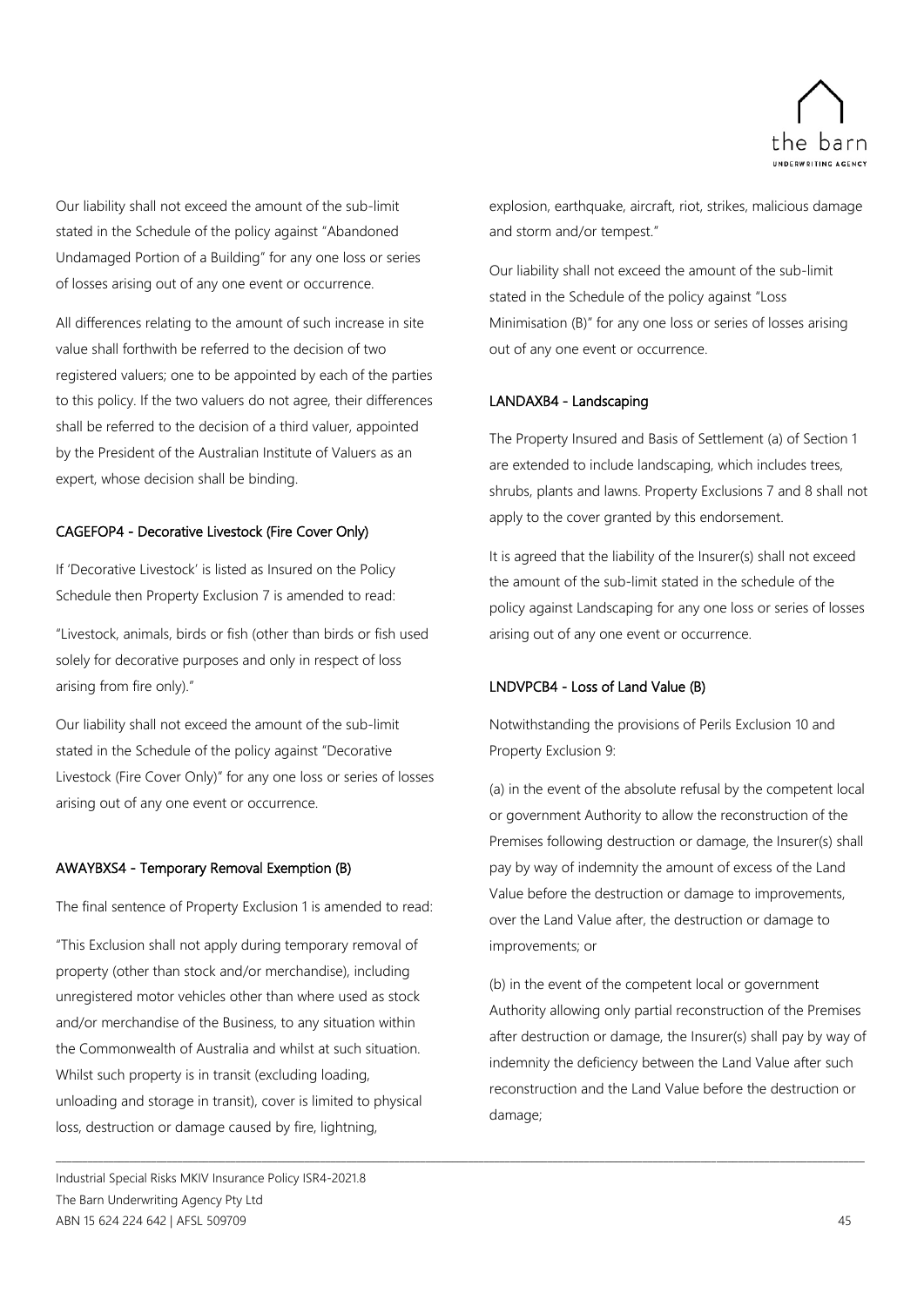

less any sum paid by way of compensation by such Authority arising out of the action referred to in (a) or (b) above. The liability of the Insurer(s) shall be limited to the sub-limit stated in the Schedule of the policy against 'Loss of Land Value' for any one loss or series of losses arising out of any one event or occurrence at any one location.

#### Definition

LAND VALUE The sum certified by the Valuer General as being the value of the land so described in the policy after due allowance has been made for variations in or other circumstances affecting such value either before or after the damage or which would have affected the value had the damage not occurred so that the figures thus adjusted shall represent as nearly as may be reasonably practicable the true Land Values pertaining both before and after the damage.

#### Special Conditions

Settlement shall be made following the ruling of the competent local or government Authority resulting in the loss of land value. Should settlement have been made however and subsequently the ruling of the competent local or government Authority be changed prior to completion of the reconstruction, resulting in an increase in the Land Value, that part of the claim paid in excess of the revised Land Value shall be refunded to the Insurer(s).

All differences relating to the Land Value arising out of the Policy shall forthwith be referred to the decision of two registered valuers; one to be appointed by each of the parties and in case the two registered valuers do not agree, of a third valuer, appointed by the President of the Australian Institute of Valuers as an expert, whose decision shall be binding.

#### UNPAKXB4 - Unpacking Expenses

This policy extends to include costs and expenses incurred by the Insured in taking inventory (including unpacking, repacking and restocking) to identify, quantify and value any property physically lost, destroyed or damaged by any peril insured against by this Section including examination of property not belonging to but in the care, custody or control of the Insured. Our liability shall not exceed the amount of the sub-limit stated in the Schedule of the policy against "Unpacking Expenses" for any one loss or series of losses arising out of any one event or occurrence.

#### ENQUIXB4 - Liability To Make Enquiries

This policy extends to include costs and expenses incurred by the Insured in respect of any legal liability to make enquiries consequent upon physical loss, destruction or damage insured by this policy, but not exceeding the sub-limit stated in the schedule.

#### LDUTYVB4 - Liability for Duty

The policy extends to include the Insured's liability for customs, excise and other duties which the Insured becomes liable to pay in the event of Damage to Property Insured, but not exceeding the sub-limit specified in the Schedule.

#### BDEBPCB4 - Accounts Receivable (B)

\_\_\_\_\_\_\_\_\_\_\_\_\_\_\_\_\_\_\_\_\_\_\_\_\_\_\_\_\_\_\_\_\_\_\_\_\_\_\_\_\_\_\_\_\_\_\_\_\_\_\_\_\_\_\_\_\_\_\_\_\_\_\_\_\_\_\_\_\_\_\_\_\_\_\_\_\_\_\_\_\_\_\_\_\_\_\_\_\_\_\_\_\_\_\_\_\_\_\_\_\_\_\_\_\_\_\_\_\_\_\_\_\_\_\_\_\_\_\_\_\_\_\_\_\_\_\_\_\_\_\_\_\_\_\_\_\_\_\_\_\_\_\_\_\_\_\_\_\_\_\_\_\_

(Inoperative unless a sub-limit for Accounts Receivable is shown in the Schedule)

The insurance under this item is limited to the loss sustained by the Insured in respect of all outstanding debit balances if the Insured is unable to effect collection thereof as a direct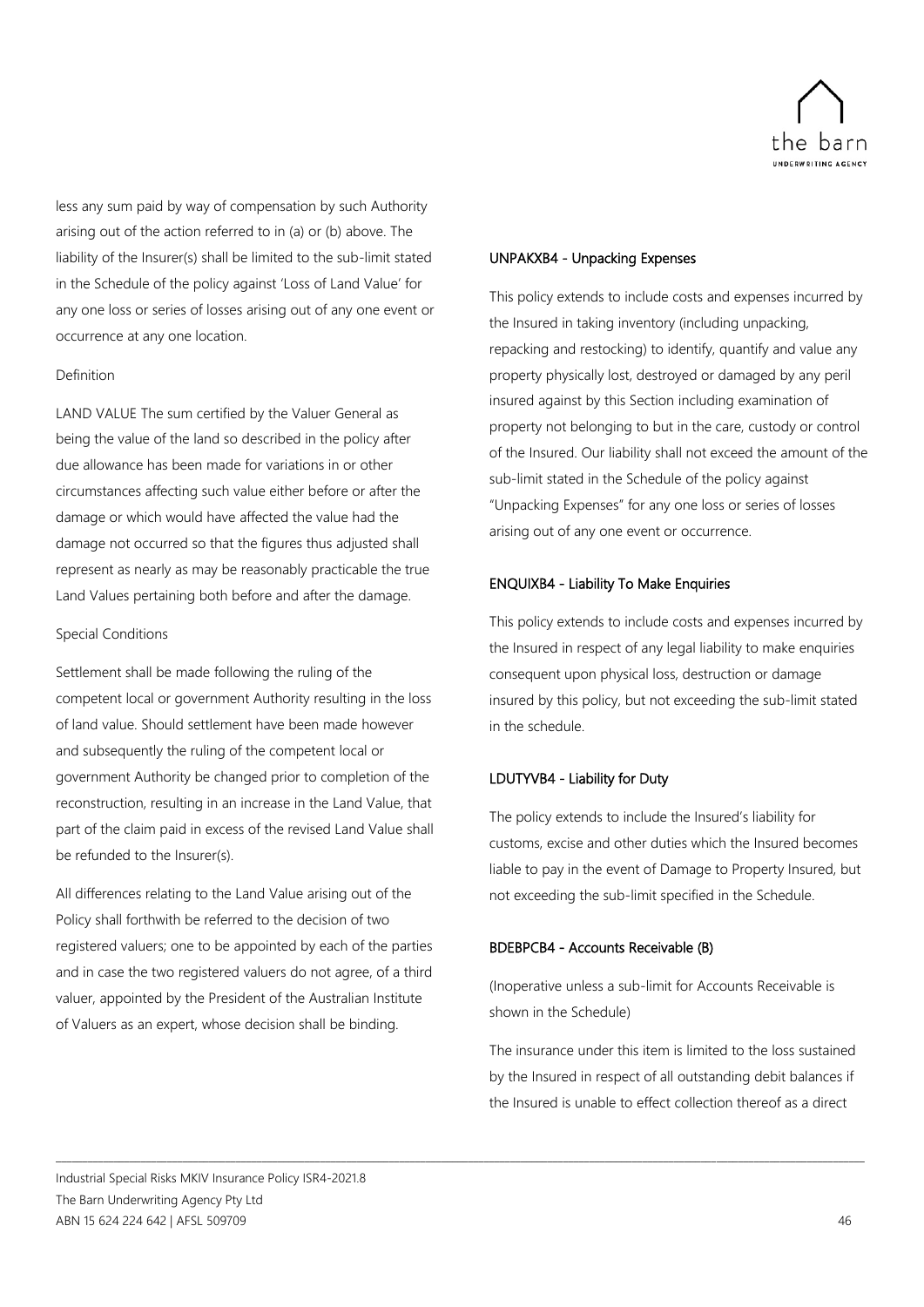

result of Damage to records of accounts receivable. The Insurers will also pay:

(i) interest charges at the Reserve Bank of Australia rates on any loan to offset impaired collections pending repayment of such amounts rendered uncollectible in consequence of the Damage;

(ii) interest lost by the Insured in consequence of such impaired collections;

(iii) additional expenditure necessarily and reasonably incurred in tracing and establishing the amounts of accounts receivable; and

(iv) collection expenses in excess of normal collection costs, incurred in consequence of the Damage.

Where there is proof that a loss covered by the policy has occurred, but the Insured cannot accurately establish the total amount of accounts receivable outstanding at the date of Damage, such amount shall be computed as follows:

(a) Determine the total amount of accounts receivable outstanding on the last working day of the fiscal month which ended twelve months before the beginning of the month in which the Damage occurs.

(b) Calculate the average increase or decrease in the monthly total amounts of accounts receivable outstanding on the last working day of each of the twelve months immediately preceding the month in which Damage occurs.

(c) The amount determined under paragraph (a), increased or decreased by the percentage calculated in accordance with paragraph (b) shall be deemed to be the total amount of accounts receivable outstanding at the time and date of the Damage.

(d) The amount determined under paragraph (c) shall be adjusted as may be necessary to provide for any

\_\_\_\_\_\_\_\_\_\_\_\_\_\_\_\_\_\_\_\_\_\_\_\_\_\_\_\_\_\_\_\_\_\_\_\_\_\_\_\_\_\_\_\_\_\_\_\_\_\_\_\_\_\_\_\_\_\_\_\_\_\_\_\_\_\_\_\_\_\_\_\_\_\_\_\_\_\_\_\_\_\_\_\_\_\_\_\_\_\_\_\_\_\_\_\_\_\_\_\_\_\_\_\_\_\_\_\_\_\_\_\_\_\_\_\_\_\_\_\_\_\_\_\_\_\_\_\_\_\_\_\_\_\_\_\_\_\_\_\_\_\_\_\_\_\_\_\_\_\_\_\_\_

demonstrable variance from the amount so determined occurring before but during the month in which the Damage occurs; due consideration also being given to normal monthly trends in receipts.

There shall be deducted from the total amount of accounts receivable, however established, the amount of such accounts evidenced by records not lost or damaged, or otherwise established or collected by the Insured, and an equitable amount to provide for doubtful debts. The cover hereby granted shall be subject to the sub-limit stated in the Schedule against 'Accounts Receivable'.

## SANZBPC4 - Unspecified Suppliers' and/or Customers' Premises (Australia & New Zealand) (Single Limit) (B)

Loss resulting from interruption of or interference with the business in consequence of Damage to property at the premises, anywhere in Australia or New Zealand, of any direct producer or direct merchant shall be deemed to be loss resulting from Damage to property used by the Insured at the Premises.

The liability of the Insurer(s) under this endorsement, in respect of any one loss or series of losses arising out of any one event or occurrence at any one premises, shall be limited to amount stated in the Sub-Limit of Liability noted in the Schedule against Unspecified Suppliers and/or Customers Premises.

For the purposes of this endorsement, the term 'premises of a producer' refers to premises, other than those described in the Public Utilities Extension to Section 2 of the policy, at which any of the goods or services used directly by the Insured are produced, assembled or stored. The term 'premises of a merchant' refers to premises to which the Insured directly provides goods or services.